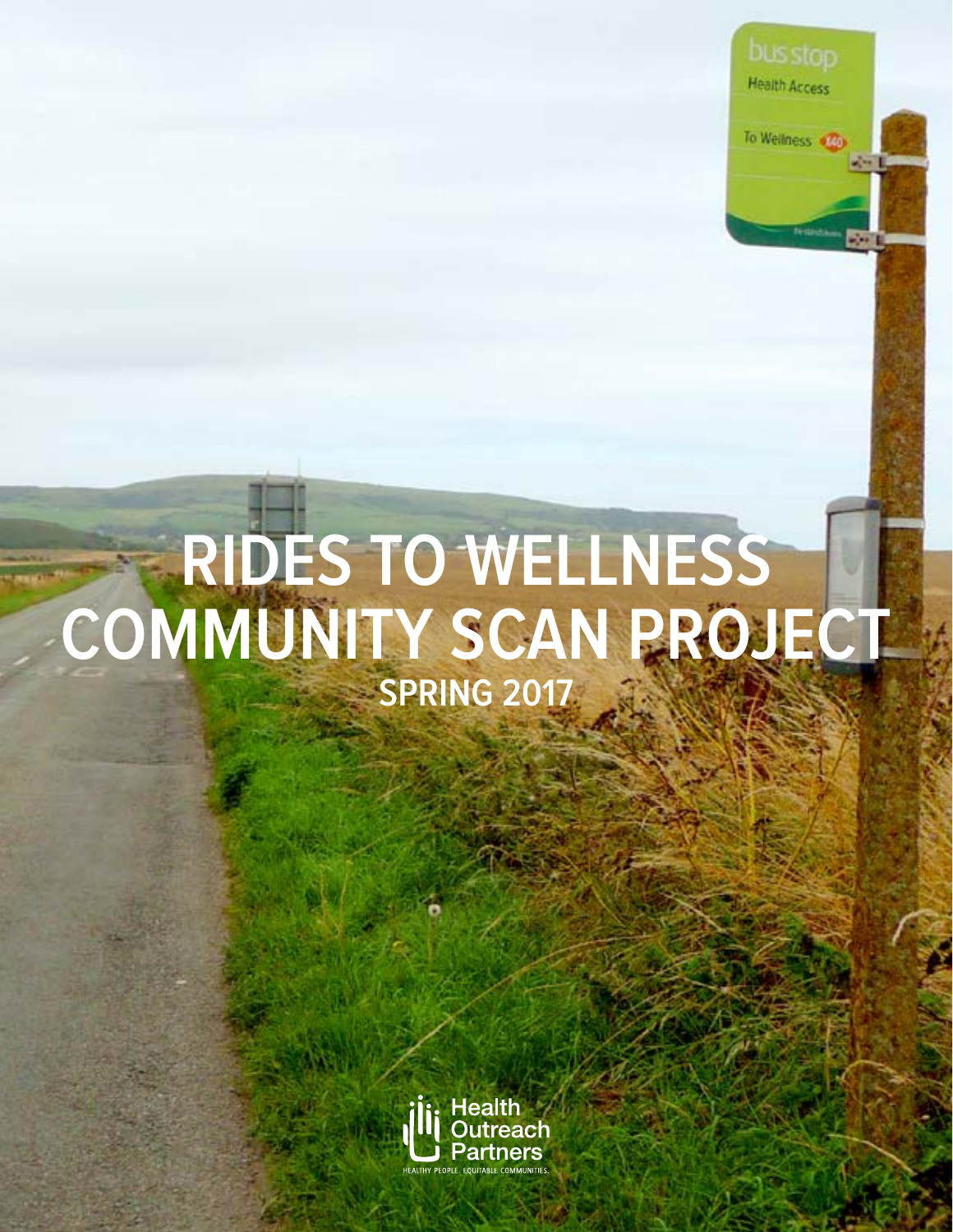# TABLE OF CONTENTS

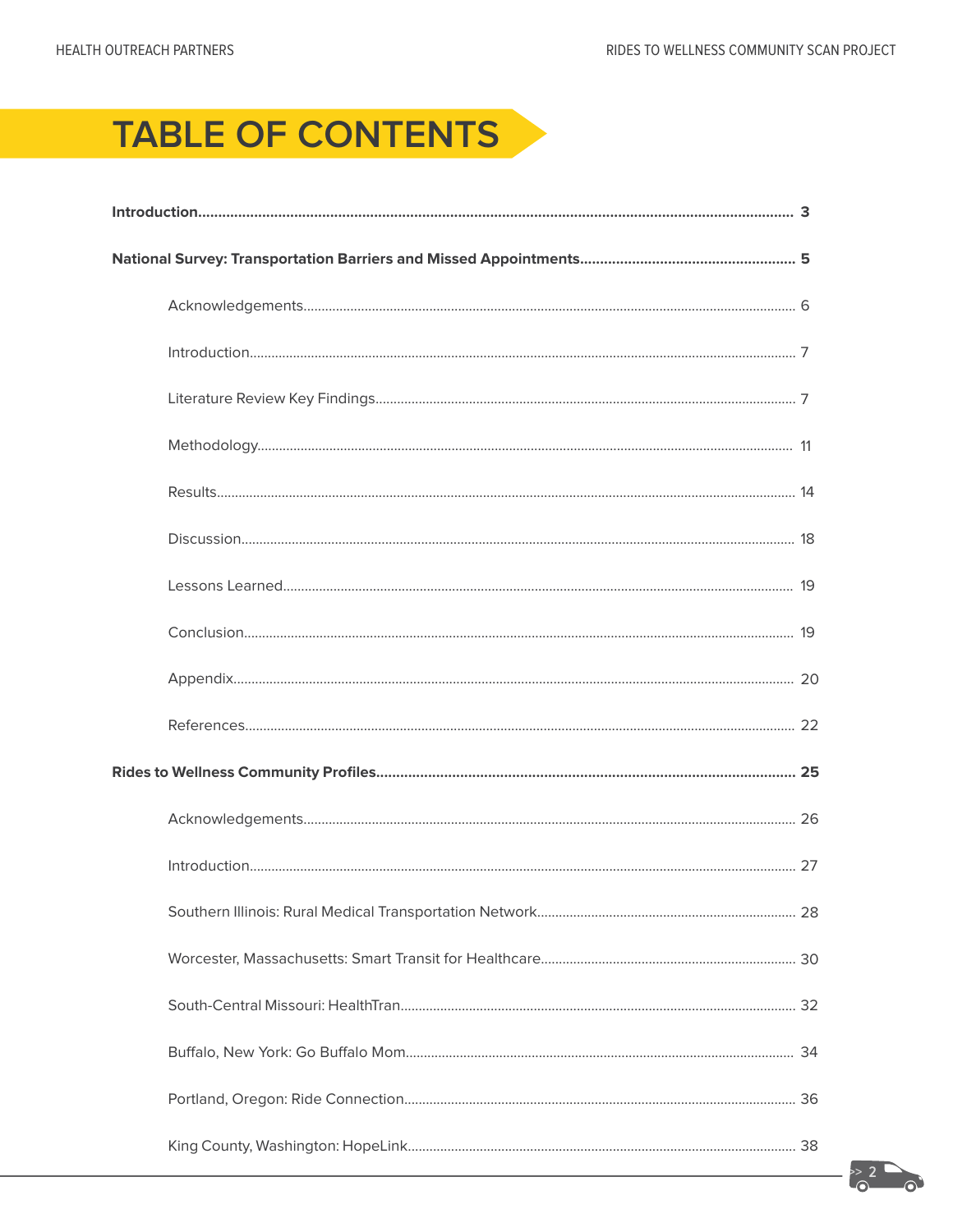# **INTRODUCTION**

# IN ANY GIVEN YEAR, 3.6 MILLION AMERICANS MISS AT A MINIMUM ONE MEDICAL APPOINTMENT DUE TO A LACK OF TRANSPORTATION.1

Transportation is a critical component of the United States health care system. Lack of transportation can cause patients to miss medical appointments, disrupting the continuity of care and causing delays in the delivery of necessary health and wellness services. Research indicates that lack of transportation is a barrier to health care for various segments of patients, including rural veterans (Buza et al., 2011); low-income immigrants in suburban communities (Silver, Blustein, & Weitzman, 2012); patients with chronic disease (Guidry, Aday, Zhang, & Winn, 1997); poor and low-income adults (Ahmed, Lemkau, Nealeigh, & Mann, 2002); and children and families (Children's Health Fund, 2011). Access to reliable and affordable transportation is associated with increased utilization of health services, improved health outcomes, and greater likelihood of primary care visits by the pediatric population, adults living with HIV, and frequent users of emergency departments (Kim, Norton, & Stearns, 2009).

Transportation is regularly cited as a primary cause of missed appointments. Missed medical appointments result in poor health outcomes for patients and increased costs to the health care system. Nevertheless, data on the costs associated with transportation barriers to health care are not consistently collected, analyzed, and disseminated. Health centers across the country are increasingly working to remove transportation as a barrier to care for patient populations; however, broad-based evidence demonstrating the return on investment for providing transportation to care is not yet available. Further research is needed to measure the impact of transportation barriers on clinical outcomes and the impact of transportation barrier interventions (Syed, Gerber, & Sharp, 2013). A better understanding of the costs that transportation barriers pose to the health care system would generate broad interest in innovative patient-centered solutions.

# **Rides to Wellness Community Scan Project**

In May 2016, Health Outreach Partners (HOP) launched the **Rides to Wellness Community Scan Project.**  Funded by the Federal Transit Administration (FTA), the purpose of the project was twofold: to determine the impact of transportation barriers on health care costs and to highlight existing patient-centered transportation solutions. The project consisted of two elements, the results of which are summarized in this report:

- ▲ **National survey:** Implementation of a national survey of health centers and private providers to identify the impact of lack of transportation on missed medical appointments and associated health care costs.
- ▲ **Community profiles:** Development of profiles illustrating communities that are adopting patientcentered transportation solutions that show promising opportunities for return on investment.

Through the National Survey, HOP gathered data from health centers on the costs associated with missed appointments, specifically those due to transportation barriers. The national survey collected data on the following themes: 1) the scope of the problem of missed appointments and transportation barriers; 2) geographic areas; 3) tracking data; 4) costs; 5) high risk populations; 6) clinical outcomes; and 7) strategies. The findings from the national survey demonstrate that transportation barriers and missed appointments are an ongoing issue of concern for health centers, regardless of whether they are situated in urban, suburban, or rural areas. Further, it is clear that transportation barriers impact the health outcomes of patients, as well as the clinical and financial performance of health centers.

1 Wallace R., Hughes-Cromwick, P. & Mull, H. (2005). Access to health care and nonemergency medical transportation: Two missing links. Transportation Research Record: Journal of the Transportation Research Board, 1924.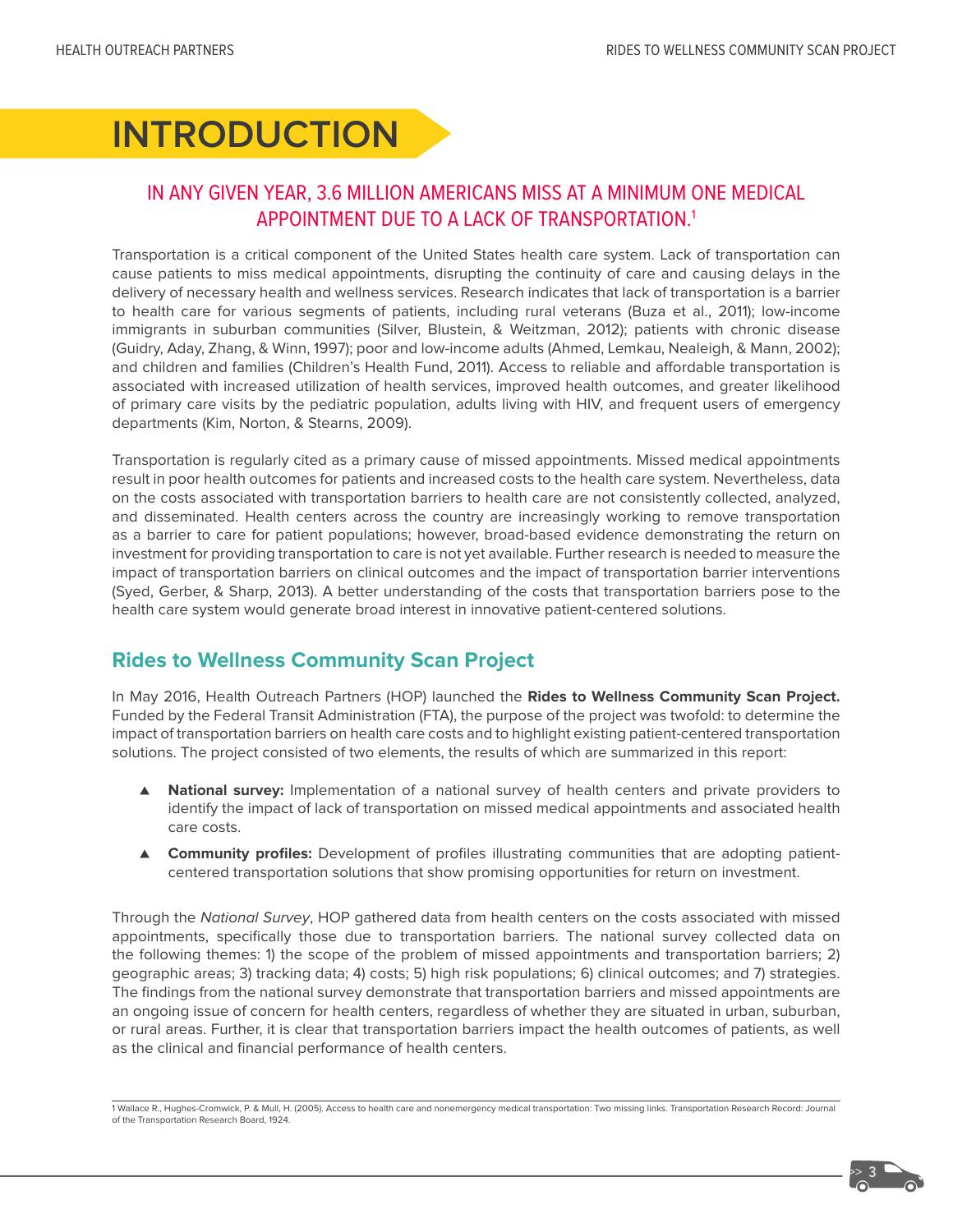For the Community Profiles, HOP researched transportation solutions that show promising opportunities for return on investment and aim to ensure patients can get to the health and wellness services they need. The profiles highlight examples of six models that demonstrate innovative ways to design, implement, and sustain efforts to address transportation barriers to care. The communities profiled include: Buffalo, New York; King County, Washington; Portland, Oregon; South-Central Missouri; Southern Illinois; and Worcester, Massachusetts. The barriers these communities confront when addressing patient access to care are generally complex and multidimensional issues. Yet, they are finding creative ways to address transportation barriers. One crosscutting theme that emerged in the profiles was the importance of demonstrating the program's financial sustainability. The efforts of the profiled communities demonstrate that creative thinking and collaboration are proven solutions to addressing transportation barriers.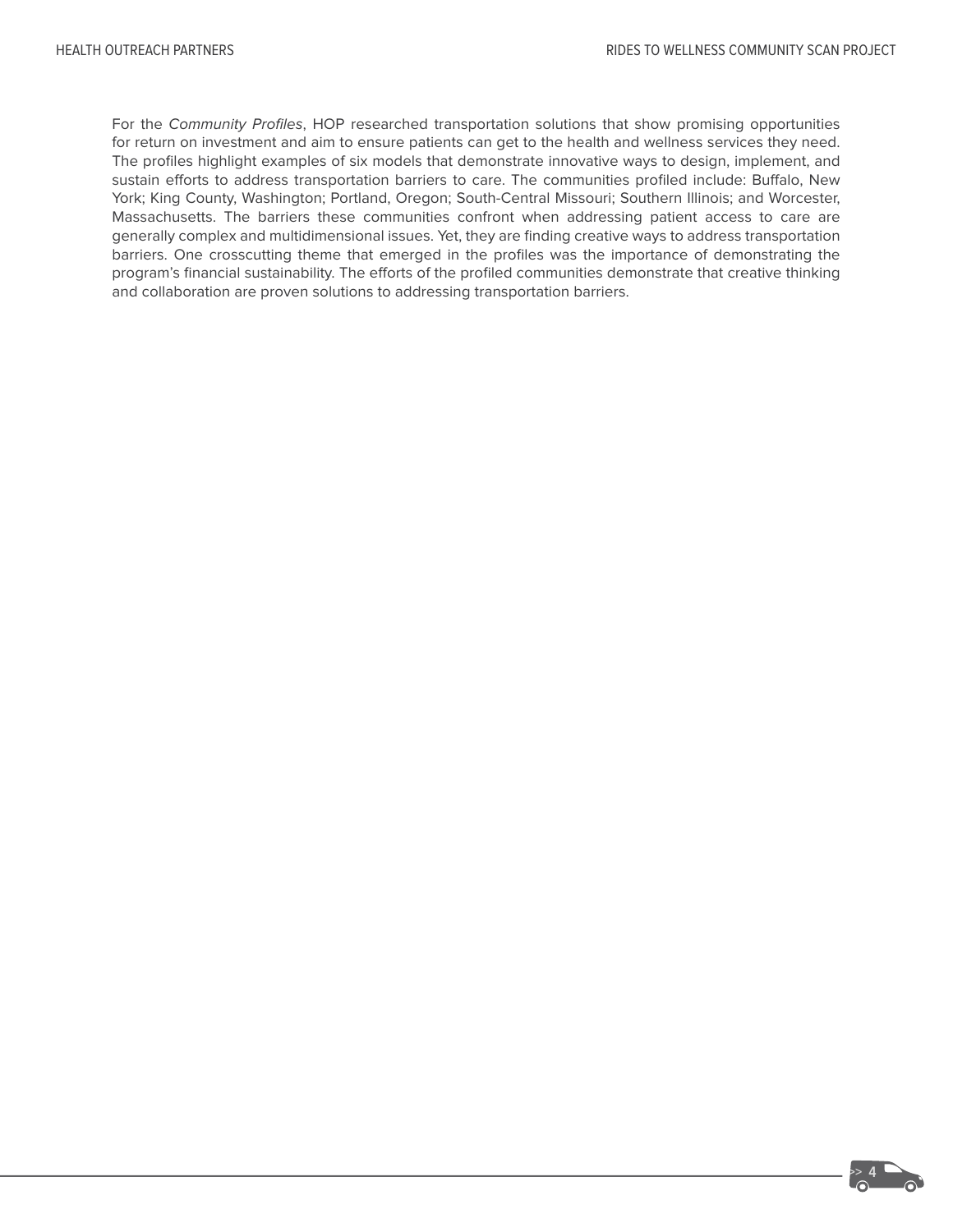# **NATIONAL SURVEY: TRANSPORTATION BARRIERS & MISSED APPOINTMENTS**

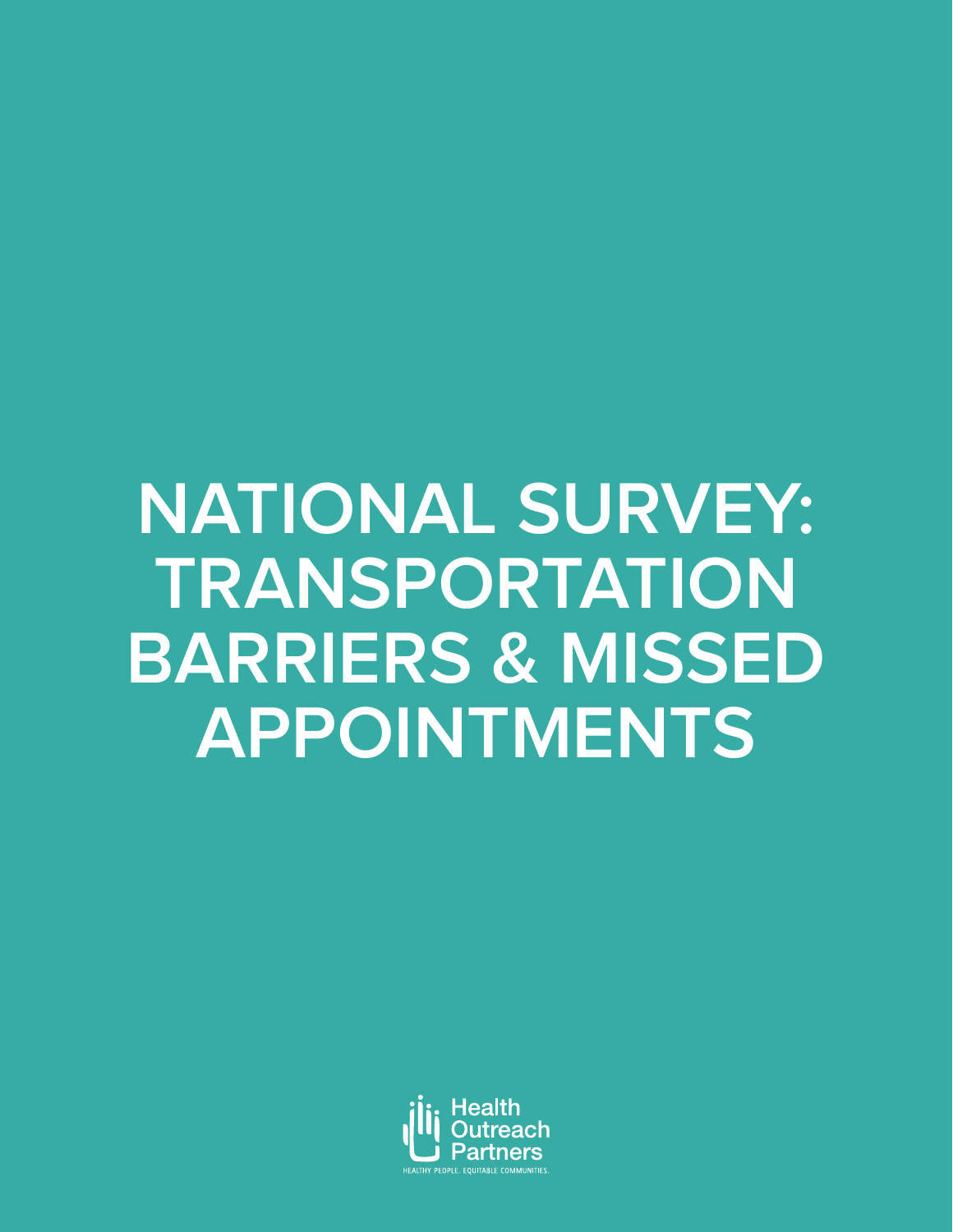#### **ACKNOWLEDGEMENTS**

The report was prepared for Health Outreach Partners (HOP) by Melissa Mollard-Martin, MPH, of The Results Group. The report is a product of HOP's Rides to Wellness Community Scan Project, funded by the Federal Transit Administration (FTA) under Federal Award Id Number (FAIN): CA-2016-002-00.

HOP would like to extend its appreciation to the various people who contributed to the development of the report:

#### **Experts Providing Input and Interviews:**

- Flora Castillo, Vice President of Community and Strategic Engagement, UnitedHealthcare
- Paul Perry, Deputy Director, Veterans Transportation Program, Veterans Administration
- Marc Chevalier, LCSW, National Program Coordinator, Veterans Administration
- Jo Ayers, COO, Kokua Kalihi Valley Community Health Center
- Jared Christenot, Quality Officer, Kokua Kalihi Valley Community Health Center
- Dennis Johnson, Executive Vice President, Children's Health Fund
- Nancy Johnson, CEO, El Rio Community Health Center
- Dale Marisco, Director, Community Transportation Association of America
- Beverly Sirvent, Migrant Health Services Director, Finger Lakes Community Health
- Mary Zelazny, CEO, Finger Lakes Community Health

#### **Rides to Wellness Community Scan Partners Group:**

- Administration for Community Living
- UnitedHealthcare
- Department of Transportation
- Centers for Medicare and Medicaid Services
- Kaiser Permanente
- Health Resources and Services Administration
- Veterans Administration

#### **Federal Transit Administration:**

- Danielle Nelson, Rides to Wellness Program Manager, Rural and Targeted Programs
- Marianne Stock, Division Chief, Rural and Targeted Programs

#### **HOP Staff:**

- Sonia Lee, MPH, Senior Manager, Client Services and Communications (Project Co-Lead)
- Alexis Wielunski, MPH, Senior Manager, Organizational Learning & Sustainability (Project Co-Lead)
- Caitlin Ruppel, Associate Project Manager (Editorial Contributor)
- Diana Lieu, (Design and Layout)
- Kristen Stoimenoff, MPH, Deputy Director (Editorial Contributor)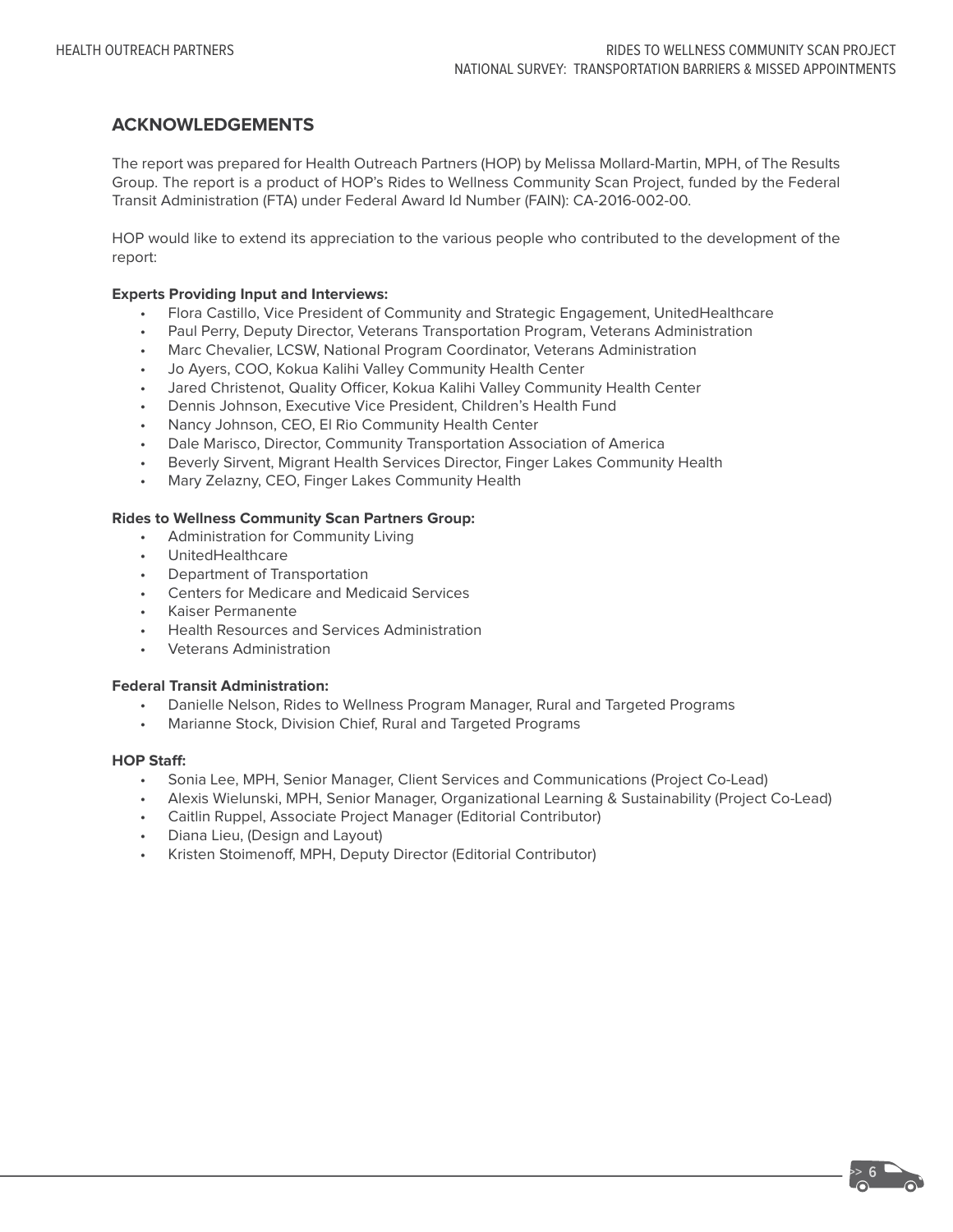# **INTRODUCTION: NATIONAL SURVEY**

Transportation barriers pose a significant public health threat and economic risk to the health care system. Estimates for annual costs associated with missed appointments range from \$3 million in a clinical setting (Kheirkhah et al., 2016) to \$564 million for the VA system (Davies, et al., 2016). National agencies, such as the Health Resources and Services Administration (HRSA) and the Veterans Health Administration (VA), presently do not collect national data on missed appointments, or the cost of missed appointments due to transportation barriers. Thus, little is known about the cost to the health care system of missed appointments due to transportation barriers. Through the "Rides to Wellness Community Scan Project", HOP conducted a national survey of health centers and private providers to measure the impact of lack of transportation and missed appointments on health care costs. HOP designed a national survey to be administered to a range of provider types, guided by the following research questions:

- 1. How does lack of transportation impact health care costs, including the percentage of missed appointments?
- 2. What percentage of missed appointments are due to transportation issues?
- 3. What are the direct costs associated with missed appointments?
- 4. What are the indirect costs associated with missed appointments?

Between September 2016 and early January 2017, HOP collected data from health centers and private providers through an online survey. This report provides a summary of the research methodology, survey results, as well as analysis and lessons learned.

# **LITERATURE REVIEW KEY FINDINGS**

A literature review was conducted to establish a baseline understanding of the intersection of transportation barriers and missed appointments, in order to inform the development of the survey and the analysis of survey data. The findings from the literature review were categorized into four areas: 1) the nature and scope of missed medical appointments; 2) transportation modes to care; 3) transportation barriers to care, and 4) costs associated with missed appointments due to transportation barriers.

# **1) Missed Medical Appointments**

**Key Finding:** Rates of missed appointments vary widely across health care sites.

There is significant literature related to missed health care appointments, including: the percentage of missed appointments in specific health care systems; determining whether any demographic factors are predictive of missing an appointment; the adverse effects of missing appointments; and evaluating the effectiveness of strategies to mitigate missed appointments. For the purposes of this literature review, we will be focusing only on the first three categories.

The health care system is fragmented in the United States, and consists of a mix of public and private providers from single physician primary care groups to large health care systems. Therefore, it is extremely difficult to identify the average percentage of missed appointments throughout the entire system. Estimates range from 3% to 80%, reflecting significant variations depending on the site, and suggesting that any health care site interested in addressing the issue of missed appointments first needs to understand the scope of the problem within their system. In a study of one health center with

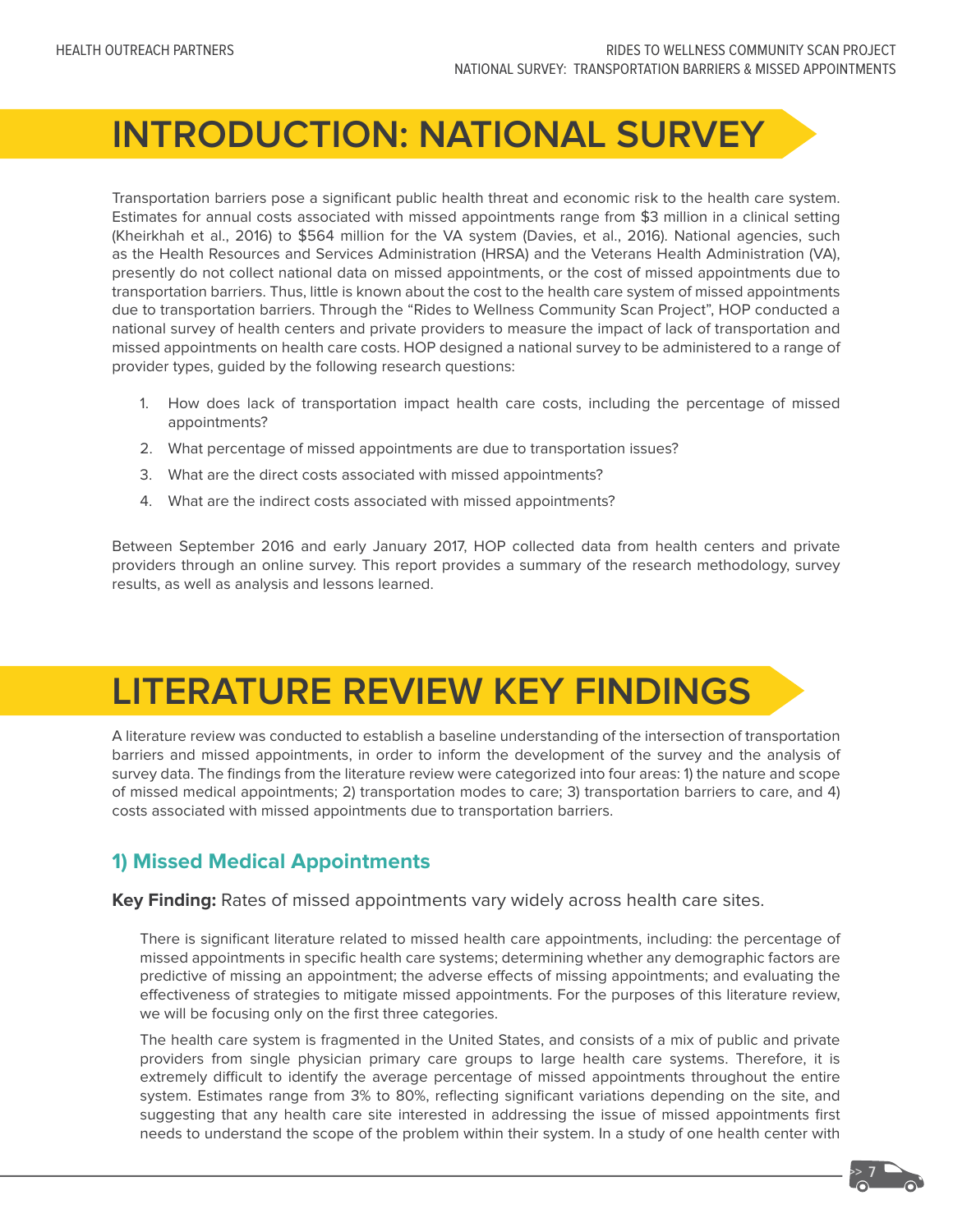multiple site locations, missed appointments were estimated between 6% - 26% depending on the site, suggesting that it is difficult to estimate the rate of missed appointments for even one health center with multiple locations due to the variance (Moore, Wilson-Witherspoon, and Probst, 2001).

#### **Key Finding:** Missed appointments are associated with poorer health outcomes.

Patients who miss health care appointments have adverse health outcomes, including complications in chronic illness, increased hospital readmissions, medication noncompliance, and disruption in the continuity of care (Mehrotra, Keehl-Markowitz, &Ayanian, 2008; Salameh, Olsen & Howard, 2012). Evidence indicates that missing follow-up appointments to primary care providers can lead to increased health risks for patients who miss diagnostic testing and follow-up for treatment (Karter, et al., 2004; Geoge & Rubin, 2003). Missed appointments can also compromise early detection of disease (Weingarten & Meyer, 1997).

**Key Finding:** Demographic factors, such as race/ethnicity and income status, are associated with missed appointments.

There is some evidence that race/ethnicity is a predictor of missed appointments. A study of a safety net health system in Baltimore found that African-Americans were 1.8 times more likely to miss appointments, and Hispanic/Latinos and American Indian/Alaskan Natives 2 times more likely compared to White/ Caucasian patients (Shimatsu, et al., 2016). They also found that patients with medical complexity and major mental illness were more likely to miss appointments. Other studies found that African-American or Hispanic patients were more likely to miss appointments (Kaplan-Lewis & Percac-Lima, 2013; Parker, et al., 2012). Some studies suggest cultural and linguistic barriers result in missed appointments (Barr & Wanat, 2005). Financial reasons, such as lack of insurance and out-of-pocket health care costs for insured individuals, are also significant barriers for appointment adherence (DeNavas-Walt, Proctor, Smith, 2012).

Being in an ethnic minority group was associated with missed medical appointments, but so was being older, poorer, less educated, and female (Wallace et al., 2005). In one Department of Transportation (DOT) study, controlling for socioeconomic status (SES) and mode of travel, researchers found that African-Americans had higher burdens of travel compared to Whites. While it is important for researchers to examine variables independently in predictive statistical models, it is also important to examine whether there is confounding or interaction occurring. It appears that transportation barriers may affect ethnic minorities disproportionately and should be a consideration of health care systems when examining transportation solutions.

# **2) Transportation Modes to Care**

**Key finding:** Not having access to a car is independently associated with missing appointments.

Several studies indicate that for many people, driving themselves is the preferred mode of transportation to medical appointments, and not having access to a vehicle is an identified barrier (Guidry, et al., 1997; Salloum, et al., 2012; Rask, et al., 1994; Flores, et al., 1998). One study found that 82% of those who kept their appointment had access to a car, compared to 58% of those who did not keep their appointment (Yang, 2006). Another study found that 25% of missed appointments were due to transportation issues, and that patients relying on the bus were twice as likely to miss appointments compared to car users (Silver, et al., 2012).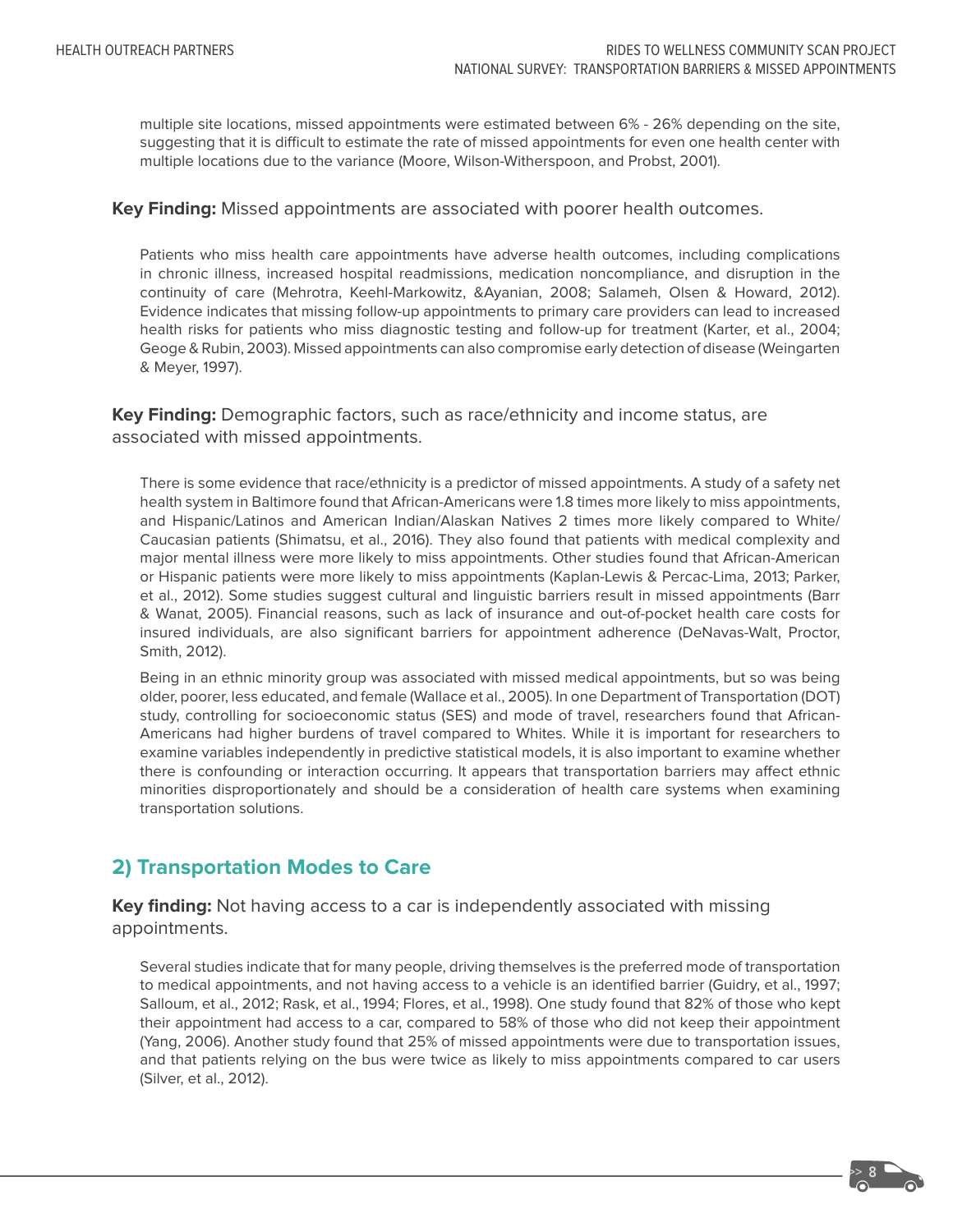# **3) Transportation Barriers to Care**

#### **Key finding:** Transportation is frequently identified as a barrier to health care utilization.

It is difficult to quantify or provide an exact estimate for the scope of the problem. Research has found transportation restricts access to health services for as little as 3% of a sample population or as much as 8% (Ahmed, Lemkau, Nealeigh, & Mann, 2002; Children's Health Fund, 2012; Davies et al., 2016; Mattson, 2011; Syed et al., 2013; Sharp & Hamilton, 2001; Ferguson & Kokesh, 2005; Rust, et. al., 1995; Johnson, Mold, Pontious, 2007; Bennett & Baxley, 2009; Dreiher, et al., 2008; Transportation for Healthy Communities Collaborative, 2002). Studies examining transportation as a barrier have consistently found it to be significant for various patient populations and geographies (Wallace, Hughes-Cromwick, Mull, Khasnabis, 2005; Kim, et. al., 2007; Garwick, Kohrman, Wolman, Blum, 1998; Cristancho, Garces, Peters, Mueller, 2008; Buzza, et. al., 2011; Bambra, et al., 2010; Goins, Williams, Carter, Spencer, Solovieva, 2005; Garcia Popa-Lisseanu, et. al., 2005; Ahmed, Lemkau, Nealeigh, Mann, 2001; Blazer; Landerman, Fillenbaum, Horner, 1995; Crain, Kercsmar, Weiss, Mitchell, Lynn, 1998; Diamant, et. al., 2004). Individuals living in rural areas often experience transportation barriers to care (Goins, et. al., 2005; Iezzoni, Killeen, O'Day, 2006; Kempf, et. al., 2010). For example, in one study conducted in Wisconsin, more rural than urban patients reported problems with transportation and the distance to their provider (Heckman, et al., 1998). A national cross-sectional survey also found that rural patients reported more problems with transportation to appointments than urban patients (Probst, et al., 2007).

Studies examining transportation as a barrier to missed appointments tend to focus on particular patient populations and/or geographic areas. Therefore, what may be true for one patient population within a particular geographic region may not be generalizable to similar patient populations in other geographic regions, especially since different geographic areas will have unique transportation resources and systems. Several studies conducted within specific geographic regions found no difference between rural and urban households. One study examined whether rural households experienced delays in care for their children with special needs, and found no difference, after controlling for socioeconomic status (Skinner & Slifkin, 2007).

Few studies, however, have examined the direct correlation between limited or unavailable transportation options and missed or delayed medical appointments. An analysis of national transportation and health care data sets from 2001 and 2002 concluded that approximately 3.6 million Americans miss at a minimum one medical appointment each year due to a lack of transportation (Wallace et al., 2005). This article has been routinely cited within recent literature and at present provides the most comprehensive estimate for the number of missed medical appointments that may be attributed exclusively to a transportation issue (MacLeod et al., 2015; Syed et al., 2013).

**Key Finding:** Some populations are at higher risk of missing appointments due to transportation barriers.

There are key populations that are more likely to bear the burden of transportation barriers. For example, parents with young children cite transportation as the reason they could not bring their child in for a scheduled appointment (Crain, et al., 1998). Seasonal agricultural workers have also indicated that transportation barriers may impact their ability to make medical appointments (Weathers, et al., 2004).

The elderly and veterans are additional groups for whom transportation poses a barrier to utilization of health care services (Arcury et al., 2005; Battista et al., 2015; Buza et al., 2011; Children's Health Fund, 2012; Kheirkhah et al., 2016; MacLeod et al., 2015; Mattson, 2011; Pellowski, 2013; Peterson, 2015; Syed et al., 2013; Wallace et al., 2005). The elderly may have chronic health conditions, be unable to drive themselves, and have limited transportation options that make it difficult to make it to an appointment. In a study on veterans, researchers found that those with uncontrolled pain or without primary social support identify transportation as a barrier (Zullig, et. al., 2012).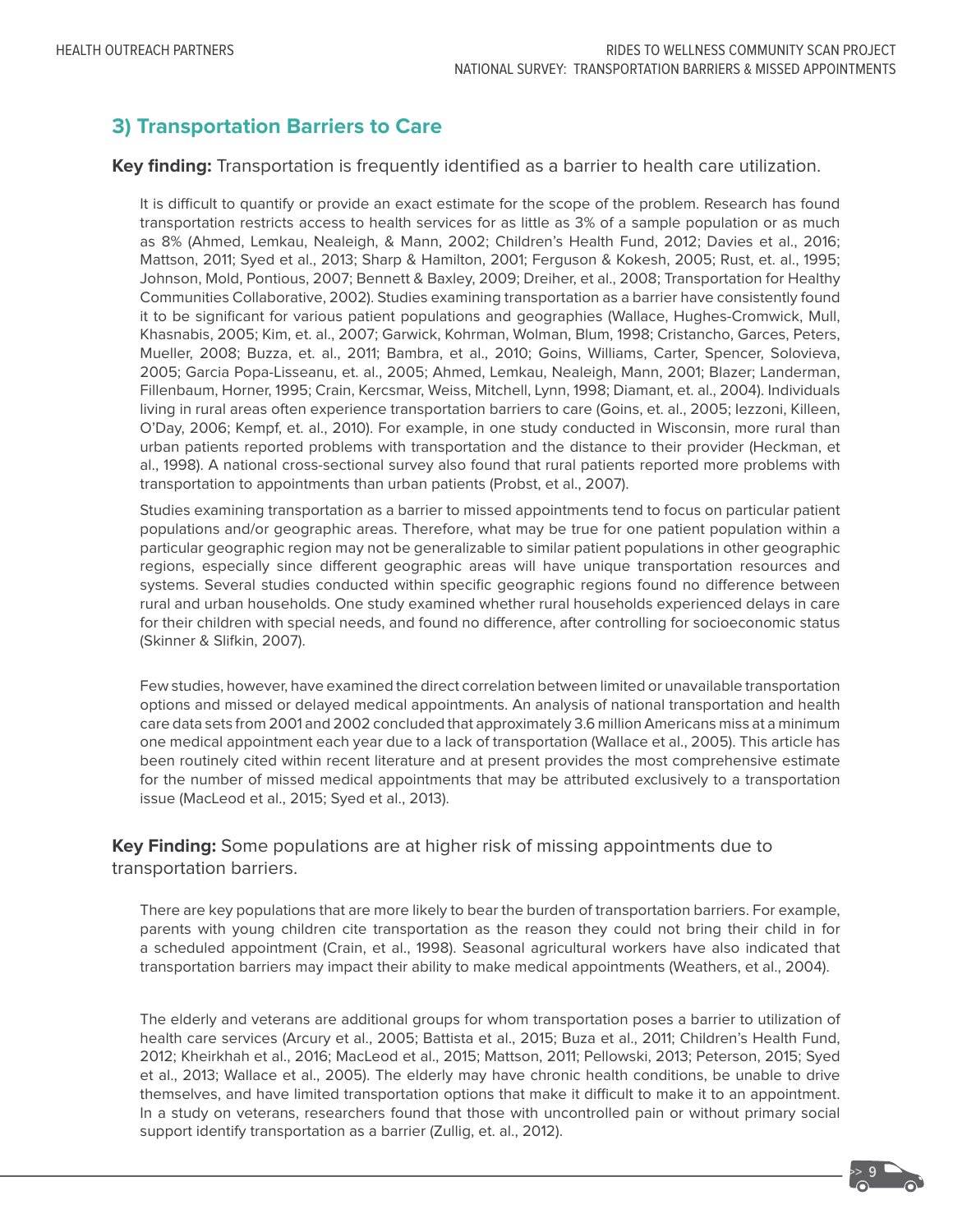# **4) Costs Associated with Missed Appointments and Transportation Barriers**

**Key finding:** There are studies that quantify the cost of missed appointments to health care sites or systems.

Health care systems make up 17.8% of the U.S. Gross Domestic Product (Centers for Medicaid and Medicare Services, 2017). When patients miss an appointment, there is a potential for adverse health outcomes for the patient, and a loss of income and revenue for the health care site. One study found that a health care system had an average no-show rate of 62 appointments per day and an estimated annual cost of \$3 million (Clark, 2006). Another study of a large family practice center found that missed appointments resulted in an annual revenue shortfall of 3% - 14% (Moore, et. al., 2001). Clearly, with health care costs rising, health care sites and systems are looking for ways to decrease the number of missed appointments. Determining how to remove the transportation barrier is an important step toward reaching that goal.

**Key finding:** Costs associated with missed appointments due to transportation barriers have not been established in the empirical literature.

There are estimates for annual costs associated with missed appointments (ranging from \$3 million in a clinical setting to \$564 million for the VA system). However, there are no studies that isolate the costs of missed appointments due to transportation issues.

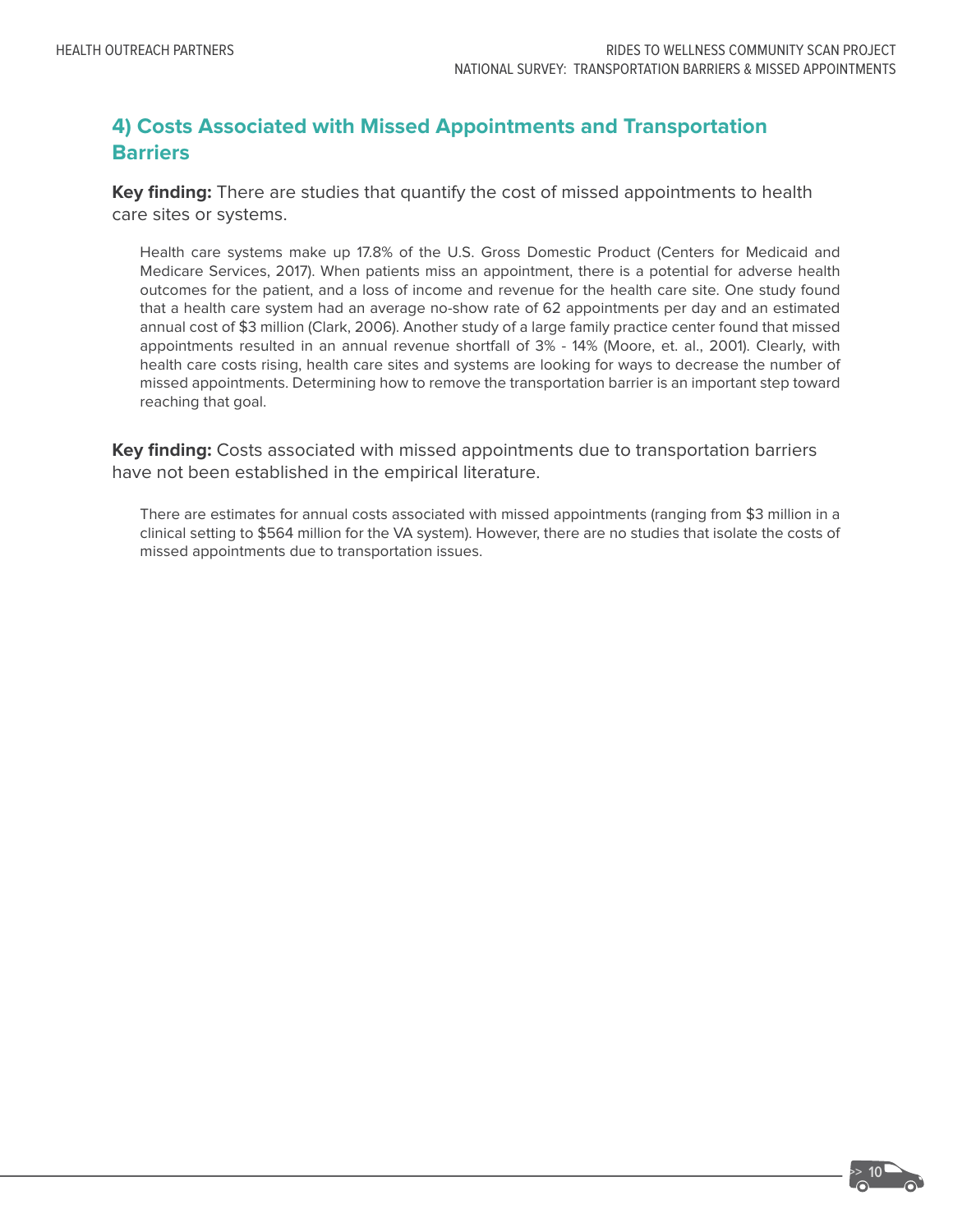

## **Research Questions**

The specific purpose of this research study was to determine the extent to which health care sites collect and track information on missed appointments, and specifically those due to transportation barriers, and associated costs. Specific research questions that guided the study were:

- 1. How does lack of transportation impact health care costs, including the percentage of missed appointments?
- 2. What percentage of missed appointments are due to transportation issues?
- 3. What are the direct costs associated with missed appointments?
- 4. What are the indirect costs associated with missed appointments?

### **Participants**

The primary respondents of the survey were HRSA-funded health centers.<sup>1</sup> Health centers were recruited through email, and 188 responses were collected for a sample size of about 15%. Initially, the research design was conceived to include three distinct types of health systems: health centers; VA medical centers; and UnitedHealthcare's Medicaid Managed Care network. Due to their layered approval process, the VA was not able to grant approval for HOP to administer surveys to its medical centers within the timeframe for the project. For the Medicaid Managed Care network, HOP collaborated with UnitedHealthcare. UnitedHealthcare recognized the need for doing this research and provided access to the mailing list of Medicaid Managed Care physicians. However, UnitedHealthcare notified HOP on the outset that response rates for provider surveys are typically low. It was also noted that this data does not currently exist, nor is it being tracked.

## **Human Subjects Considerations**

HOP submitted the research protocol to the Institutional Review Board (IRB) for determination whether the research qualified as "human subjects." The IRB determined that the nature of the study and questions asked about operations and financials did not constitute human subjects research (see Appendix A).

In order to maximize participation in the survey, HOP offered incentives to respondents. They included: 1) Raffle for \$100 Amazon Gift Cards (30 randomly selected); 2) Two conference registrations of choice (up to \$800 each); 3) Customized, one-hour consultation call with HOP (\$1000 value); and 4) Customized, one-hour webinar conducted by HOP (\$2,500 value). These incentives were designed to be substantial enough to encourage participation. After the survey period was closed, 34 sites were randomly selected to receive the incentives for participation.

### **Survey Design**

The survey utilized a cross-sectional design with a mixed-methods approach. The survey consisted of 25 questions, consisting of a mix of short answer, Likert scale, and ranked choice response categories.

For analytic purposes, the survey was designed to focus on the following domains:

- ▲ **Scope of problem:** To what extent are missed appointments a problem?
- ▲ **Geographic areas:** Are there any significant differences in responses by geographic type (e.g. urban, suburban, rural)?

1 For the purpose of the report, HRSA-funded health centers will be referred to as health centers.

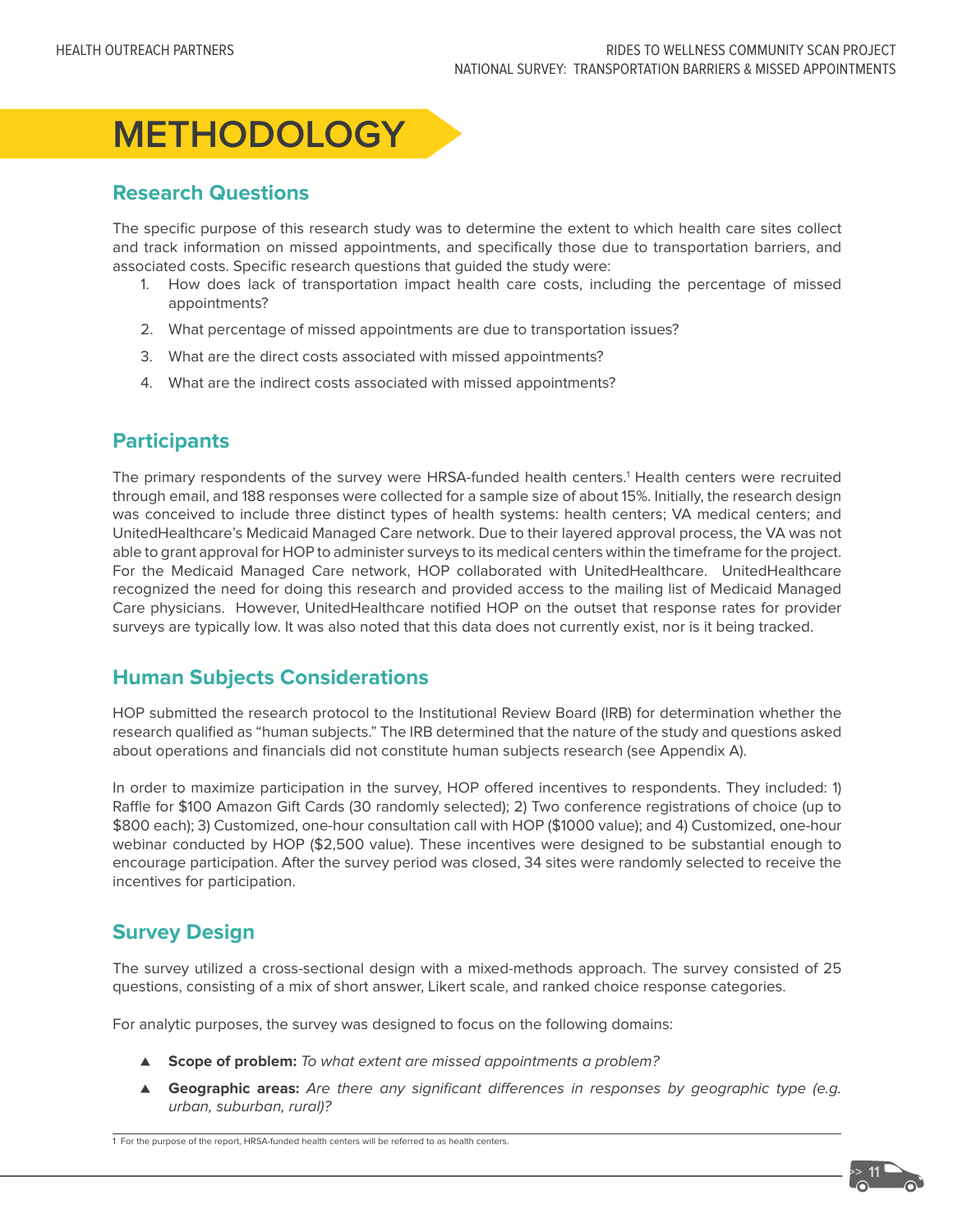- ▲ **Tracking data:** To what extent is information being collected and tracked on missed appointments, and in particular, missed appointments due to transportation barriers?
- ▲ **Cost:** What is the average cost of missed appointments, and in particular, the average cost of missed appointments due to transportation barriers?
- ▲ **High risk populations:** To what extent do transportation barriers disproportionately affect particular patient groups (e.g. pregnant women, veterans, the elderly)?
- ▲ **Clinical outcomes:** What are the implications of missed appointments due to transportation barriers on clinical outcomes?
- ▲ **Strategies:** What are some specific strategies (e.g. quality improvement efforts) used to address transportation barriers?

#### **Procedures**

Before survey development commenced, HOP conducted a thorough literature review to determine the state of the empirical evidence around missed appointments and transportation barriers. Additionally, key informant interviews were conducted with five representatives of health centers chosen for their specific engagement with HOP and existing transportation efforts. Informants were asked to provide feedback on themes to explore within the survey, wording that would be most appropriate, and what to consider around potential differences between health centers located within rural, suburban, and urban settings. After these interviews were reviewed and analyzed, an initial draft of the survey was completed and disseminated to key stakeholders for feedback and review. These stakeholders included: program officers at the FTA, senior leadership at HOP, and members of the Rides to Wellness Community Scan Partners Group. The Partners Group included representatives from Administration for Community Living, UnitedHealthcare, Department of Transportation, Centers for Medicare and Medicaid Services, Kaiser Permanente, HRSA, and the VA. A revised version was completed after this feedback was incorporated.

Prior to launching the survey, HOP emailed a pre-survey via SurveyMonkey to a list of Project Directors from health centers to identify and get contact information for the best-equipped person to answer the survey questions. HOP received 154 pre-surveys, with names and email addresses for staff to whom the full survey should be sent. The full survey was emailed via SurveyMonkey to those specific individuals, as well as to the full list of HRSA-funded sites, whether or not they responded to the pre-survey. At the suggestion of HOP's HRSA Project Officer, HOP sent additional reminders to complete the survey via HRSA's Primary Health Care Digest. HOP also sent targeted emails about the survey to its network of health center contacts. Further recruitment efforts included: inviting health center participants in HOP's Not Just a Ride Learning collaborative to complete the survey; asking Primary Care Associations (PCAs) and other partners to send the survey to their health center members; distributing postcards about the survey at the Midwest Stream Forum for Agricultural Worker Health; and presenting about the survey to HRSA National Cooperative Agreements, PCAs, and health center representatives during a "Community Leadership and Partnership" peer learning team webinar. Reminders were emailed out periodically to encourage more sites to participate in the survey. As noted above, 188 health centers responded to the full survey.

### **Analysis**

Univariate and bivariate analyses were used to answer the research questions and describe the frequencies and distribution of the data. The data was disaggregated by geographic type defined as Metropolitan (Urban), defined as a core urban area of 50,000 residents or more, Micropolitan (Suburban), defined as at least 10,000 residents but less then 50,000, and neither Micropolitan nor Metropolitan (Rural), defined as sparsely populated with less than 10,000 residents<sup>2</sup>, to determine whether any statistically significant differences between groups were detected. For the open-ended questions, results were coded and analyzed for themes.

2 Metropolitan and micropolitan statistical areas (metro and micro areas) are geographic entities delineated by the Office of Management and Budget (OMB) for use by Federal statistical agencies in collecting, tabulating, and publishing Federal statistics. See the United States Census Bureau for additional information.

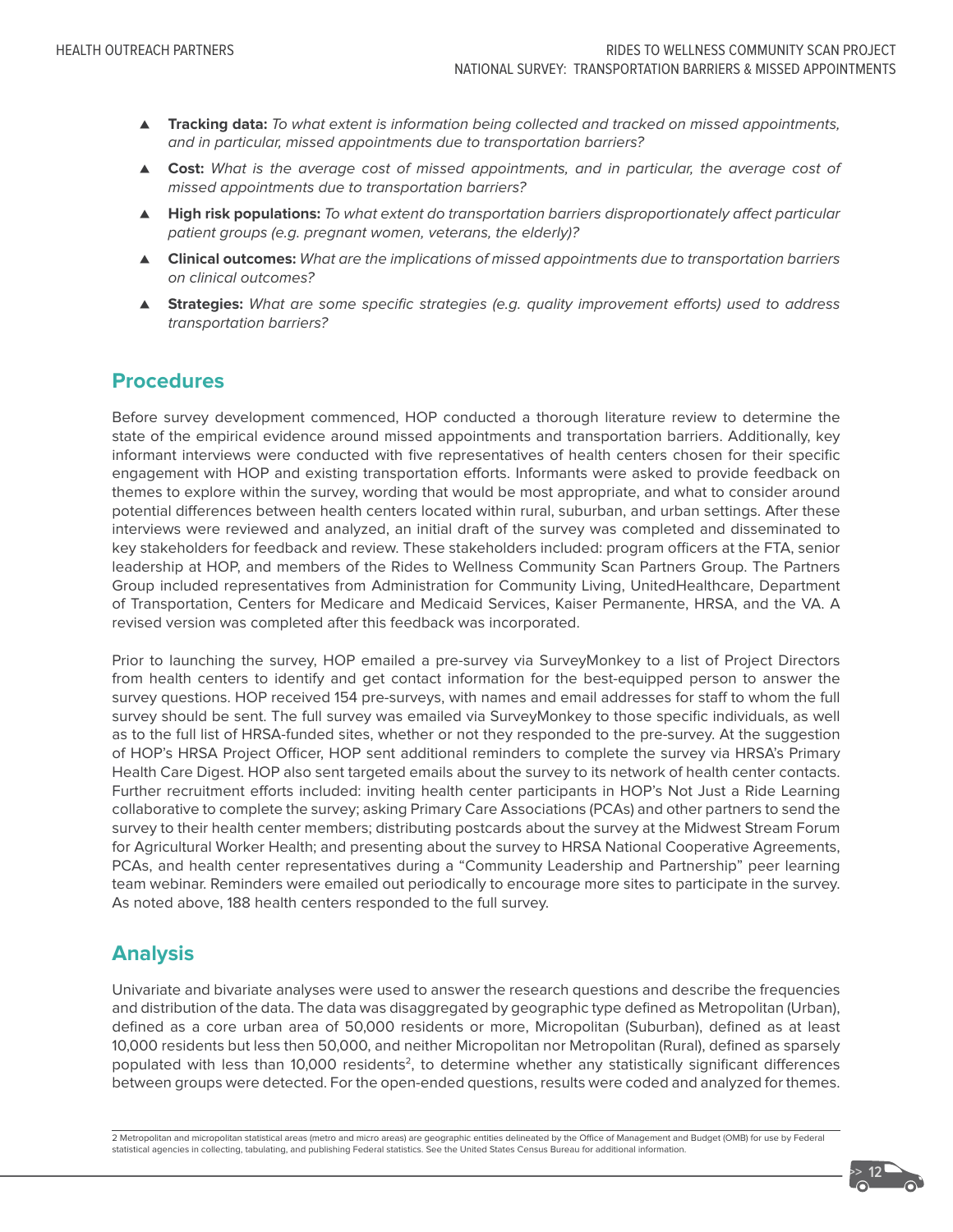# **Limitations**

#### **Sample size**

HOP made multiple attempts to recruit a large enough sample of respondents so that robust comparisons between geographic types could be made. While there was fairly good representation across the designated geographic types, the sample size, especially when disaggregating by geographic type, may limit generalizability to the larger population.

#### **Incomplete data**

HOP attempted to locate the person best equipped to answer questions about health center operations and finances; however, in some cases, the survey may have been completed by representatives who knew or were able to access some of the information, but not all of it. It is possible that more health centers do, in fact, track the cost of missed appointments, but not widely share that information with all levels of staff.

#### **Data limited to HRSA-funded health centers**

The original intent of the research project was to collect data from three distinct provider types. Due to factors outside of its control, HOP was unable to obtain data from the Veterans Health Administration and received low response rates from the UnitedHealthcare Medicaid Managed Care network. FQHCs are a critical portion of UnitedHealthcare's Medicaid Managed Care Network. However, in order to prevent double sampling, the FQHCs were pulled out of the UnitedHealthcare provider list. This likely played a role in the lower than anticipated response rates of UnitedHealthcare providers. There may be interesting variation between these provider types that could help inform policy and practice, and future research should seek opportunities to collect this data.

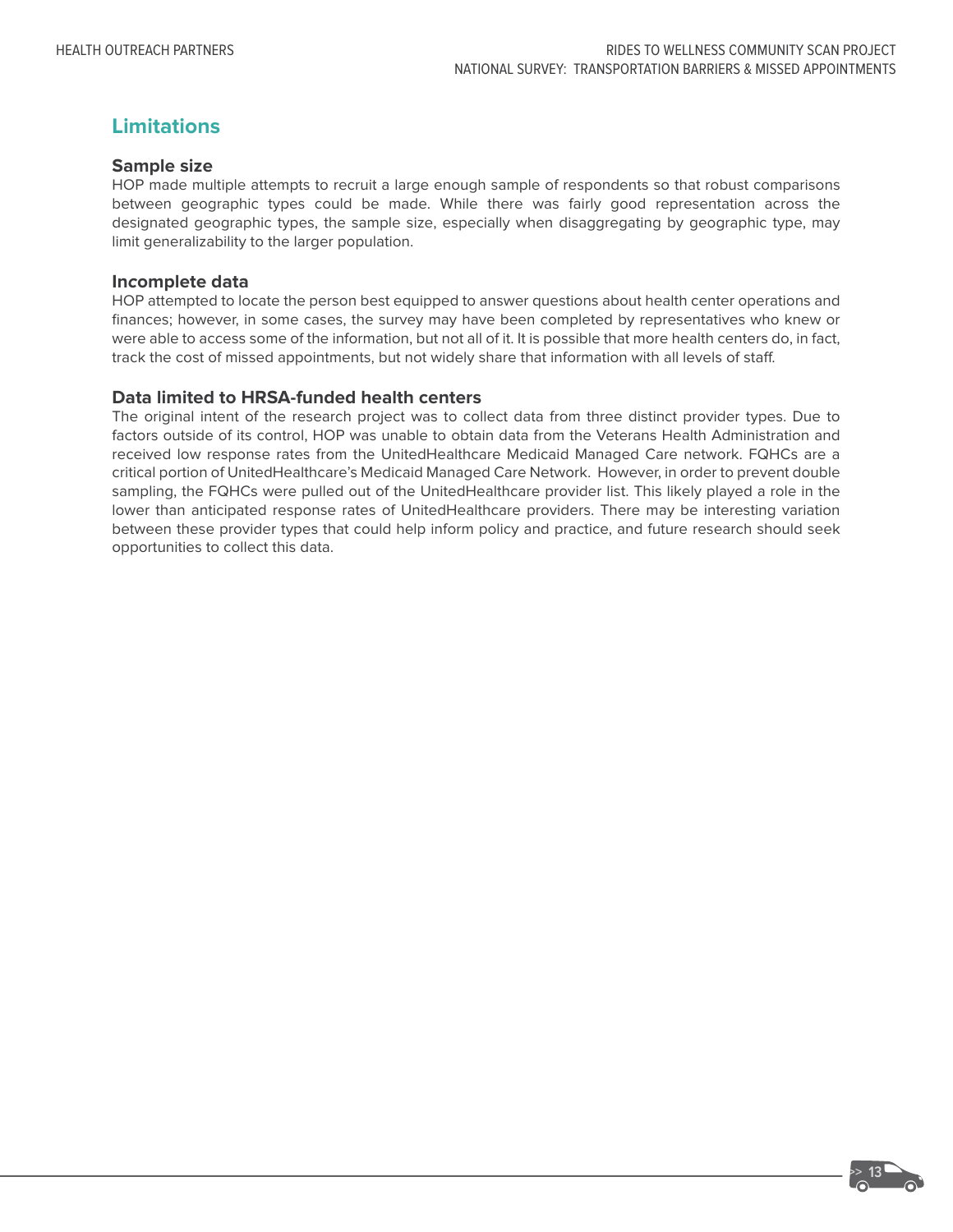

# **Description of Sample**

Of the 188 responses received, 50% (93) were located in Metropolitan/Urban areas; 23% (44) were located in Micropolitan/Suburban areas, and 27% (51) were located in neither Metropolitan or Micropolitan/Rural areas. For the purposes of this report, these locations will hereafter be referred to as urban, suburban, and rural.<sup>1</sup> Twenty-three states were also represented in the sample, reflecting a diverse geographic pool of respondents.

Health center respondents reported that on average, they see over 45,000 patients a year, or almost 4,000 a month, primarily low-income, medically underserved, rural patients, and special populations, such as individuals experiencing homelessness and agricultural workers.

# **Scope of Problem**

#### **1. To what extent are missed appointments a problem?**

**center or practice?**

The total sample of respondents indicated that missed appointments are a significant problem at their health center. No health center reported that missed appointments were "Not a problem" or "Don't Know," indicating that for the reporting health centers, missed appointments are acknowledged as an issue.



**Figure 1:** Missed appointments in health centers

**To what extent are missed appointments (i.e. an appointment where the patient does not show up) a problem at your health** 

Interestingly, when disaggregated by geographic type (Urban, Suburban, Rural), urban health centers were more likely to report that missed appointments are a "Serious Problem", 35% of urban health centers vs. 13% of rural health centers. The majority of respondents indicated that the average monthly rate of missed appointments was between 11-20% (34%) and 21-30% (32%). Rural health centers were less likely to report rates as high as the average with 14% reporting less than a 5% missed appointment rate, 21% reporting a 5-10% rate, and 19% reporting a 21-30% rate. However, similarly with urban and suburban health center, 33% reported 11-20% rate.

1 For the purposes of the report, health center sites are referred to as urban, suburban, and rural; however, the category of "suburban" may not be the most precise corollary to the Micropolitan designation.

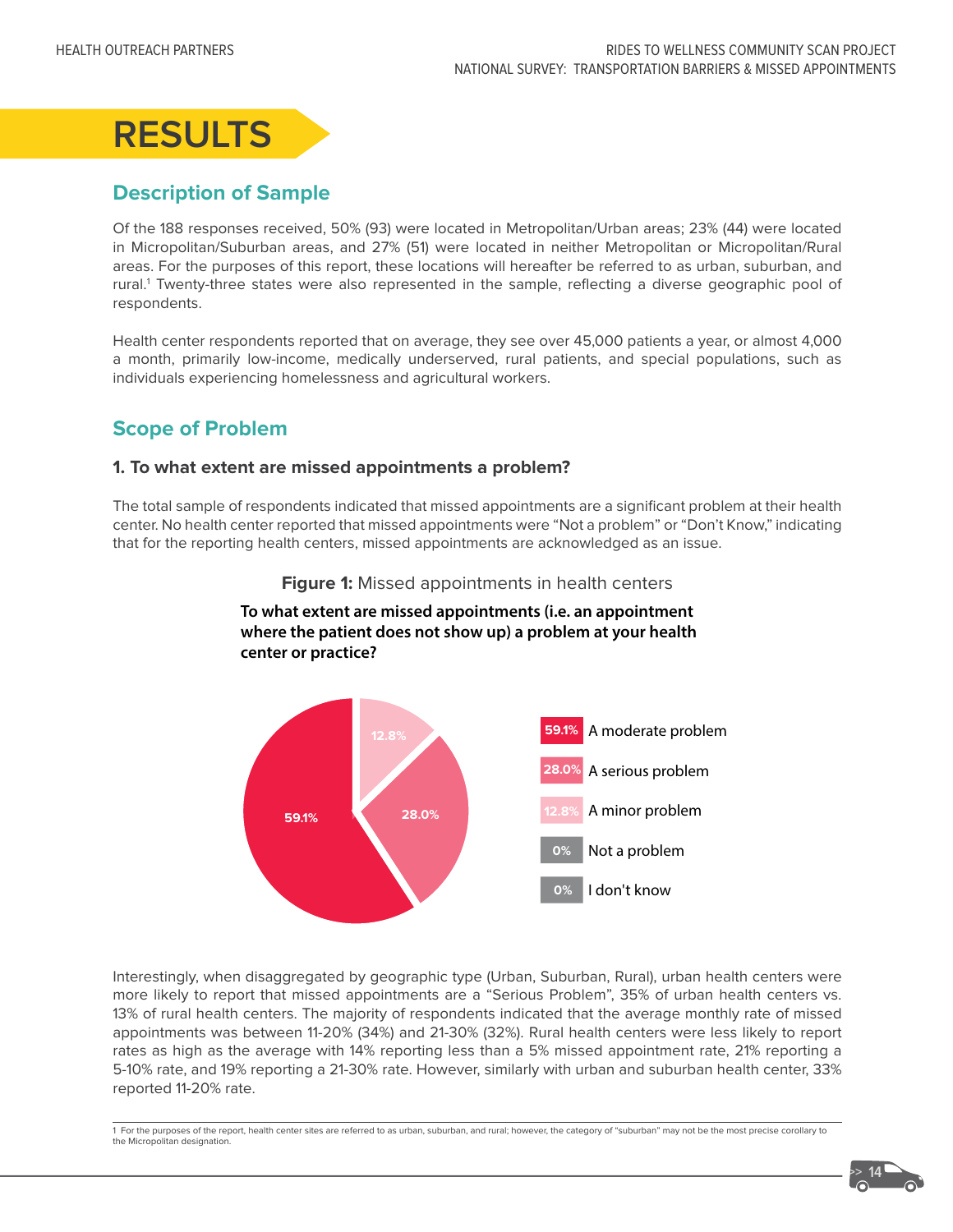Respondents were asked to rank a set of barriers for patients complying with scheduled appointments. The list of barriers was not meant to be an exhaustive list of all possible barriers, but rather those most frequently discussed in the literature. Barriers included: health status, job schedule, lack of or unreliable transportation, cost of appointment, cost of transportation to appointment, language or cultural barriers, mental health or substance abuse issues, and lack of child care. Forty-one percent (41%) of centers ranked "Lack of or unreliable transportation" as the top barrier for patients, and 69% of respondents listed transportation as one of the top 3 reasons. For the other transportation-related barrier, "Cost of transportation to appointment," while only 3% listed this as the top barrier, 39% included it in their top 3. Other top reasons included "Job schedule/unable to take off work" (45% listed as one of the top 3 reasons) and "Mental health or substance use issues" (31%). Urban and suburban health centers were slightly more likely than rural health centers to list "Lack of or unreliable transportation" as the top reason (48% and 49%, compared to 36%), but this question did not specify using public transportation. Based on the rankings provided across health centers, transportation was clearly identified as a top barrier for making scheduled appointments.

When asked how significant transportation barriers are for their patients, 86% indicated that it is a "Moderate" or "Serious" problem. Suburban health centers were more likely than urban or rural health centers to indicate that is a serious problem (52% compared to 39% and 45%, respectively). Nonetheless, is it clear that transportation barriers are an issue for health centers, regardless of their location.

Consistent with the empirical literature reviewed, health centers responded that patients frequently drive themselves or ride with a friend or family member in a vehicle (65% and 61%). The literature consistently states that having a vehicle or access to a vehicle is associated with making it to scheduled appointments. Public transit was the next category of transportation that respondents stated patients frequently use (40%). However, public transit was more likely to be listed as a frequent mode by urban health centers (79%) than suburban (35%) or rural health centers (14%). Rural health centers responded that patients drive themselves (95%) or ride with a friend/family member (84%) frequently, suggesting that access to a vehicle in rural settings is important for making it to appointments.

# **Tracking Data**

#### **2. To what extent is information on missed appointments being collected and tracked, and in particular, missed appointments due to transportation barriers?**

Ninety-two percent (92%) of health centers reported tracking their missed appointments. When asked whether health centers track the reason why patients miss appointments, 40% responded yes, 50% no, and 10% unsure. For those who track the reasons, some of the written responses included statements such as, "We track, but not actively monitor" and "Lack of transportation is the primary cause." Suburban health centers were the most likely to track the reason for missed appointments (54%), compared to either urban (31%) or rural (43%).

### **Cost**

#### **3. What is the average cost of missed appointments, and in particular, the average cost of missed appointments due to transportation barriers?**

Roughly a quarter of respondents indicated that they track the cost of missed appointments (23%). Of those who track the cost of missed appointments, only 27 health centers provided a specific estimate of the cost. Responses ranged from \$50 to \$350, with an average of \$175 per missed appointment. Unfortunately, because so few health centers responded that they tracked cost, on top of a fairly small number of centers who track the reason for missed appointments (40%), it is not possible to determine the average cost of missed appointments due to transportation barriers specifically. However, it can be imputed that because transportation barriers were listed as one of the top three barriers by almost 70% of respondents, a significant portion of the cost of missed appointments can be traced to transportation barriers.

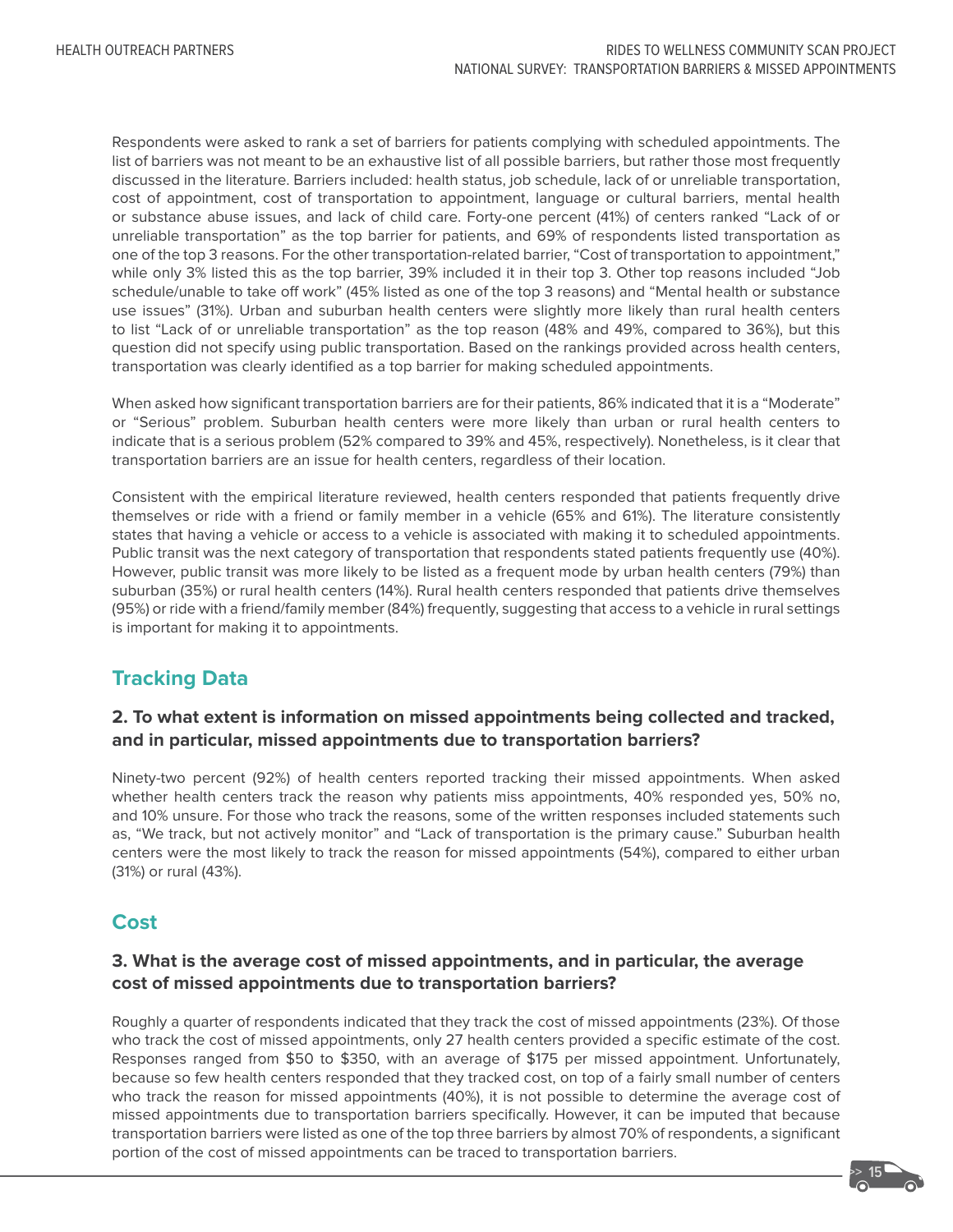# **High Risk Populations**

#### **4. To what extent do transportation barriers disproportionately affect particular patient groups (e.g. pregnant women, veterans, the elderly)?**

Transportation barriers appear to disproportionately impact subgroups of patients. The chart below summarizes the results—note that any percentage greater than 25% has been bolded.

|                                              | <b>Not</b><br>applicable | Not a<br>problem | A minor<br>problem | A moderate<br>problem | A serious<br>problem |
|----------------------------------------------|--------------------------|------------------|--------------------|-----------------------|----------------------|
| <b>Veterans</b>                              | 9%                       | 7%               | 17%                | 23%                   | 14%                  |
| Older patients, ages 60+                     | 1%                       | 1%               | 14%                | 37%                   | 34%                  |
| <b>Pregnant women</b>                        | 4%                       | 12%              | 26%                | 3%                    | 11%                  |
| <b>Patients with young</b><br>children       | 0%                       | 5%               | 26%                | 35%                   | 23%                  |
| <b>Grandparents raising</b><br>grandchildren | $1\%$                    | 6%               | 25%                | 31%                   | 18%                  |
| <b>Chronically ill patients</b>              | 0%                       | 1%               | 11%                | 42%                   | 36%                  |
| <b>Agricultural workers</b>                  | 23%                      | 5%               | 13%                | 16%                   | 19%                  |
| <b>People experiencing</b><br>homelessness   | 6%                       | 2%               | 13%                | 21%                   | 46%                  |
| <b>People with disabilities</b>              | 1%                       | 3%               | 20%                | 32%                   | 33%                  |
| People living in public<br>housing           | 5%                       | 5%               | 20%                | 33%                   | 19%                  |

|  | <b>Table 1. Transportation barriers for subgroups</b> |  |  |  |
|--|-------------------------------------------------------|--|--|--|
|--|-------------------------------------------------------|--|--|--|

Older patients, those experiencing homelessness, patients with young children, chronically ill patients, residents of public housing, individuals with disabilities, and pregnant women were all categorized as being disproportionately impacted by transportation barriers, populations to whom health centers target their services. There were no major differences between rural, suburban, and urban areas with the exception of agricultural workers—rural and suburban health centers were more likely to identify transportation barriers as a moderate or serious problem (40% and 47%, compared to 27% for urban health centers) for this population.

# **Clinical Outcomes**

#### **5. What are the implications of missed appointments due to transportation barriers on clinical outcomes?**

Health centers reported that transportation barriers are a significant problem for many clinical outcomes.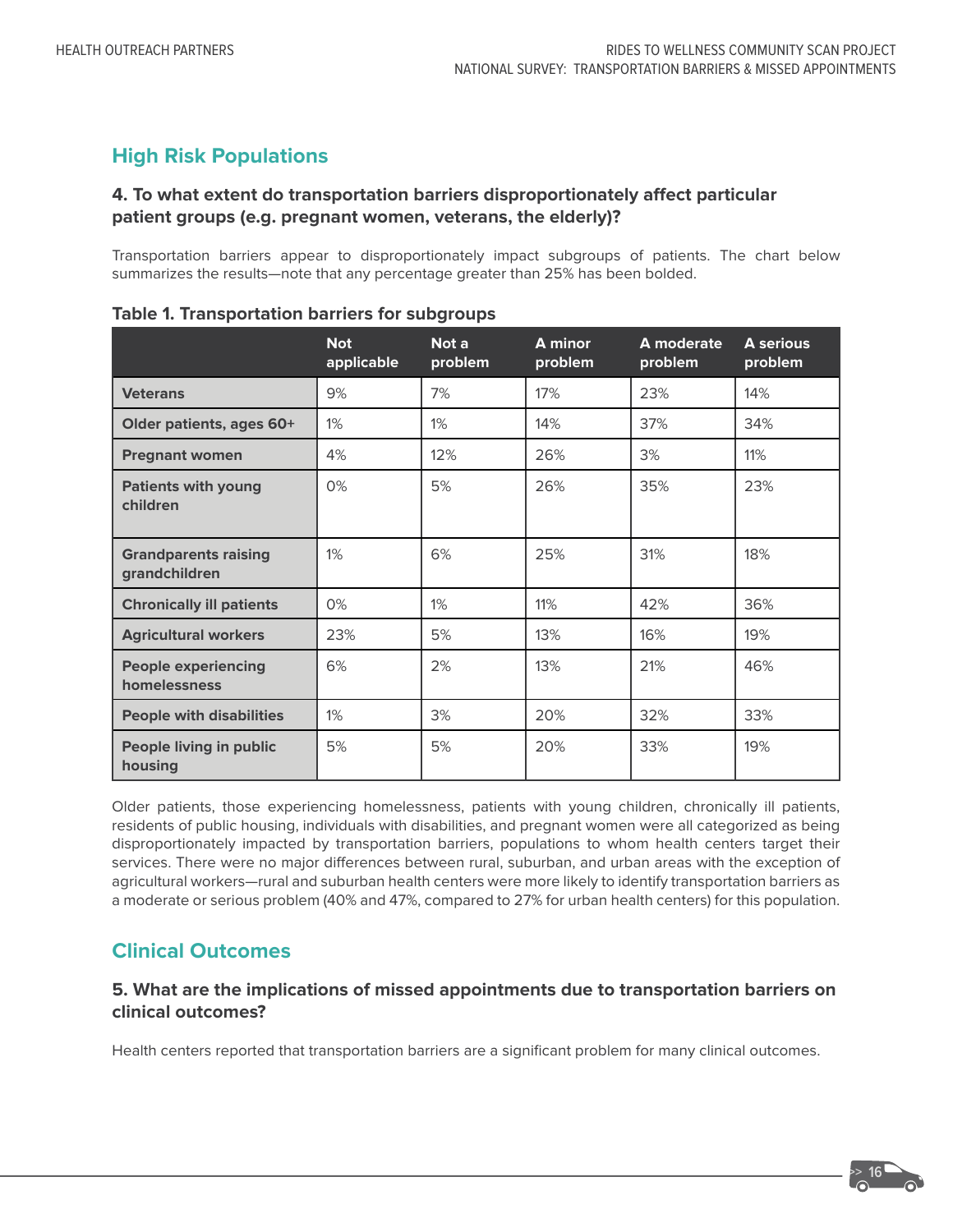|                                                    | Not a<br>problem | A minor<br>problem | A moderate<br>problem | <b>A</b> serious<br>problem |
|----------------------------------------------------|------------------|--------------------|-----------------------|-----------------------------|
| Less health care utilization                       | 5%               | 13%                | 42%                   | 34%                         |
| Lack of regular, preventive medical care           | 0%               | 19%                | 33%                   | 40%                         |
| Lack of specialty care                             | 2%               | 10%                | 30%                   | 51%                         |
| Delayed care for health conditions or<br>illnesses | 3%               | 13%                | 29%                   | 51%                         |
| <b>More Emergency Department visits</b>            | 5%               | 15%                | 26%                   | 40%                         |
| <b>Failure to fill prescriptions</b>               | 5%               | 24%                | 37%                   | 26%                         |

#### **Table 2: Transportation Barriers and Clinical Outcomes**

Over half of the health centers reported that "Lack of specialty care" and "Delayed Care for health conditions or illnesses" was a serious problem. This aligns with the empirical literature which finds that delays in care and barriers to receiving specialty care can result in patients being sicker by the time they get to a doctor and treatment for life-threatening diseases and conditions delayed.

# **Strategies**

#### **6. What are some specific strategies (e.g. quality improvement efforts) used to address transportation barriers?**

The majority of health centers engage in Quality Improvement (QI) efforts around missed appointments.

# **Does your health center or practice currently have any Quality Improvement efforts around reducing the number of missed appointments?**



#### **Figure 2: Quality Improvement Efforts**

For those health centers that responded "yes", a follow-up question was asked about specific strategies used, with over half (51%) indicated using patient reminders, such as phone calls, emails, or texts. Several health centers (17%) mentioned using transportation strategies, such as asking about and providing transportation, providing rides through grants funds, helping patients find transportation options, and referrals to transportation services.

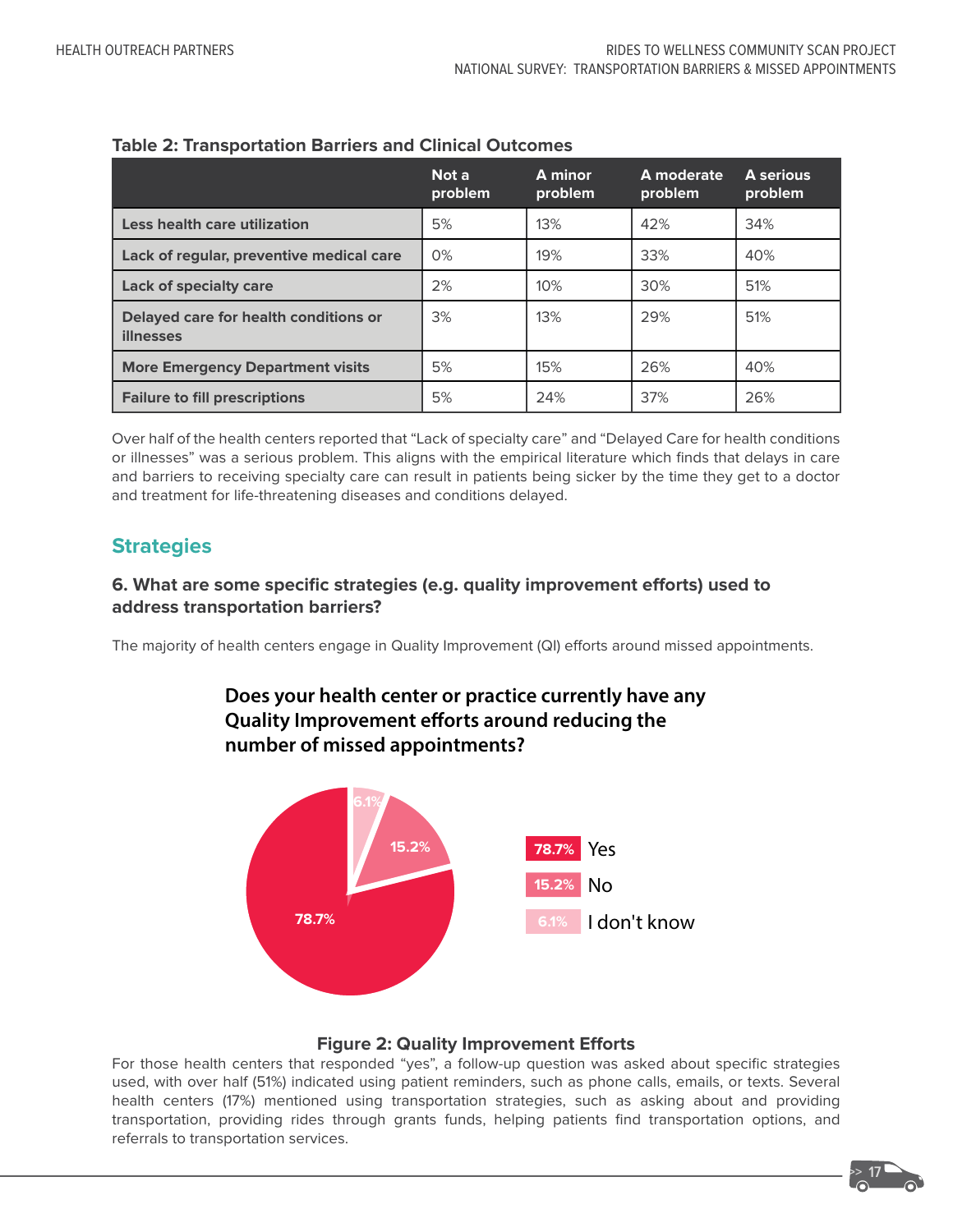**>>> 18**

# **DISCUSSION**

The findings from the national survey clearly suggest that transportation barriers and missed appointments are an ongoing issue of concern for health centers, regardless of whether they are in urban, suburban, or rural areas. The key takeaways from the survey indicate that:

- ▲ Missed appointments are a problem for health centers, and impact key clinical outcomes.
- ▲ Health centers are engaged in quality improvement efforts to decrease missed appointments.
- ▲ Health centers acknowledge that transportation is a top reason why patients miss their appointments, and certain patient subgroups are disproportionately affected.
- ▲ Health centers are not tracking reasons for missed appointments in a consistent way. This makes it difficult to pinpoint the percentage of missed appointments due to transportation issues.
- ▲ Health centers are also not tracking the cost of a missed appointment in a consistent way. With limited data on missed appointments, reasons for missed appointments, and associated costs, it is not possible to definitively estimate the costs of missed appointments due to transportation barriers.

It is clear that transportation barriers impact the health outcomes of patients, as well as the clinical and financial performance of the health care system. As only a minority of health centers responded that they track this information, it may be that the complexity of trying to track the average cost of a missed appointment across many sites, as opposed to tracking overall expenses and income, is discouraging. Yet given the financial and clinical implications of missed appointments due to transportation barriers, it seems that this data needs to be collected, tracked, and reported. Providing centers with a simple cost analysis tool to help them determine the costs of missed appointments, specifically due to transportation issues, may help pinpoint this number. For example, as part of its Transportation Initiative, HOP developed a [Transportation and Health](https://outreach-partners.org/2016/10/19/transportation-quality-improvement-toolkit/)  [Access Quality Improvement Toolkit s](https://outreach-partners.org/2016/10/19/transportation-quality-improvement-toolkit/)pecifically to provide a methodology and structure to implementing a QI project related to assessing and addressing transportation barriers. (See Appendix B for a sample tool titled "Cost Methodology of Missed Appointments and the Financial Impact to Health Centers"). Additionally, health centers need to be provided with the tools and resources to assist them with outreach to patients who miss appointments, and to help them determine the specific nature and scope of their health center's problem around missed appointments so that they can better target their QI strategies and interventions.

One of the findings from both the key informant interviews conducted before the survey and the qualitative information provided in the survey is that suburban areas can have many of the same issues around the lack of public transportation as rural areas. Some suburban health centers responded that they serve a predominantly rural area within their catchment area, so it is important to keep in mind that the official designations of areas may occlude how rural they primarily are. Any recommendation specific to rural areas should also apply to those suburban areas that include rural areas, or that lack a public transportation infrastructure. Future research needs to test the extent to which this is true for different regions.

In order for policymakers to address transportation barriers for patients, expanded transportation options beyond public transportation is critical, particularly for rural and suburban areas. As reflected in the empirical literature, vehicle access is a predictor for making it to appointments. In order for health centers to advocate for health-related transportation policies, more data collection needs to occur at the health center and at the broader state and national level. This survey was an attempt to describe the nature and scope of the problem at a national level, and while results strongly indicate that transportation is a significant problem, and one that impacts certain patient populations disproportionately, there are no doubt geographic variation and nuances that are important for localities and regions to understand and address.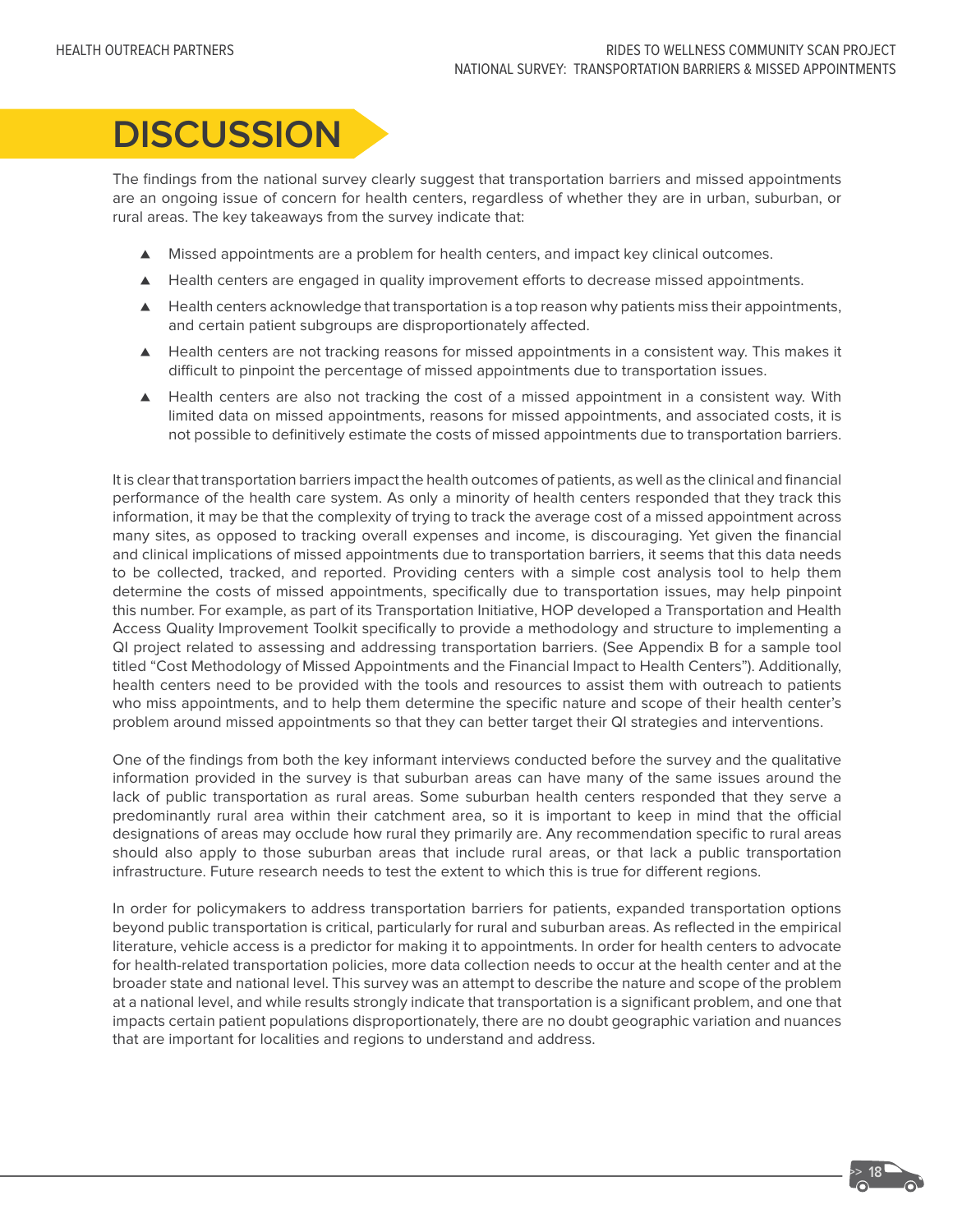# **LESSONS LEARNED**

# **Recruitment**

During the recruitment process, HOP sent various marketing emails to a list of over 1,300 health centers. By sending the pre-survey and survey via email, as well as reminder messages, the response rate increased significantly. Conversely, email addresses for the Medicaid Managed Care network were not available. Instead, postcards containing the survey link were sent to over 10,000 Medicaid Managed Care providers, which restricted HOP's ability to successfully recruit respondents and yielded a severely low response rate. Having access to email addresses is crucial to recruitment and improving the response rate for online surveys.

# **Securing a champion**

As with many processes where an outside entity is trying to extract information and data from health care sites, it is critical to identify and rely on an internal champion who can help secure buy-in and encourage participation. In this case, HOP was able to find champions in each of the respondent types, and these champions advocated for getting approval to participate in the research, and providing email and mailing address lists. For future research, securing that champion can be key to obtaining a good response rate. Similarly, some institutions or organizations may have a system in place that takes extra time to navigate through their channels to receive approval to administer, or have them administer, a survey to their qualifying sites. Having a champion can help to navigate and cut through those channels, so enough time is built in the research process for subsequent studies, particularly for national surveys.

# **CONCLUSION**

Transportation is an important component to health care access and should be a priority for health centers, provider networks, insurers, policymakers, and governmental agencies. Patients with consistent transportation to get to their appointments will have fewer delays in care, will have better clinical outcomes, will use the Emergency Departments less, and will have more opportunities to receive preventive services all of which create cost savings for the health care system as a whole. Investing in transportation has the potential to increase optimal health outcomes, while decreasing costs to patients, health care sites, and insurance providers.

Missed medical appointments due to a lack of transportation is not something that is currently being tracked by providers. This is not a topic that is a priority, nor are many providers aware of the significance of this challenge. This is uncharted territory with significant opportunity for partnerships between the health and transportation sectors. However, additional research is needed. There is a high burden rate to collect the required data. For providers to collect and track their missed appointment rate, and know the true percent related to lack of transportation, each patient who misses an appointment would need to be contacted to inquire about the reason. Once providers have a true understanding of the impact of lack of transportation on missed medical appointments and the associated health care costs, the solutions will follow.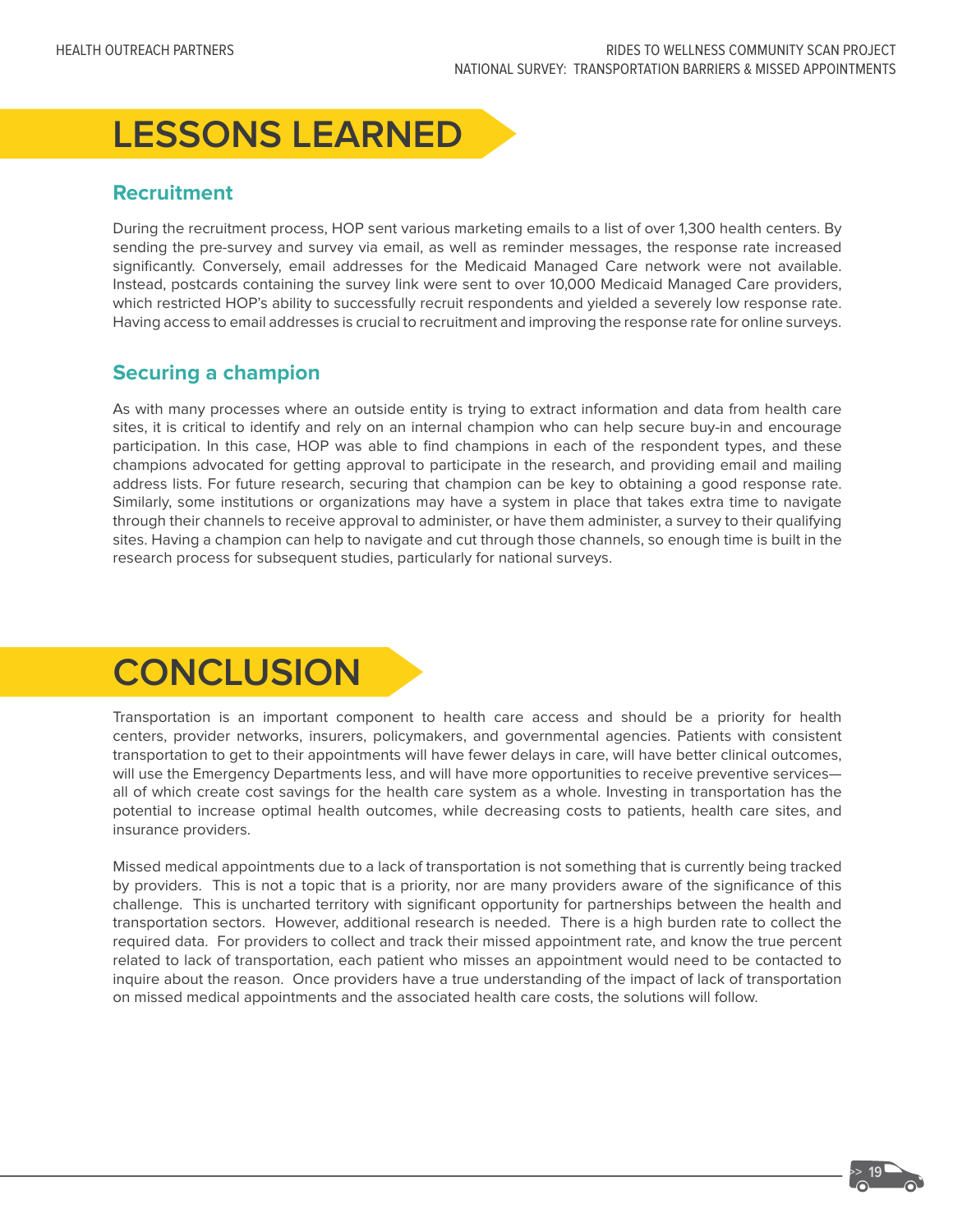#### **Appendix A:** Institutional Review Board (IRB) Exemption



**University of Southern California University Park Institutional Review Board**

3720 South Flower Street Credit Union Building (CUB) #301 Los Angeles, CA 90089-0702 Phone: 213-821-5272 Fax: 213-821-5276 upirb@usc.edu

**Date:** Jun 07, 2016, 10:30am **Action Taken:** Not Human Subjects Research **Principal Investigator:** Melissa Martin-Mollard, PhD SCHOOL OF SOCIAL WORK **Faculty Advisor: Project Title:** NHSR for Melissa Martin-Mollard **Study ID:** IIR00001984

The University Park Institutional Review Board (UPIRB) designee has determined on06/07/2016 that the research activities described do not meet the federal definition of Human Subject under 45 CFR 46.102. Therefore, this study is considered Not Human Subjects Research\* and is not subject to 45 CFR 46 regulations, including informed consent requirements or further IRB review.

This review and opinion is based on the information provided and is not valid if the proposed project is not exactly as described, or if information has been withheld. If your project design changes in ways that may affect this determination, please contact the IRB for guidance.

You are encouraged to follow the University's Code of Ethics and policies when designing and conducting research projects.

#### **Reminder: As the Principal Investigator, you are required to ensure the Department of Defense (DoD) Human Research Protection Official (HRPO) performed an administrative review of the research and concurs with the UPIRB's review determination before any research activities may begin.**

\*From 45 CFR 46.102, The Federal Regulations on Human Subjects Research

Human Subject: A living individual about whom an investigator (whether professional or student) conducting research obtains data through intervention or interaction with the individual, or identifiable private information.

Research: A systematic investigation, including research development, testing, and evaluation, designed to develop or contribute to generalizable knowledge.

Social-behavioral health-related interventions or health-outcome studies must register with clinicaltrials. gov or other International Community of Medical Journal Editors (ICMJE) approved registries in order to be published in an ICJME journal. The ICMJE will not accept studies for publication unless the studies are registered prior to enrollment, despite the fact that these studies are not applicable "clinical trials" as defined by the Food and Drug Administration (FDA). For support with registration, go to www.clinicaltrials. gov or contact Jean Chan ( jeanbcha@usc.edu, 323-442-2825).

This is an auto-generated email. Please do not respond directly to this message using the "reply" address. A response sent in this manner cannot be answered. If you have further questions, please contact iStar Support at (323) 276-2238 or istar@usc.edu.

**The contents of this email are confidential and intended for the specified recipients only. If you have received this email in error, please notify istar@usc.edu and delete this message.**

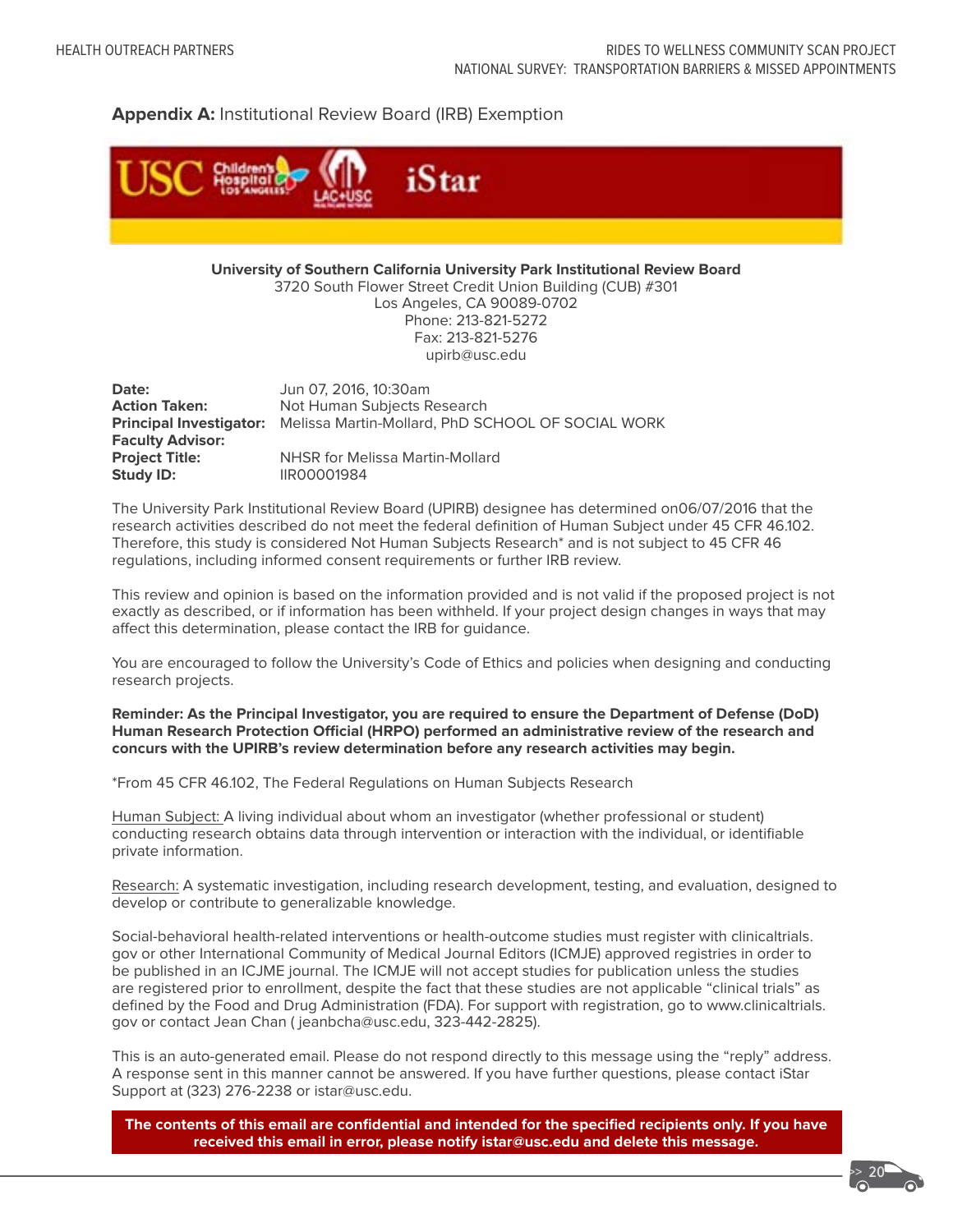**Appendix B:** Cost Methodology Tool from HOP Transportation & Health Access: A QI Toolkit

| TOOL #3: Cost Methodology of Missed Appointments and the Financial Impact to<br><b>Health Centers</b>                                                                                                                                                                                                                                                                         |  |  |  |  |
|-------------------------------------------------------------------------------------------------------------------------------------------------------------------------------------------------------------------------------------------------------------------------------------------------------------------------------------------------------------------------------|--|--|--|--|
| To determine the average cost of an unused appointment, the following simple methodology can be<br>used.                                                                                                                                                                                                                                                                      |  |  |  |  |
| Step 1: Determine the total annual cost to operate the health center site.<br>Step 2: Determine the maximum number of scheduled appointments annually.<br>Step 3: Divide the total annual cost by the maximum number of scheduled appointments.                                                                                                                               |  |  |  |  |
| <b>Example:</b>                                                                                                                                                                                                                                                                                                                                                               |  |  |  |  |
| <b>Cost of Health Center</b><br><b>Number of Scheduled</b><br><b>Average Cost of</b><br><b>Scheduled Appointments</b><br><b>Appointments</b>                                                                                                                                                                                                                                  |  |  |  |  |
| \$5,000,000<br>38,000<br>\$131.58                                                                                                                                                                                                                                                                                                                                             |  |  |  |  |
| After determining the average cost of scheduled appointments, you can determine the annual cost of<br>missed appointments.                                                                                                                                                                                                                                                    |  |  |  |  |
| Step 4: Determine the annual number of missed appointments that are not filled by other patients.                                                                                                                                                                                                                                                                             |  |  |  |  |
| <b>Example:</b> It is determined that 20% of all scheduled appointments are missed and not filled<br>by other patients. The calculation is $38,000 \times 0.20 = 7,600$ . Thus, there were 7,600 missed<br>appointments that were not refilled.                                                                                                                               |  |  |  |  |
| Step 5: Calculate the annual cost to the health center of these missed appointments.                                                                                                                                                                                                                                                                                          |  |  |  |  |
| <b>Example:</b> The calculation is 7,600 x $$131.58 = $1,000,008$ .                                                                                                                                                                                                                                                                                                           |  |  |  |  |
| Step 6: Calculate the number of missed appointments due to transportation issues.                                                                                                                                                                                                                                                                                             |  |  |  |  |
| <b>Example:</b> If you determine that 40% of all missed appointments are due to transportation barriers,<br>then the calculation is $7,600 \times 0.40 = 3,040$ . Thus, there were 3,040 missed appointments.                                                                                                                                                                 |  |  |  |  |
| Step 7: Calculate the cost of missed appointments due to transportation issues.                                                                                                                                                                                                                                                                                               |  |  |  |  |
| <b>Example:</b> The calculation is 3,040 x $$131.58 = $400,003.20$                                                                                                                                                                                                                                                                                                            |  |  |  |  |
| Step 8: Establish a goal for reducing missed appointments due to transportation barriers.                                                                                                                                                                                                                                                                                     |  |  |  |  |
| <b>Example:</b> Set a goal of reducing missed appointments to due to transportation barriers by half<br>(1,520) with identified strategies. Calculate the potential savings: $1,520 \times $131.58 = $200,001.60$ .<br>Your health center will recoup \$200,001.60 in costs if you are successfully able to reduce missed<br>appointments.                                    |  |  |  |  |
| Step 9: Estimating costs includes calculating the Return on Investment (ROI) for different strategies.                                                                                                                                                                                                                                                                        |  |  |  |  |
| <b>Example:</b> Your strategy to reduce missed appointment due to transportation barriers is to offer<br>a shuttle service for patients who live more than 20 miles from the health center, at a cost of<br>\$100,000 annually. Subtract the \$100,000 from the total amount you recouped to determine your<br>ROI. In this example: \$200,001.60 - \$100,000 = \$100,001.60. |  |  |  |  |
| Even with the costs associated with providing a shuttle service, your health center would still<br>recoup significant costs if it is able to reduce missed appointment due to transportation barriers<br>by half.                                                                                                                                                             |  |  |  |  |

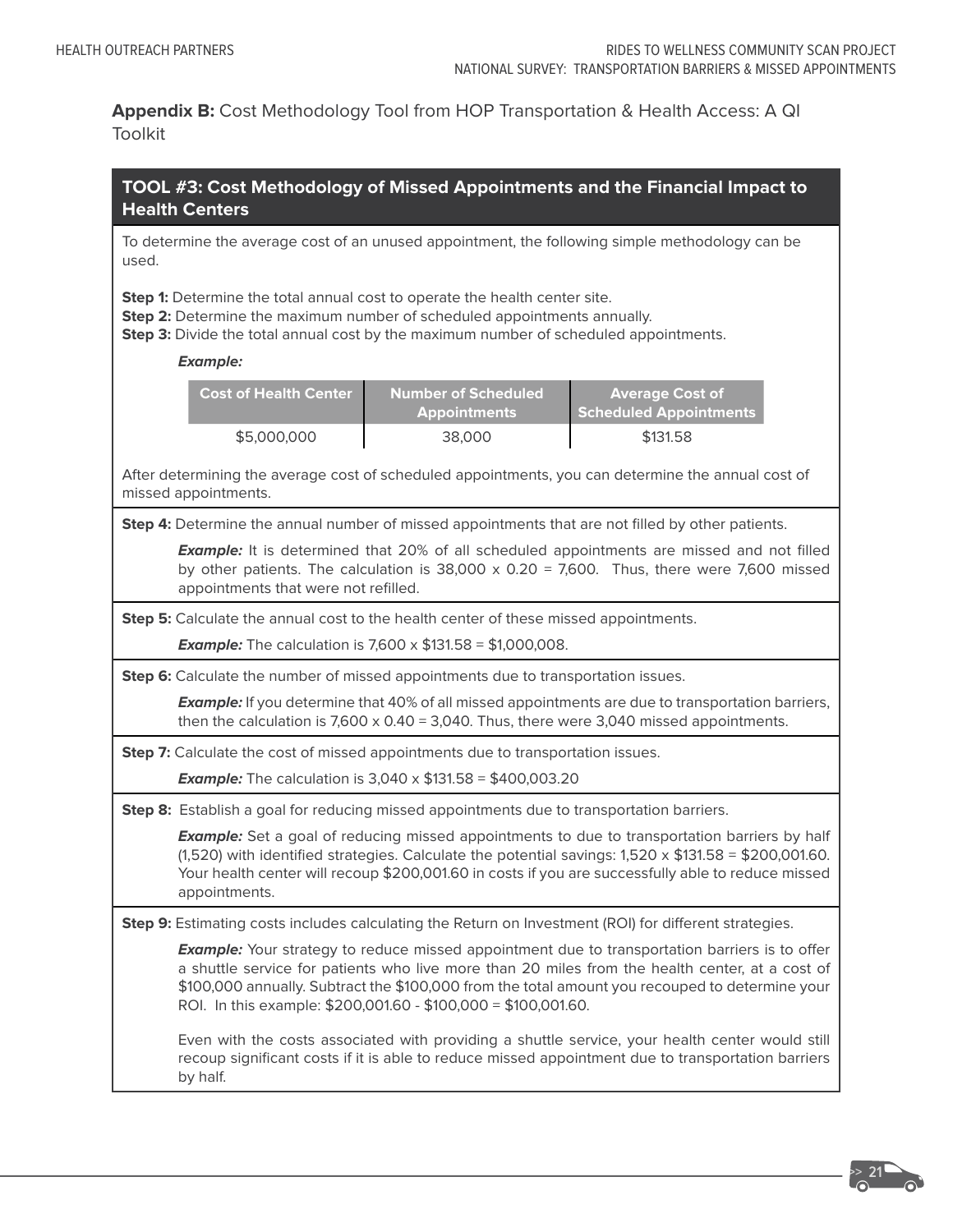#### **References**

- Arcury, T.A, Gesler, W.M, Preisser, J.S., Sherman, J., Spencer, J., & Perin, J. (2005). The Effects of Geography and Spatial Behavior on Health care Utilization among the Residents of a Rural Region. Health Services Research, 40(1), 135-156. doi: 10.1111/j.1475-6773.2005.00346.x.
- Ahmed SM, Lemkau JP, Nealeigh N, Mann B. Barriers to health care access in a non-elderly urban poor American population. Health and Social Care in the Community. 2001;9(6):445–453.
- Bambra C, Gibson M, Sowden A, Wright K, Whitehead M, Petticrew M. Tackling the wider social determinants of health and health inequalities: Evidence from systematic reviews.
- Barr DA, Wanat SF. "Listening to Patients: Cultural and Linguistic Barriers to Health Care Access" Family Medicine. 2005;37(3):199–204.
- Bennett KJ, Baxley EG. The effect of a carve-out advanced access scheduling system on no-show rates. Fam. Med. 2009;41:51–56.
- Blazer DG, Landerman LR, Fillenbaum G, Horner R. Health services access and use among older adults in North Carolina: Urban vs rural residents. American Journal of Public Health. 1995;85(10):1384–1390.
- Buzza C, Ono SS, Turvey C, Wittrock S, Noble M, Reddy G, et al. Distance is relative: Unpacking a principal barrier in rural health care. Journal of General Internal Medicine. 2011;26(Suppl 2):648–654.
- Clark J. Appointment cancellation options-a new system to help decrease no-show appointments. IACH Informer. 2006, 3.
- Crain EF, Kercsmar C, Weiss KB, Mitchell H, Lynn H. Reported difficulties in access to quality care for children with asthma in the inner city. Archives of Pediatrics and Adolescent Medicine. 1998;152(4):333–339.
- Cristancho S, Garces DM, Peters KE, Mueller BC. Listening to rural hispanic immigrants in the midwest: A community-based participatory assessment of major barriers to health care access and use. Qualitative Health Research. 2008;18(5):633–646.
- Davies, ML, Goffman, RM, May, JH, Monte, RJ, Rodriguez, KL, Tjader, YC, & Vargas, DL (2016, February). Large-scale no-show patterns and distributions for clinic operational research. Healthcare, 4(1), 15.
- DeNavas-Walt C, Proctor BD, Smith JC. Income, Poverty, and Health Insurance Coverage in the United States: 2011, in Current Population Reports, P60-243, U.S. Census Bureau, Editor. Washington, DC 2012.
- Diamant AL, Hays RD, Morales LS, Ford W, Calmes D, Asch S, et al. Delays and unmet need for health care among adult primary care patients in a restructured urban public health system. American Journal of Public Health. 2004;94(5):783–789.
- Dreiher J, Goldbart A, Hershkovich J, Vardy DA, Cohen AD. Factors associated with non-attendance at pediatric allergy clinics. Pediatr. Allergy Immunol. 2008;19:559–563. doi: 10.1111/j.1399-3038.2007.00691.
- Ferguson S, Kokesh J. Remote Otolaryngology Services: A Cost Comparison Study. 2005.
- Garcia Popa-Lisseanu MG, Greisinger A, Richardson M, O'Malley KJ, Janssen NM, Marcus DM, et al. Determinants of treatment adherence in ethnically diverse, economically disadvantaged patients with rheumatic disease. The Journal of Rheumatology. 2005;32(5):913–919.
- George, Ajay, and Greg Rubin. "Non-attendance in general practice: a systematic review and its implications for access to primary health care." Family Practice 20.2 (2003): 178-184.

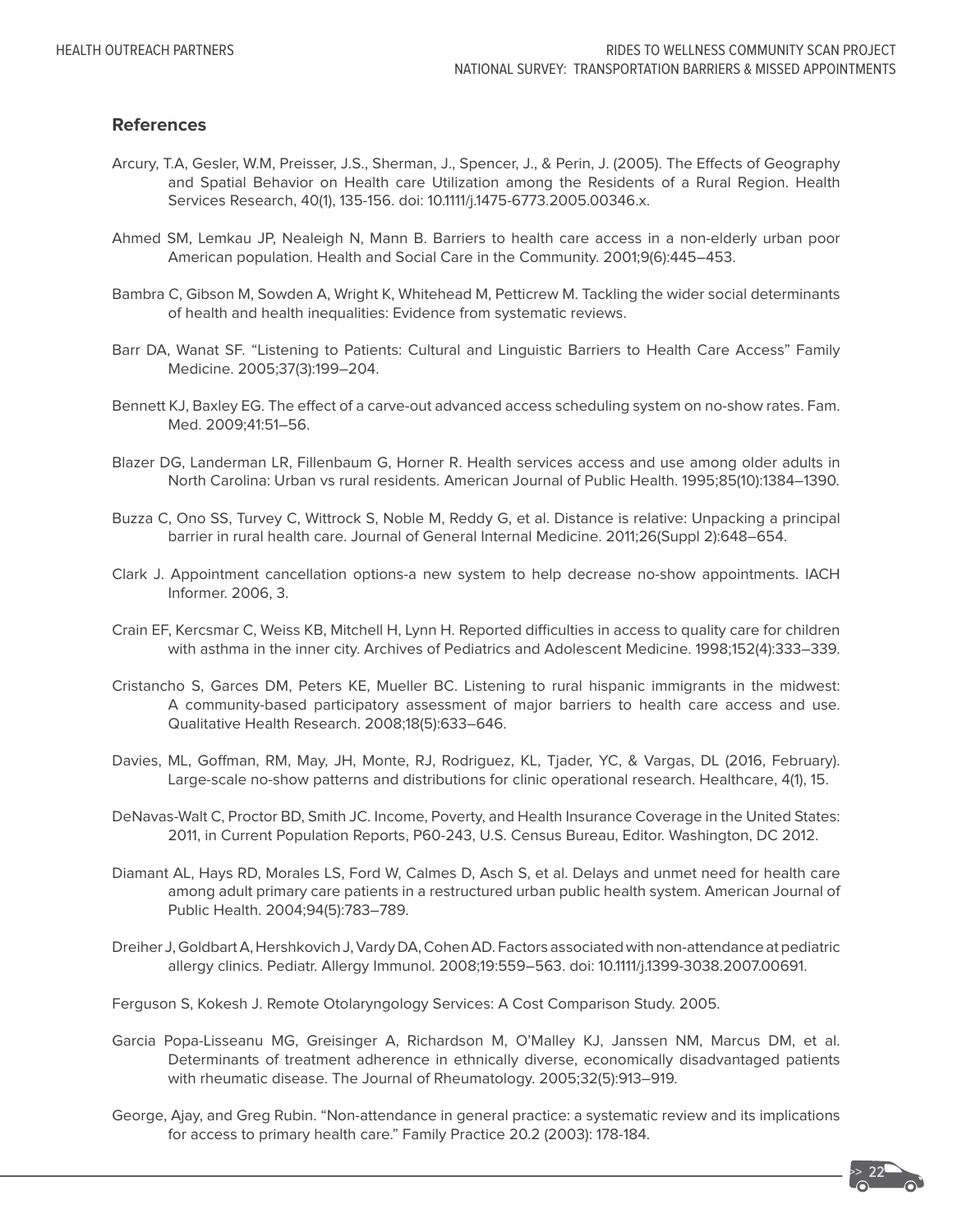- Giambruno C, Cowell C, Barber-Madden R, Mauro-Bracken L. The extent of barriers and linkages to health care for head start children. Journal of Community Health. 1997;22(2):101–114. [PubMed]
- Goins RT, Williams KA, Carter MW, Spencer M, Solovieva T. Perceived barriers to health care access among rural older adults: A qualitative study. The Journal of Rural Health: Official Journal of the American Rural Health Association and the National Rural Health Care Association. 2005;21(3):206–213.
- Guidry, J. J., Aday, L. A., Zhang, D., & Winn, R. J. (1997). Transportation as a barrier to cancer treatment. Cancer Practice, 5(6), 361–366.
- Iezzoni LI, Killeen MB, O'Day BL. Rural residents with disabilities confront substantial barriers to obtaining primary care. Health Services Research. 2006;41(4 Pt 1):1258–1275.
- Johnson BJ, Mold JW, Pontious JM. Reduction and management of no-shows by family medicine residency practice exemplars. Ann. Fam. Med. 2007;5:534–539. doi: 10.1370/afm.752.
- Karter AJ, Parker MM, Moffet HH, Ahmed AT, Ferrara A, Liu JY, et al. Missed appointments and poor glycemic control: an opportunity to identify high-risk diabetic patients. Med Care 2004 Feb;42(2):110-115.
- Keating A, Lee A, Holland AE. What prevents people with chronic obstructive pulmonary disease from attending pulmonary rehabilitation? A systematic review. Chronic Respiratory Disease. 2011;8(2):89– 99.
- Kempf MC, McLeod J, Boehme AK, Walcott MW, Wright L, Seal P, et al. A qualitative study of the barriers and facilitators to retention-in-care among HIV-positive women in the rural southeastern united states: Implications for targeted interventions. AIDS Patient Care and STDs. 2010;24(8):515–520.
- Kheirkhah, P, Feng, Q, Travis, LM, Tavakoli-Tabasi, S, & Sharafkhaneh, A (2016). Prevalence, predictors, and economic consequences of no-shows. Health Services Research, 16(1), 13.
- Kim, J., Norton, E.C., & Stearns, S.C. (2009, February). Transportation Brokerage Services and Medicaid Beneficiaries' Access to Care. Health Services Research, 44, 145-161.
- Kim MM, Swanson JW, Swartz MS, Bradford DW, Mustillo SA, Elbogen EB. Health care barriers among severely mentally ill homeless adults: Evidence from the five-site health and risk study. Administration and Policy in Mental Health. 2007;34(4):363–375.
- Mehrota, A., Keehl-Markowitz, L., & Ayanian, J. Z. (2008). Implementing open –access scheduling of visits in primary care practices: A cautionary tale. Annals of Internal Medicine, 148, 915-922.
- Moore C., Wilson-Witherspoon, P., Probst, J. (2001). Time and money: effects of no-shows at a family practice residency clinic. Family Medicine. July; 33(7): 522-7.

National Health Expenditure Data: NHE Fact Sheet . Centers for Medicare and Medicaid Services. 2008.

- Parker, M. M., Moffet, H. H., Schillinger, D., Adler, N., Fernandez, A., Ciechanowski, P., & Karter, A. J. (2012). Ethnic Differences in Appointment-Keeping and Implications for the Patient-Centered Medical Home—Findings from the Diabetes Study of Northern California (DISTANCE). Health Services Research, 47(2), 572–593. http://doi.org/10.1111/j.1475-6773.2011.01337.x
- Rust CT, Gallups NH, Clark WS, Jones DS, Wilcox WD. Patient appointment failures in pediatric resident continuity clinics. Arch. Pediatr. Adolesc. Med. 1995;149:693–695. doi: 10.1001/archpedi.1995.02170190103018.
- Salameh, E., Olsen, S., & Howard, D. (2012). Nonattendance with clinic follow-up appointments: Diabetes as exemplar. The Journal for Nurse Practitioners, 8(10), 797-803.

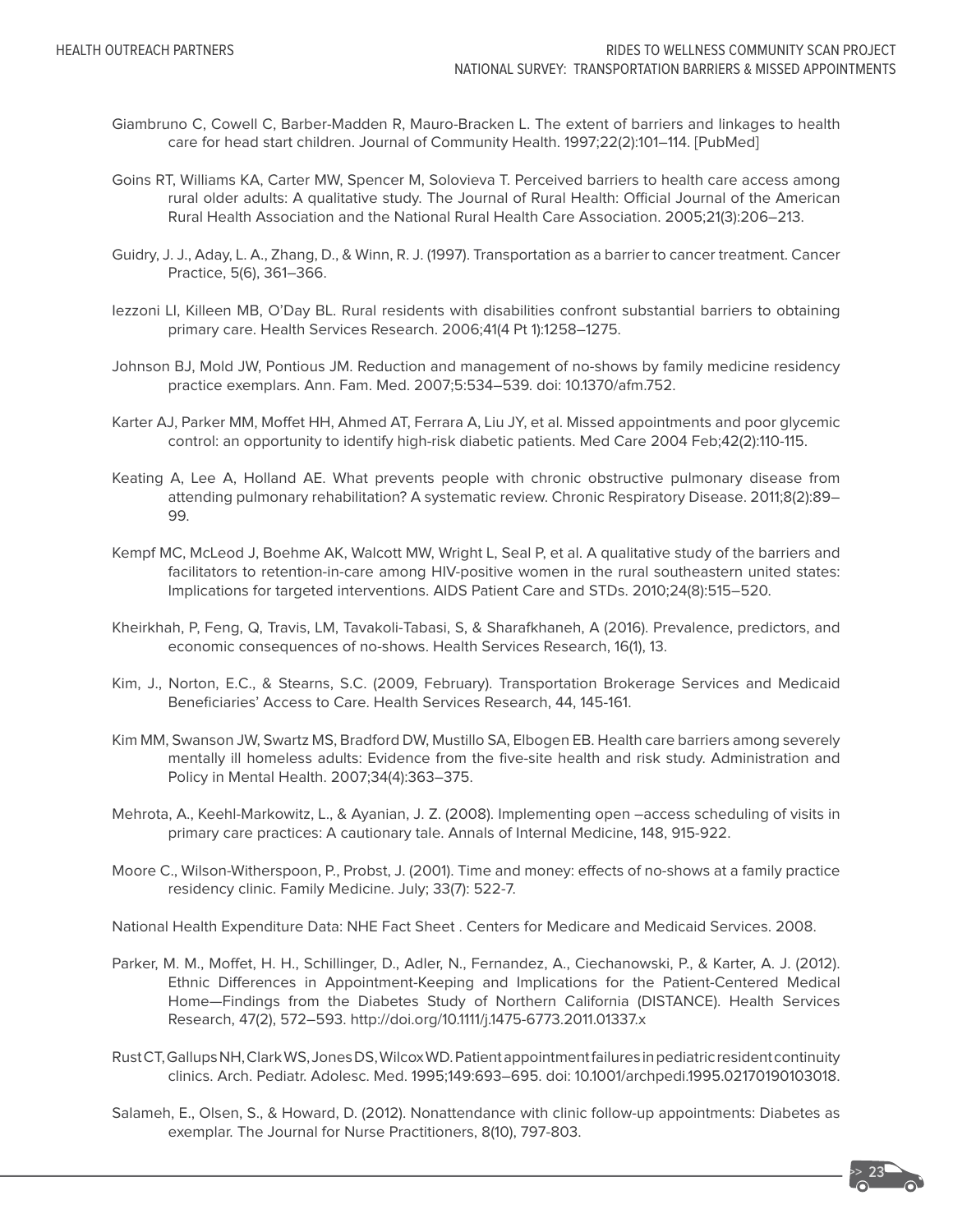- Sharp DJ, Hamilton W. Non-attendance at general practices and outpatient clinics. BMJ. 2001;323:1081– 1082. doi: 10.1136/bmj.323.7321.1081.
- Shimotsu, Scott, Anne Roehrl, Maribet McCarty, Katherine Vickery, Laura Guzman-Corrales, Mark Linzer, and Nancy Garrett. "Increased Likelihood of Missed Appointments ('No Shows') for Racial/Ethnic Minorities in a Safety Net Health System." Journal of Primary Care & Community Health 7, no. 1 (January 1, 2016): 38–40. doi:10.1177/2150131915599980.
- Silver D, Blustein J, Weitzman BC. Transportation to clinic: Findings from a pilot clinic-based survey of lowincome suburbanites. Journal of Immigrant and Minority Health/Center for Minority Public Health. 2012;14(2):350–355.
- Syed, S.T., Gerber, B.S. & Sharp, L.K. J Community Health (2013) 38: 976. doi:10.1007/s10900-013-9681-1
- Wallace, R., Hughes-Cromwick, P., & Mull, H. (2005). Access to Health care and Nonemergency Medical Transportation: Two Missing Links. Transportation Research Record: Journal of the Transportation Research Board, 1924. Retrieved from http://www.tdsa.org.au/wp-content/uploads/2012/06/Accessto-Health-Care-and-Nonemergency-Medical-Transportation-Two-Missing-Links.pdf.
- Weingarten, Nancy, Daniel L. Meyer, and James A. Schneid. "Failed appointments in residency practices: who misses them and what providers are most affected?." The Journal of the American Board of Family Practice 10.6 (1997): 407-411.
- Yang S, Zarr RL, Kass-Hout TA, Kourosh A, Kelly NR. Transportation barriers to accessing health care for urban children. Journal of Health Care for the Poor and Underserved. 2006;17(4):928–943.
- Zullig LL, Jackson GL, Provenzale D, Griffin JM, Phelan S, van Ryn M. Transportation—a vehicle or roadblock to cancer care for VA patients with colorectal cancer? Clinical Colorectal Cancer. 2012;11(1):60–65.

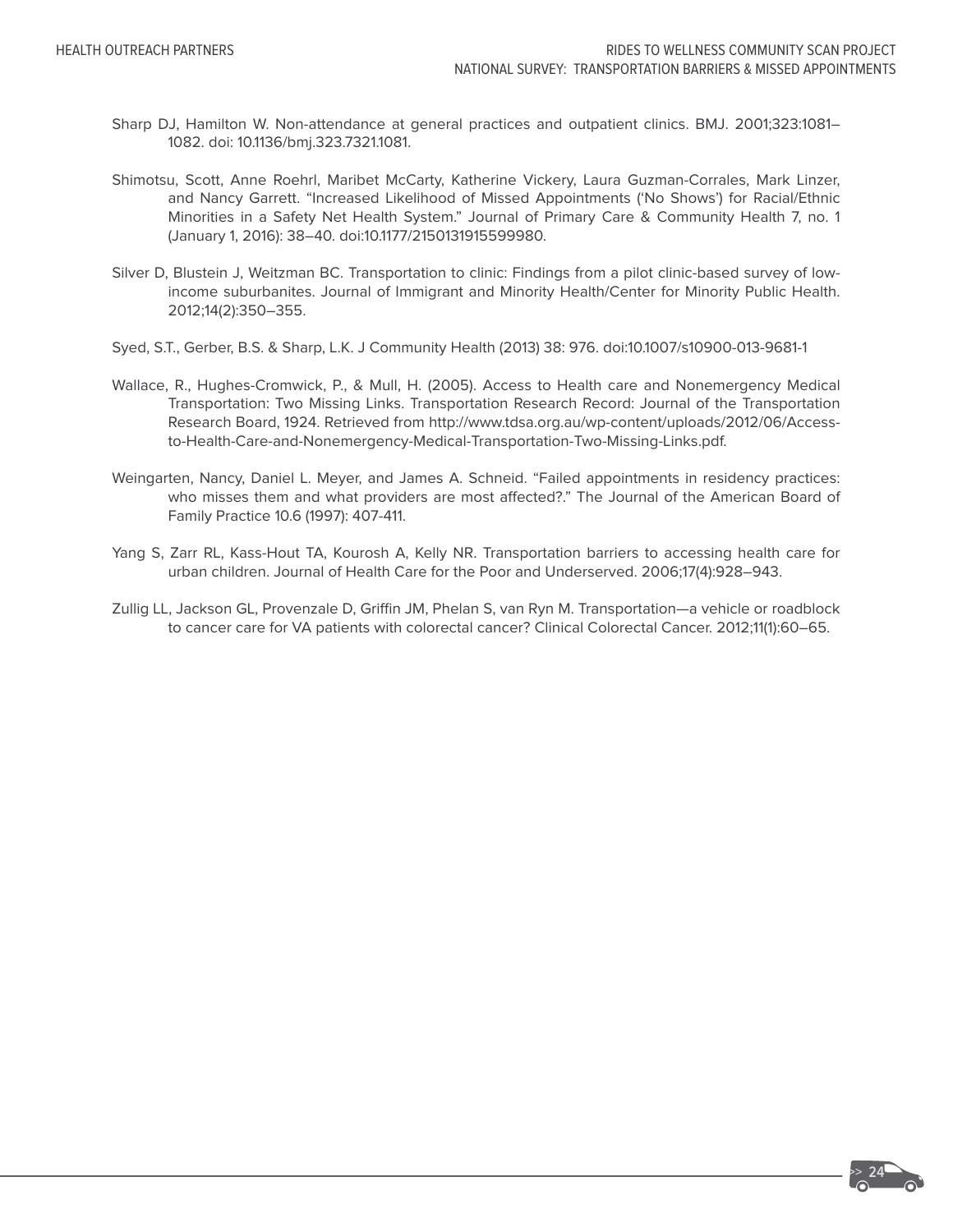# **RIDES TO WELLNESS COMMUNITY PROFILES**

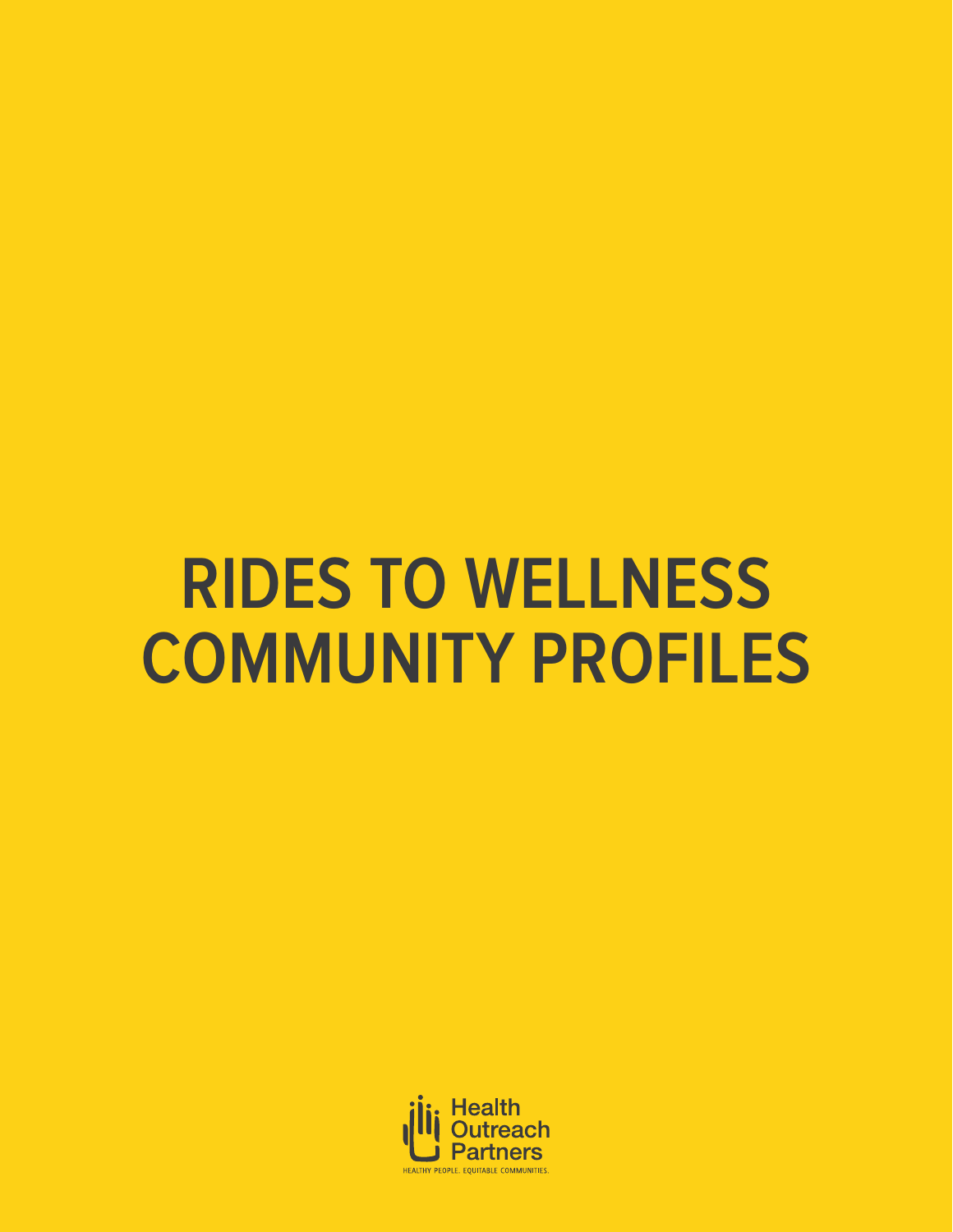#### **ACKNOWLEDGEMENTS**

The Rides to Wellness Community Profiles is a product of HOP's Rides to Wellness Community Scan Project, funded by the Federal Transit Administration (FTA) under Federal Award Id Number (FAIN): CA-2016-002-00.

HOP would like to extend its appreciation to the various people who contributed to the development of the profiles:

#### **Profile Interview Contributors**

- Southern Illinois Dennis Presley, Project Coordinator, The Rural Medical Transportation Network
- Worcester, Massachusetts Moumita Dasgupta, Principal Investigator, Smart Transit for Healthcare
- South-Central Missouri Suzanne Alewine, Executive Director, Missouri Rural Health Association Doris Boeckman, Founder and Principal, Community Asset Builders Mary Gordon, HealthTran Project Manager, Missouri Rural Health Association
- Buffalo, New York Mary K. Comtois, Program Director of Health Initiatives, United Way of Buffalo & Erie County
- Portland, Oregon Troyce Crucchiola, Dialysis Patient/Advisory Committee Member, Ride Connection Julie Wilcke, Chief Operating Officer, Ride Connection
- King County, Washington Francois Larrivee, Transportation Director, Hopelink

#### **Other Contributors and Interviewees**

- John Dillard, Mobility and Transportation Coordinator, Southern Georgia Regional Commission
- Suzanne Smith, Network Development Coordinator, Health Care Collaborative of Rural Missouri
- Bob Vickers, Network Coordinator, Health Care Collaborative of Rural Missouri

#### **Federal Transit Administration**

- Danielle Nelson, Rides to Wellness Program Manager, Rural and Targeted Programs
- Marianne Stock, Division Chief, Rural and Targeted Programs

#### **HOP Staff**

- Edith Hernandez, MPH, MSW, Project Manager (Author)
- Liam Spurgeon, Project Manager (Author)
- Sonia Lee, MPH, Senior Manager, Client Services and Communications (Editorial Contributor)
- Alexis Wielunski, MPH, Senior Manager, Organizational Learning & Sustainability (Editorial Contributor)
- Kristen Stoimenoff, MPH, Deputy Director (Editorial Contributor)
- Diana Lieu, (Design and Layout)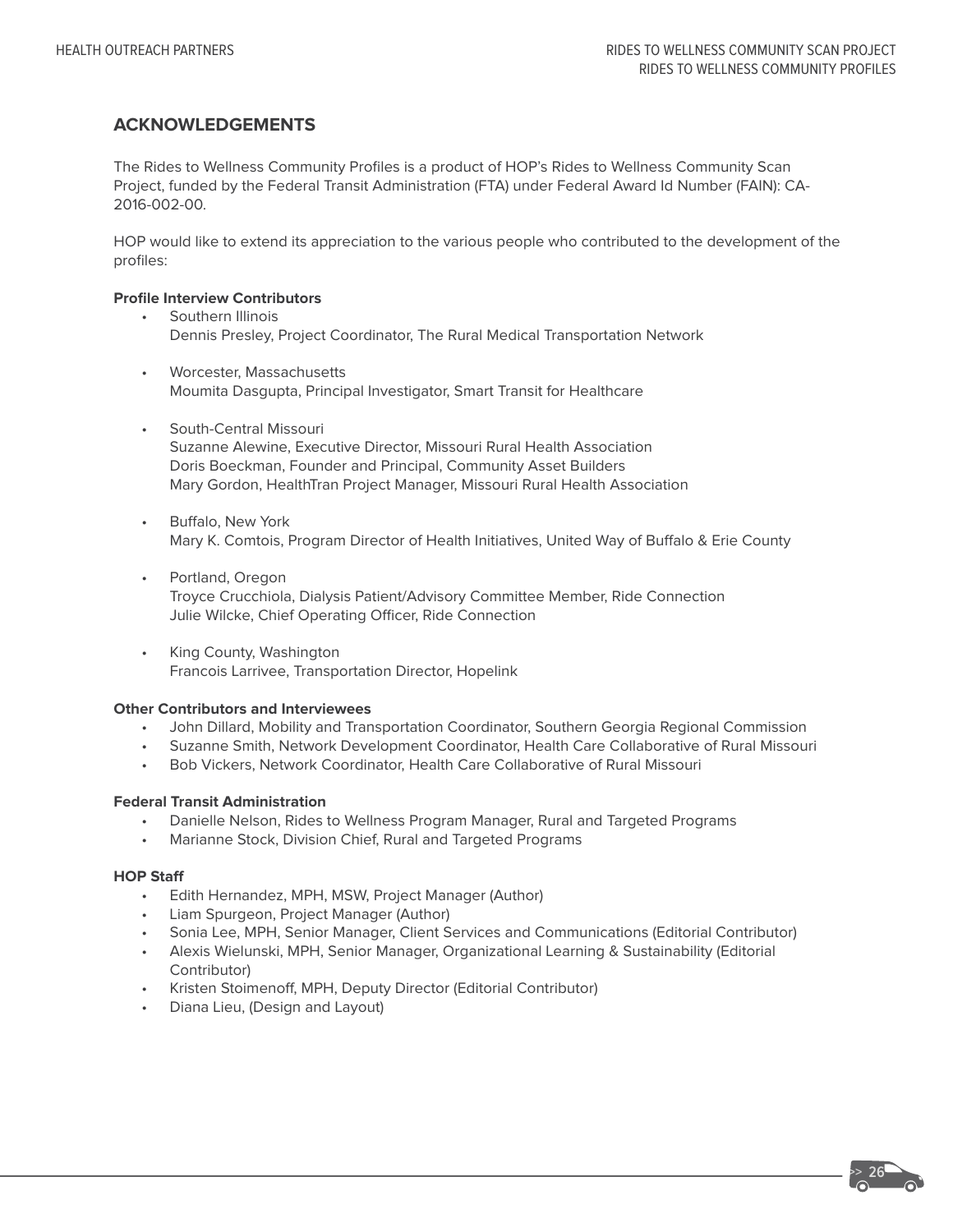# **INTRODUCTION: COMMUNITY PROFILES**

Transportation barriers not only inhibit a patient's ability to make it to their medical appointments, they often prevent individuals from ever seeking care, which over time can worsen their health status. While differences in language, health literacy level, and socioeconomic status also hinder one's ability to seek care, transportation has continuously emerged as a top barrier to accessing health services, particularly for underserved communities. Improving transportation access for patients is essential to providing quality and consistent care, but can often be a difficult and overwhelming issue to undertake. Addressing transportation barriers requires extensive planning, collaboration, intervention, and policy change. As a response, a variety of communities, in partnership with health organizations, local and state agencies, and community-based organizations, are finding their own solutions to transportation barriers.

The Rides to Wellness Community Profiles highlight examples of six innovative transportation models that demonstrate promising opportunities to design, implement, and sustain efforts to address transportation barriers to care. The barriers communities confront are generally complex and multidimensional issues. Yet one crosscutting theme emerged throughout the profiles: the importance of demonstrating the program's financial sustainability. While the initial investment can often seem daunting, there is true potential to not only recoup these funds in long-term savings, but to see a positive return on investment over the course of a transportation program by decreasing missed appointments, maintaining continuity of care, and reducing inappropriate use of emergency services.

Communities are finding creative ways to address transportation barriers, such as: partnering with community agencies like transit and emergency medical services (EMS) providers, developing online ride scheduling platforms, providing transportation rewards programs, and implementing targeted transportation services. In the end, these individual efforts demonstrate that creative thinking and collaborations are proven solutions to addressing transportation barriers.

The communities profiled include:

- ▲ Buffalo, New York
- ▲ King County, Washington
- ▲ Portland, Oregon
- ▲ South-Central Missouri
- ▲ Southern Illinois
- Worcester, Massachusetts

Each profile includes a summary of the transportation problem, the community's response, and the potential financial benefits of the response, as well as key contact information for the transportation program.

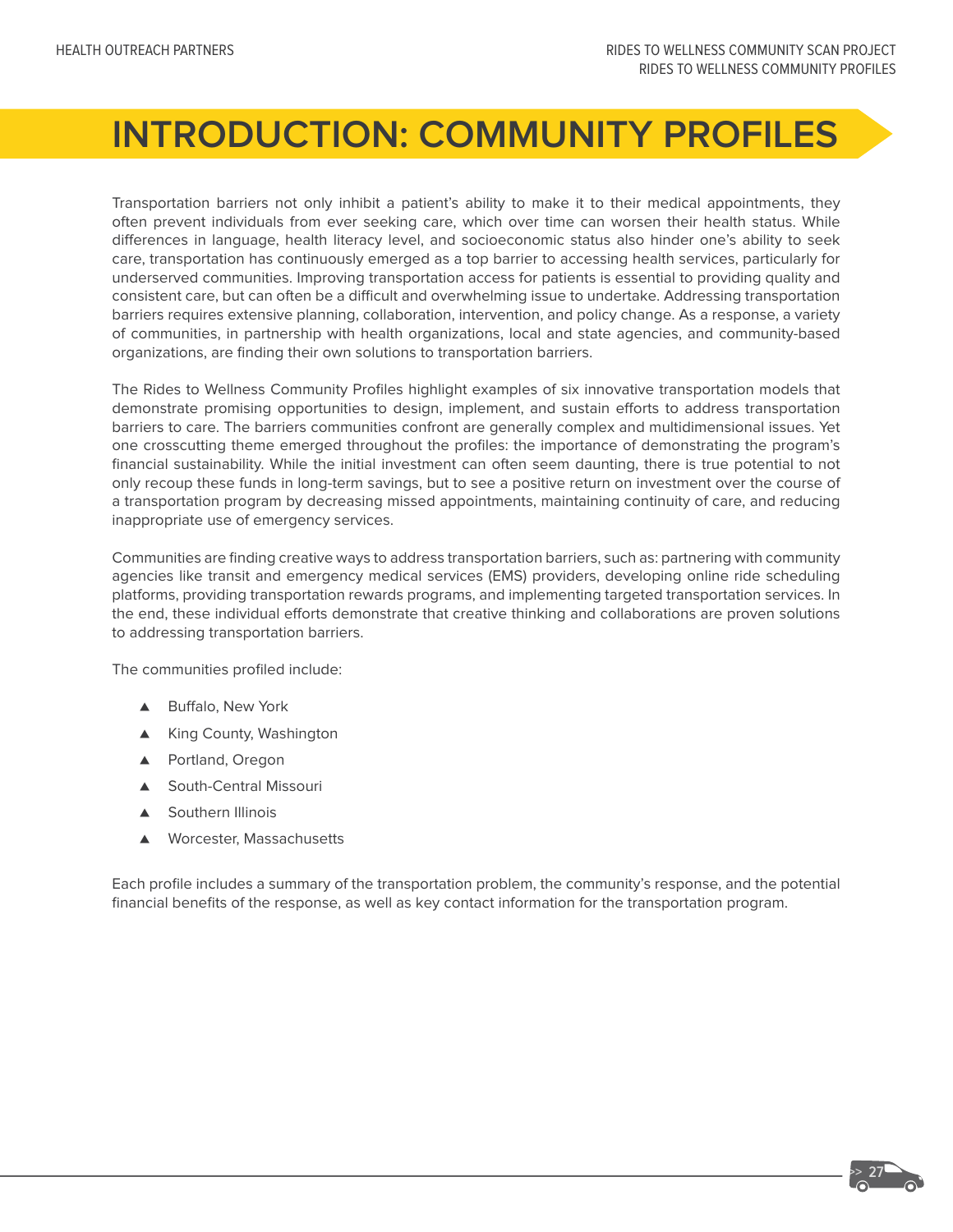**RMTN Service Area** Source: Image from http://rmtn.siu.edu

# **SOUTHERN ILLINOIS RURAL MEDICAL TRANSPORTATION NETWORK (RMTN)**

# **The Problem: Lack of Non-Emergency Medical Transportation for Rural Residents**

Southern Illinois is an area composed of predominantly rural communities where approximately 22% of the population is at or below the Federal Poverty Level and aged 65 years or older.<sup>1</sup> Among this age group, heart disease, cancer, and stroke are the top causes of death<sup>2</sup>. For residents in southern Illinois, non-emergency medical transportation is especially crucial to maintaining their health and well-being; however these services are either unavailable or difficult to acquire. Additionally, public transportation options in the area are scarce and with no other transit options available, emergency medical services (EMS) are often used inappropriately to transport patients to hospitals for non-emergency treatment. This results in costly medical trips that are often nonreimbursable and increases costs for patients, healthcare providers, and EMS providers.

# **The Response: Research-Focused Initiative for Enhancing Community Access to Transportation**

In 2007 the Illinois Department of Transportation collaborated with Southern Illinois University's Center for Rural Health and Social Service Development to fund the **Rural Medical Transportation Network** (RMTN) project. The RMTN is a research-focused initiative with the purpose of identifying gaps in transportation, including both emergency and non-emergency transportation services offered by public and private providers, and developing solutions to these deficiencies. The RMTN operates across the state with a particular focus in rural southern Illinois. Since its

inception, RMTN has conducted a comprehensive assessment and formed various partnerships with health organizations and transportation agencies to address community transportation needs. Among RMTN's most unique and notable efforts is their extensive work in increasing collaboration with Emergency Medical Services (EMS) as partners in addressing community transportation issues.

"YOU'D BE SURPRISED HOW INFREQUENTLY THOSE DOMAINS [HEALTH CARE PROVIDERS, EMS, PUBLIC TRANSIT] ACTUALLY INTERACT. WE WANT THEM WORKING TOGETHER BECAUSE THEY HAVE TO BE INVOLVED TO REALLY ADDRESS TRANSPORTATION ISSUES. IF YOU GET THEM IN A ROOM AND THEY START TALKING, IT'S AMAZING HOW MUCH THEY REALIZE THEY CAN IMPACT EACH OTHER."

With public transportation options so scarce in rural southern Illinois, RMTN recognizes EMS as a capable and viable partner to fill transportation gaps. However, EMS in southern Illinois experiences various deficiencies, including a shortage of emergency medical technicians (EMT), the absence of adequate continuing training

1 Wilken, P., Ratnapradipa, D., Presley, D., & Wodika, A. (2014) An evaluation of the non-emergency medical transportation system of rural southern Illinois. American Journal of Health Studies. 29(2), 199-204. 2 ibid.



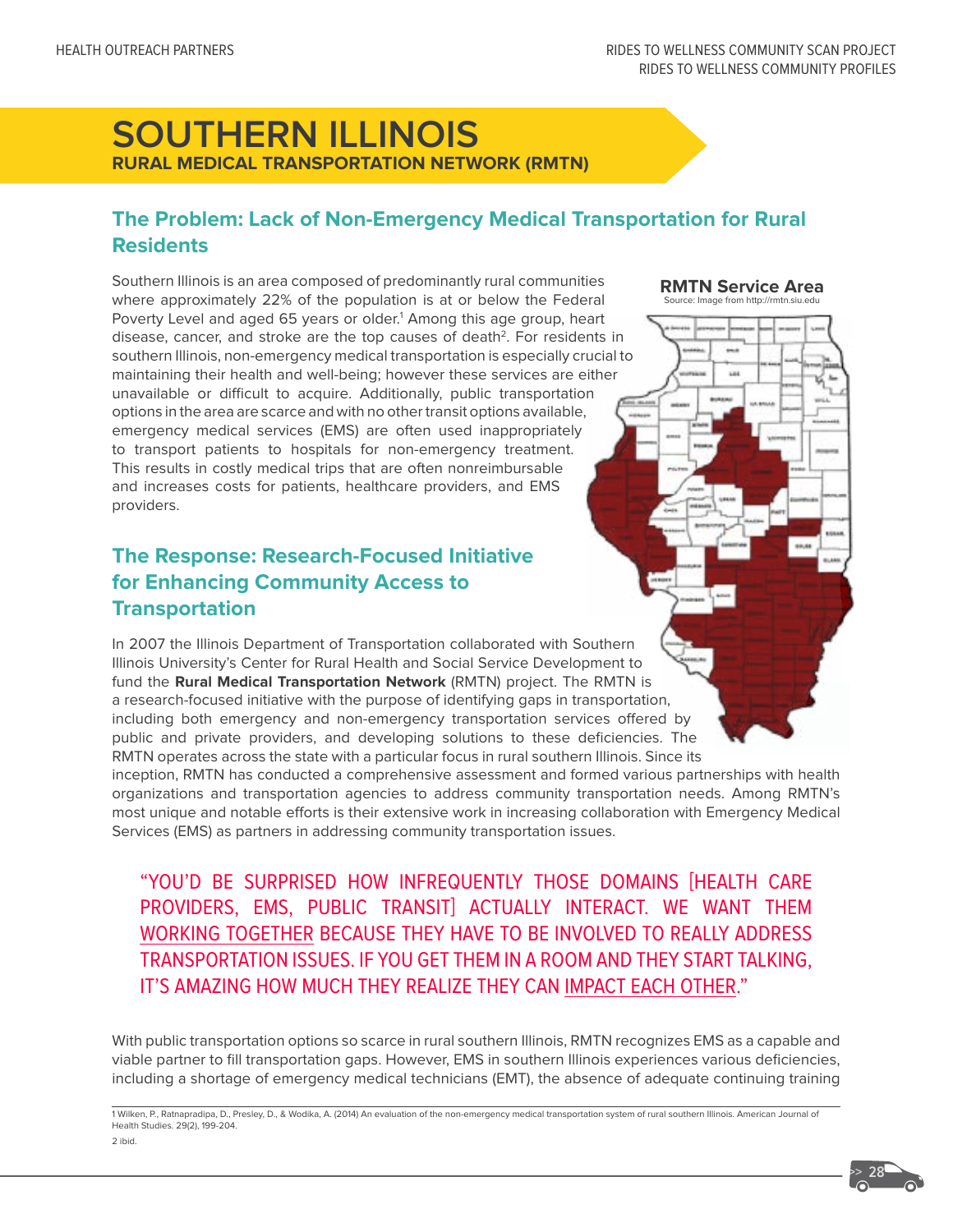opportunities, and a lack of EMS lead instructors. In response, RMTN has implemented efforts to increase EMS capacity through training workshops, partnerships with the National Association of EMS Educators to bring lead instructors to the area, and first responder courses in local high schools to encourage young people to pursue a career as a volunteer or paid EMT. Ultimately, their goal is to increase community interest in EMS and build a base of future transportation providers.

In addition, a successful RMTN effort has been the **EMS Patient Navigator Program**. The program was piloted at two EMS agencies where Patient Navigators (PN), who are registered nurses and employed by local EMS consortiums, received referrals from EMS staff for patients who have utilized 9-1-1 calls for non-emergency transportation. The PN then worked with the referred patient to identify and address the reasons that led to the misuse of EMS. This included patient education on appropriate use of 9-1-1 calling and connecting patients to available transportation resources.

# **The Potential Financial Impact**

RMTN has found that connecting patients to necessary, non-emergency medical care can have many financial benefits, including a reduction in avoidable costs for patients and the health care system attributed to unnecessary hospital emergency department visits. Involving EMS as a partner in transportation has already demonstrated some preliminary cost savings, specifically in the EMS Patient Navigator Program. Since its implementation in 2012, both pilot agencies have seen over a 50% reduction in calls from frequent 9-1-1 callers.<sup>3</sup>

#### **Table 1. Reduction in 9-1-1 Calls**

| <b>Measure</b>             | <b>Pilot Site 1</b> | <b>Pilot Site 2</b> |
|----------------------------|---------------------|---------------------|
| <b>PN Referral Clients</b> | 111                 | 136                 |
| <b>Calls Reduced</b>       | 231 (37 to 106)     | 620 (1,047 to 427)  |
| Reduction in calls (%)     | 69%                 | 59%                 |

Source: Table from "Illinois Patient Navigator Pilot Program Successfully Redirects Non-Emergent Patients" by Tom Bik, Dennis Presley, Dottie Miles, 2015, Journal of Emergency Medical Services, 40(1).

To estimate the cost savings of the program, the reduction in the number of 9-1-1 calls was multiplied by the average cost of each agency to respond to a 9-1-1 call. For both agencies, those cost savings from the reduced numbers of calls exceeded \$100,000.4

#### **Table 2. Cost Savings**

| <b>Measure</b>         | Pilot site 1 | <b>Pilot site 2</b> |
|------------------------|--------------|---------------------|
| Cost per EMS call      | \$484        | \$562               |
| Total EMS cost savings | \$111,804    | \$348,440           |

Source: Table from " Illinois Patient Navigator Pilot Program Successfully Redirects Non-Emergent Patients" by Tom Bik, Dennis Presley, Dottie Miles, 2015, Journal of Emergency Medical Services, 40(1).

The EMS Patient Navigator Program demonstrates the value that a collaborative relationship between health care providers and EMS brings to the community. Together, these entities that so often work separately from

one another can enhance the patient care experience by increasing appropriate use of health care and transportation services, while also reducing unnecessary health care spending.

*& SIU School of Medicine* Center for Rural Health and Social Service Development

**Contact:** Dennis Presley, Project Coordinator, dpresley@siumed.edu

3 Bik,T., Presley, D., Miles, D. (2015). Illinois Ppatient navigator pilot program successfully redirects non-emergent patients. Journal of Emergency Medical Services. 40(1). Accessed on January 4, 2017 http://www.jems.com/articles/print/volume-41/issue-1/features/illinois-patient-navigator-pilot-program-successfully-redirects-non-emergent-patients.html 4 Ibid

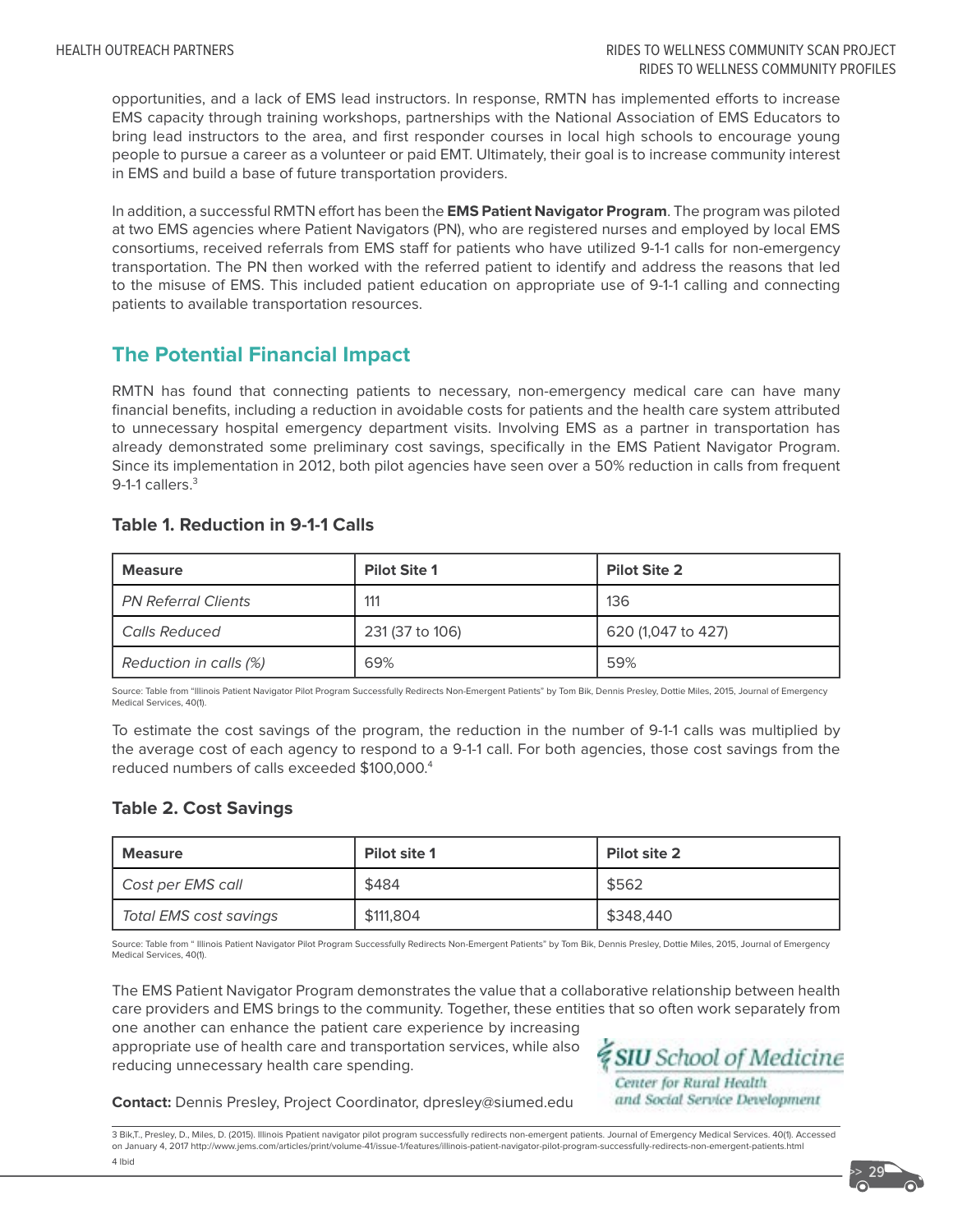# **WORCESTER, MASSACHUSETTS SMART TRANSIT FOR HEALTHCARE**

## **The Problem: Missed Appointments among Low-Income Populations**

National data reveals that low-income populations are especially impacted by a lack of transportation to health care.<sup>1</sup> Findings from patient surveys conducted at Family Health Center (FHC), the major local hospital in Worcester, Massachusetts, revealed that 55% of low-income patients reported having missed their appointment or arrived late due to transportation issues.<sup>2</sup> Although public transportation options are generally available in Worcester, with some providing transit information online, there are still shortcomings with the reliability and accessibility of the current system, as well as the availability of resources. For the Worcester community, additional interventions and assistance to ensure that patients successfully access health care are greatly needed.

# **The Response: Web-Based Software Appointment Scheduling**

In 2014, as part of the Art of Science Learning Project in Worcester, groups of students, educators, scientists, and artists came together to identify innovative ways to address community issues. Recognizing the local and national impact that a lack of transportation has on the health and wellbeing of communities, one team focused on creating a more reliable experience for patients who depend on public transportation to get to appointments. They initiated **Smart Transit for Healthcare**, which proposed developing a scheduling software to streamline the patient appointment scheduling with transportation services.

The Worcester Regional Transit Authority and Central Massachusetts Regional Planning Committee came together with the Smart Transit team and received a grant from the National Center for Mobility Management to conduct market research to assess local transportation needs and propose solutions that might meet those needs. This included surveys and focus groups with various community organizations serving low-income populations, as well as patients in waiting rooms at FHC. The findings from the FHC patient focus groups indicated that a majority of patients rely on public transportation to attend their health care appointments, with 45% of patients taking the bus.3



Survey findings also revealed that 50% of respondents did not utilize any planning method for their medical trips, further supporting Smart Transit's proposed solution of intervening at the scheduling stage of accessing care. The team also worked with other stakeholders, the transit agencies, hospital scheduling representatives and IT staff, to discuss feasibility of implementing the Smart Transit software. Their input as well as the patients' perspective demonstrated a demand for a service that ties scheduling health care appointments to transportation needs. The findings were utilized to further develop and refine the Smart Transit software.

The traditional scheduling process requires patients to schedule their transportation service and medical appointment separately from each other. This can include multiple phone calls with hospital schedulers and transit dispatchers, which can cause confusion for the patient. Smart Transit removes potential confusion

1 Smart Transit for Healthcare. (2015). Healthcare access mobility challenge. Accessed on January 6, 2017 http://nationalcenterformobilitymanagement.org/wp-content/ uploads/2014/11/Worcester.pdf

2 Ibid

3 Smart Transit for Healthcare. (2016). Business Plan.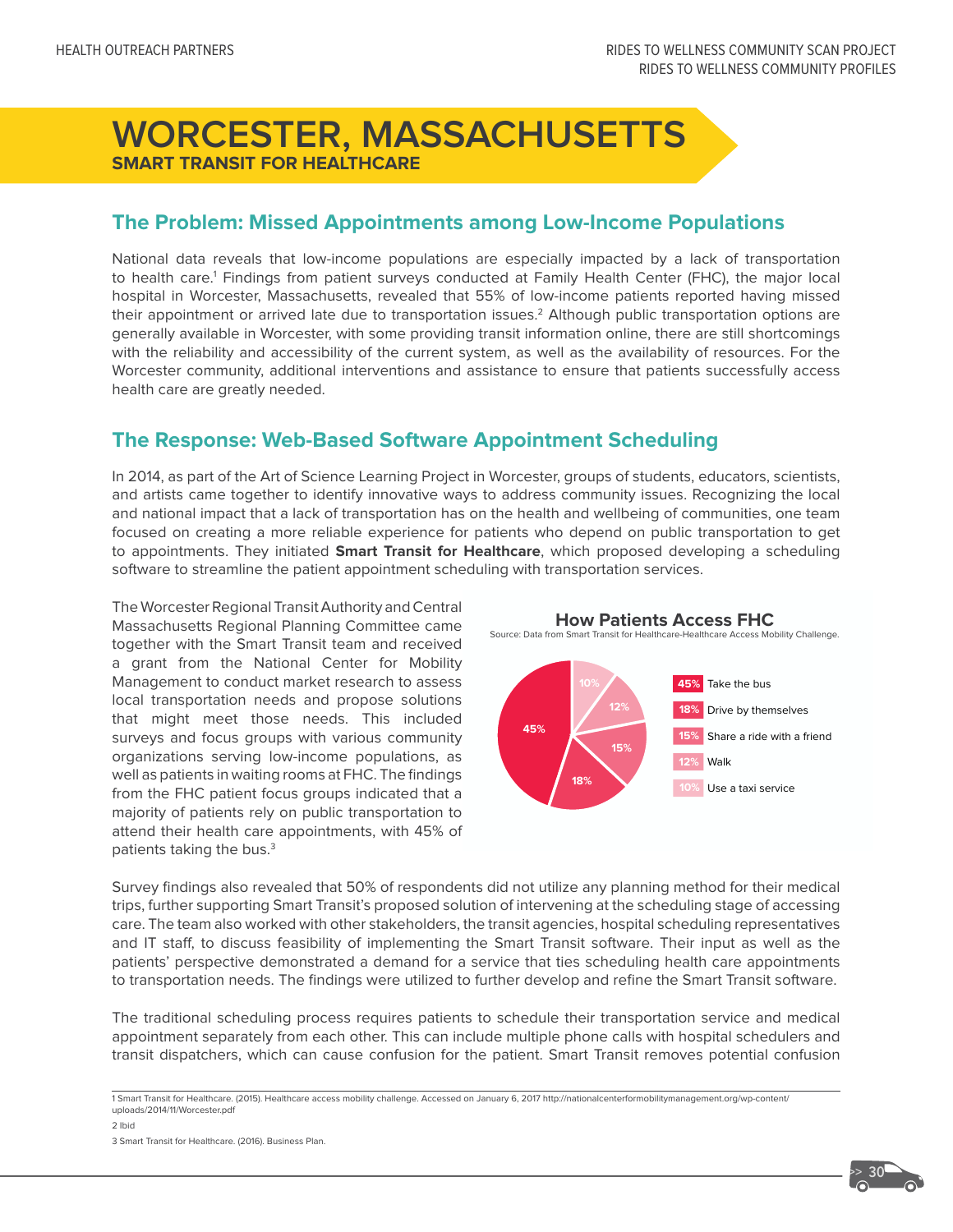for patients and facilitates the scheduling process by allowing the hospital to schedule a patient's doctor appointment and ride at the same time. Smart Transit also runs an "optimization schedule," which considers the least distance to the hospital, least time spent walking, least time waiting for transit. The software uses this criterion along with the patients' specific transportation needs and preferred doctor's available appointment times to output the best transportation option for the patient.

# **The Potential Financial Impact**

FHC reports an average of 800 missed appointments on a monthly basis, with the standard cost of a medical visit per person at \$154, FHC loses approximately \$1,478,400 on missed appointments per year.<sup>4</sup> FHC patient survey responses show that 51% of patients missed their appointments due to transportation issues, which translates to a \$739,200 loss. However, patient survey findings revealed that 82% of respondents are willing to use transportation options that run in their neighborhood. Smart Transit can alleviate and reduce health care spending by connecting individuals to transportation services already available in the community to attend medical appointments.

Smart Transit has not yet been piloted at a health care facility. However, its anticipated financial impact

has garnered significant interest from various health care organizations and transit providers both within and outside of Worcester. Most recently, organizations in Florida and Pennsylvania have been awarded Rides to Wellness grant funding to implement a Smart Transit model in their service areas.



**Contact:** Moumita Dasgupta, Principal Investigator, mdasgupta@amherst.edu

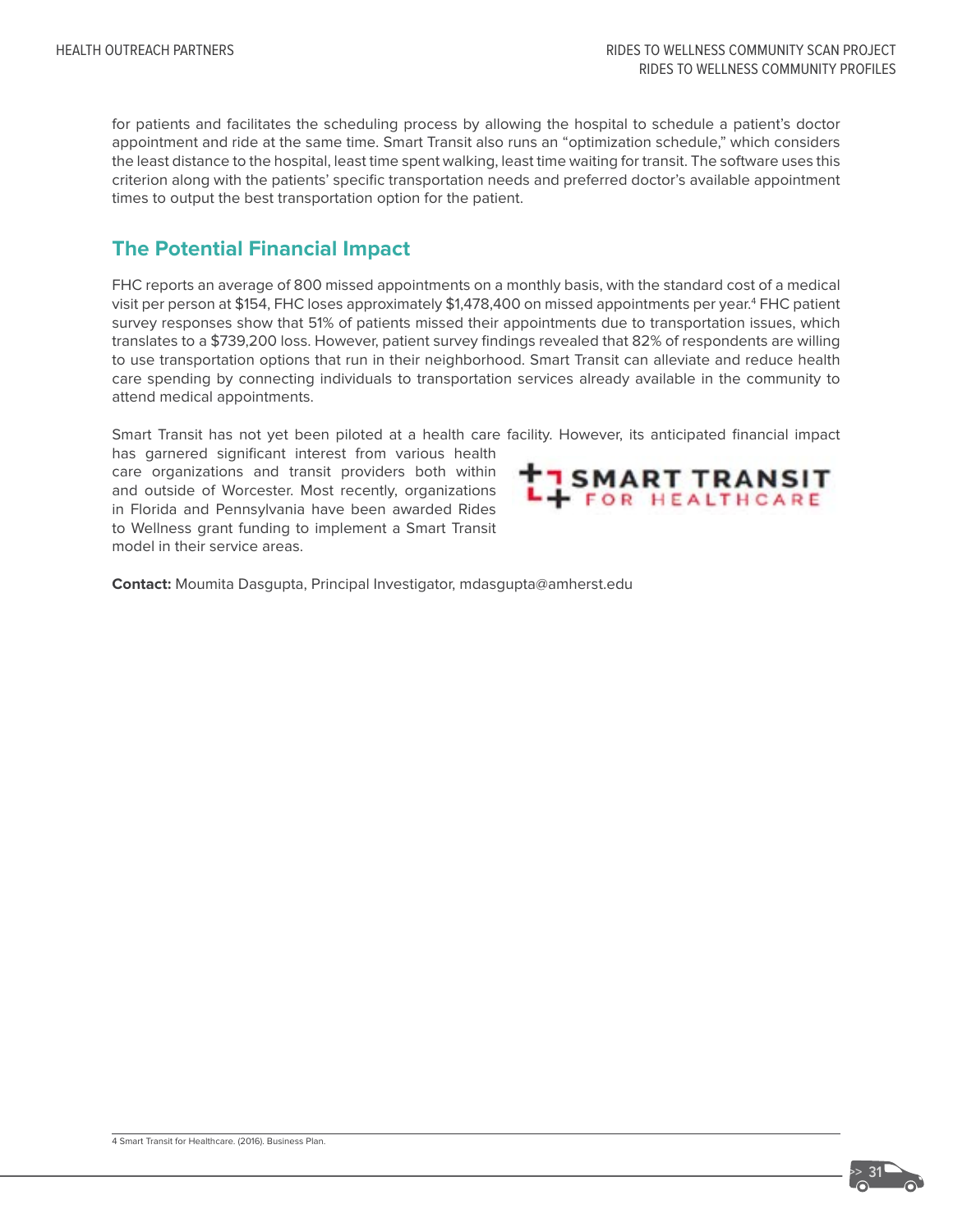# **SOUTH-CENTRAL MISSOURI HEALTHTRAN**

# **The Problem: Lack of Public Transportation in Rural Missouri**

Since 2000, Missouri's investment in public transportation has seen a continuous decline. Today, Missouri spends only 9 cents per capita on public transportation funding and ranks 44th in public transportation funding among the 50 states.<sup>1</sup> As a result, smaller communities and rural areas are facing severe challenges, such as limited hours of operation for public transportation, which either runs only a few times a week or as little as once a month. At the same time, rural Missourians face a lack of available health care providers. Only 18% of the state's primary care physicians are located in rural counties, despite being home to 37% of Missouri's population.<sup>2</sup> Many must travel outside of their county to seek health care services. The cost of on-demand transportation for patients in rural Missouri can range from \$44 to \$175 per roundtrip.<sup>3</sup> Patients requiring daily or weekly treatments, such as older adults (age 65 or older) and people with chronic conditions are at especially high risk for missing appointments or foregoing care due to transportation barriers.







# **The Response: Transportation Coordination and Partnerships**

In 2013, various community organizations began to collaborate around the need for public transportation in their communities and the lack of state funding to address this problem. Together, the Missouri Rural Health Association, Missouri Public Transportation Association, Community Asset Builders, LLC, and the Missouri Foundation for Health conducted focus groups with patients at various health centers and hospital sites. They also engaged in discussions with health and transit partners to better understand community barriers to care. Not surprisingly, the findings indicated transportation as the primary barrier to accessing care in rural Missouri.

In response, the Missouri Foundation for Health funded a pilot program, **HealthTran**, under their Special Projects funding. Administered by the Missouri Rural Health Association, HealthTran is a transportation program that coordinates transportation and provides services to individuals across ten counties in South-Central Missouri. The program partners with existing transportation providers, such as local transit agencies and ambulance districts, to provide low cost transportation to health care sites. HealthTran is available to all individuals who do not have access to transportation to their medical appointments nor are eligible for Medicaid non-emergency medical transportation (NEMT), veterans' transportation assistance, and are unable to afford other transportation options. HealthTran most commonly serves seniors, people with disabilities, and low-income individuals.

1 Missouri Rural Health Association. HealthTran then and now. (2016). Accessed on November 14, 2016 http://www.morha.org/wp-content/uploads/2016/05/HealthTran-2016.pdf 2 Community Asses Builders, LLC. Missouri rides to wellness-Executive summit summary. (2015). Accessed on November 14, 2016 http://www.morha.org/wp-content/ uploads/2016/04/R2W-Report\_Dec-1\_2015.pdf

3 HealthTran. (2015, August 10). Leo Haralson short. Accessed on November 14, 2016 https://www.youtube.com/watch?v=zHKctSdLzO4

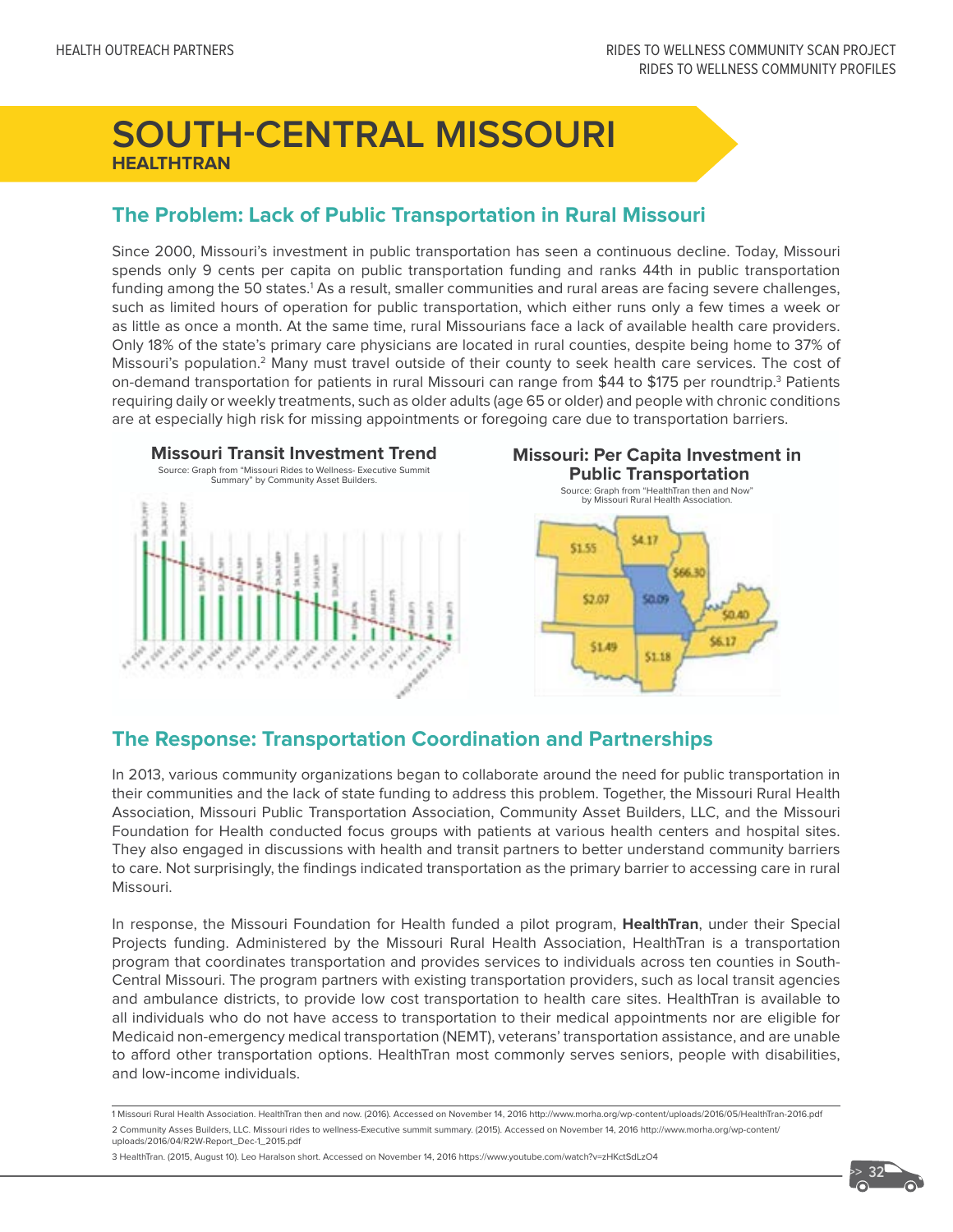## **HealthTran Coordinators**

This role is a cross between a medical care coordinator4 and transportation mobility manager.5 They work to obtain the most appropriate and costeffective ride based on the patient's needs. HealthTran Coordinators complete both a pre-assessment with new patients to identify their service needs and a post-assessment to evaluate patient satisfaction and the effectiveness of the program. They schedule rides with public and private transit providers for patients and provide education on how to access and utilize the transportation services.

"THE PATIENT HAS TO BE THE MAIN PRIORITY. NOT THE DOCTOR'S OFFICE, NOT THE TRANSIT PROVIDER. PATIENTS SIMPLY ARE NOT ABLE TO NAVIGATE THE SYSTEMS WE HAVE IN PLACE. WE'VE PUT A PERSON IN THE MIDDLE. WE'VE GIVEN THE PATIENT THEIR OWN ADVOCATE."

HealthTran Coordinators are hired from the community they serve and are familiar with the transportation options in their region. Coordinators also help identify "holes" in the medical and transit systems and try to address them so to benefit the patient. From August 2014, HealthTran has provided transportation to **733 individuals** and processed **4,729 patient referrals** for transportation services. In 2016, HealthTran handled **2,012 referrals** of which 76% were completed at an average cost of \$34 per leg of the trip.

# **HealthTran Membership**

HealthTran engages health care and community partners to work together to improve community health by becoming members of the program. Current members include private providers, health centers, and hospitals, but is open to other health and support service providers. The model allows the health care provider to determine the amount required to address transportation in their community, which is then paid to HealthTran, starting at \$5,000. HealthTran uses 20% to cover their own costs of mobility management services. The remaining 80% is allocated for that member's patients who are using HealthTran referrals to arrange for transportation and do not have the means to pay. HealthTran Coordinators work closely with the member partners to ensure they understand how to utilize the program so that patients successfully reach their health care appointments via the most affordable and efficient transportation. The Potential Financial Impact

HealthTran helps to reduce healthcare spending in various ways: 1) maintaining a continuity of care for patients; 2) avoiding preventable and costly treatments; and 3) reducing loss of revenue attributed to "noshows" by completing billable provider visits. While membership fees are sometimes met with reluctance, HealthTran services have already demonstrated positive financial impact for their member organizations. One participating facility estimated that from September 2014 – May 2016, they spent about \$139,000 on 3,366 rides and saw a revenue increase of \$1,300,000 in Medicare reimbursement for services provided to HealthTran patients. This translated to about **\$10 in health care service delivery reimbursement for every \$1 spent on transportation**. HealthTran is also showing positive financial impacts for individual patients. For example, HealthTran provided one patient with about \$6,000 worth of transportation services to various

providers for medical treatment on his leg. Without this treatment, the likely outcome would have been amputation of the limb; the average lifetime cost of a prosthetic limb and associated medical care is 1.4 million dollars.6 HealthTran not only prevented the costly medical procedure but also maintained the quality of life for the patient.



#### **Contact:**

- Suzanne Alewine, Executive Director, suzanne@cabllc.com
- Doris Boeckman, Principal, Community Asset Builders, LLC, doris@cabllc.com
- Mary Gordon, HealthTran Project Manager, Mgordon@cabllc.com

5 The AARP defines "mobility management" as a process of managing a coordinated community-wide transportation service network comprised of the operations and infrastructures of multiple trip providers in partnership with each other. It is characterized by a focus on individual needs, not on moving the masses. A mobility manager, is the<br>individual within an organization who prov

6 HealthTran Patient Story. Accessed on November 14, 2016 https://www.youtube.com/watch?v=zHKctSdLzO4

**>>> 33**

<sup>4</sup> The Agency for Healthcare Research and Quality defines care coordination as the deliberate organization of patient care activities between two or more participants (including the patient) involved in a patient's care to facilitate the appropriate delivery of health care service. The care coordinator is the individual within an organization who provides these services.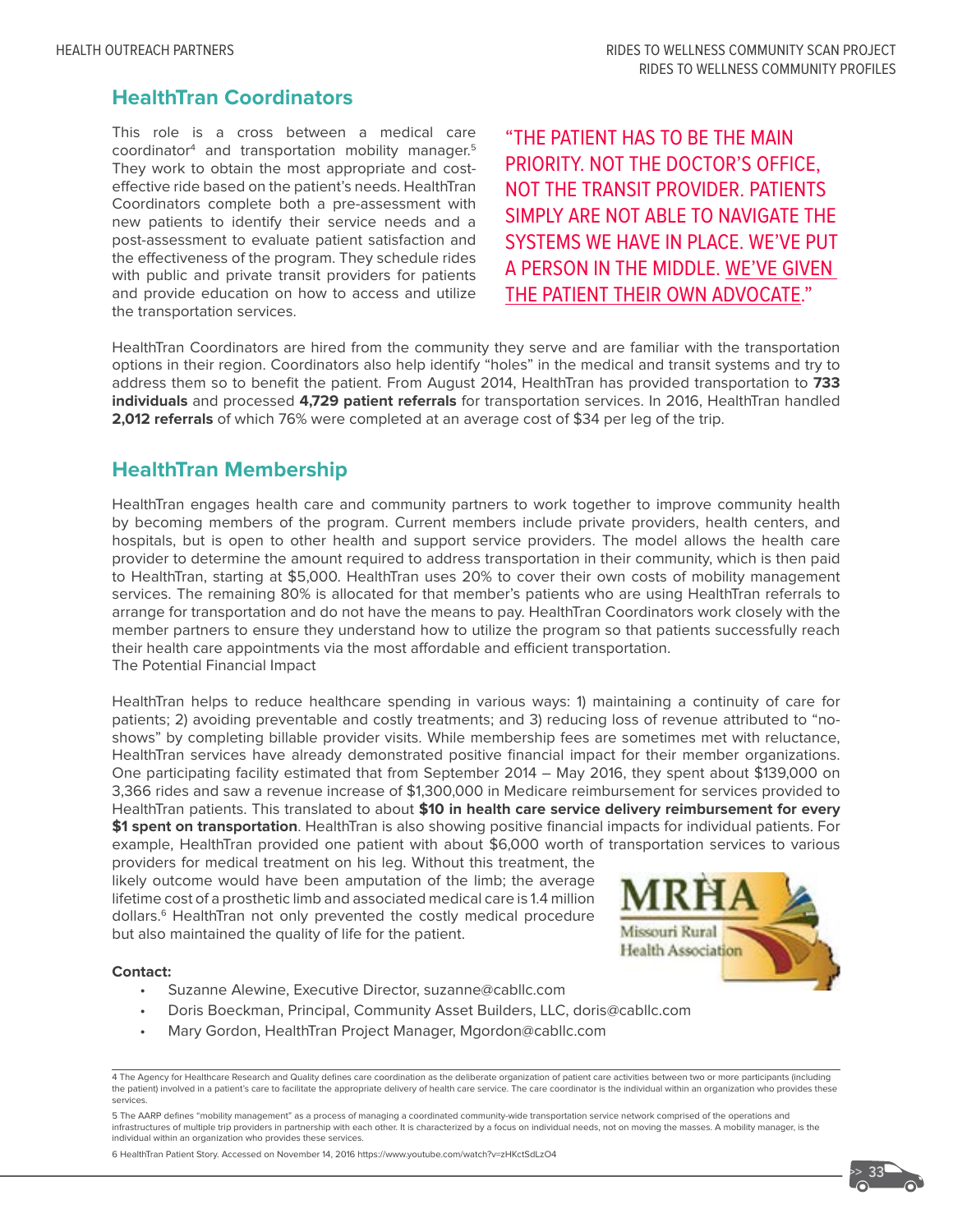# **BUFFALO, NEW YORK GO BUFFALO MOM**

# **The Problem: High Rate of Premature Births**

The City of Buffalo, New York, is the third poorest city in the United States<sup>1</sup> and has the highest rate of preterm births in the state at 11.4% of all births.<sup>2</sup> This rate is 31% higher than the New York average, and 19% higher than the national average,<sup>3</sup> often due to the challenges pregnant women face in accessing prenatal care. In fact, 27% of pregnant women in Buffalo do not receive prenatal care in their first trimester,<sup>4</sup> in large part due to the lack of transportation options. As the population continues to expand across Buffalo and the surrounding counties, the availability of public and private transportation options has not kept pace with the growth.



# **The Response: Personalized Transportation Navigation and Financial Education**

The United Way of Buffalo and Erie County recognized the importance of addressing this great transportation need and began by looking internally to those with the most knowledge – their Healthy Start Coalition comprised of 50 local social service organizations – to establish a Design Transportation Team. Partnering with the Buffalo Niagara Regional Transportation Council, the team conducted focus groups with pregnant women and reviewed data from past prenatal nutrition programs. Findings confirmed that transportation was one of the biggest barriers for pregnant women in reaching their prenatal appointments. As a result, the team created **Go Buffalo Mom**, a transportation program that provides personalized support and financial education to low-income pregnant women.

# **Transportation Navigators**

Findings from the focus groups indicated the need to address information gaps around existing transportation options in a personalized manner. Go Buffalo Mom trains Transportation Navigators to meet with pregnant women at their first prenatal appointment, conduct an assessment of their transportation needs, and develop an individualized plan using existing bus routes, light rail, rideshare, and taxi services. The goal is to outline the most affordable and efficient plan possible to get to their appointments, with extra emphasis on a transportation plan for the day of delivery

2 Go Buffalo Mom. (n.d.) Go Buffalo Mom Business Plan: Healthy start healthy future for all coalition.

3 March of Dimes. 2016 Premature Birth Report Card. Accessed on October 18, 2016. http://www.marchofdimes.org/materials/premature-birth-report-card-united-states.pdf

4 New York State Department of Health. Percentage of births with early prenatal care. Accessed on February 14, 2017. https://www.health.ny.gov/statistics/chac/birth/b21.htm

<sup>1</sup> Buffalo Business First. Buffalo's poverty rate tops 30 percent, making it America's third-poorest city. (2014). Accessed on October 18, 2016. http://www.bizjournals.com/buffalo/ news/2014/01/02/buffalos-poverty-rate-tops-30.html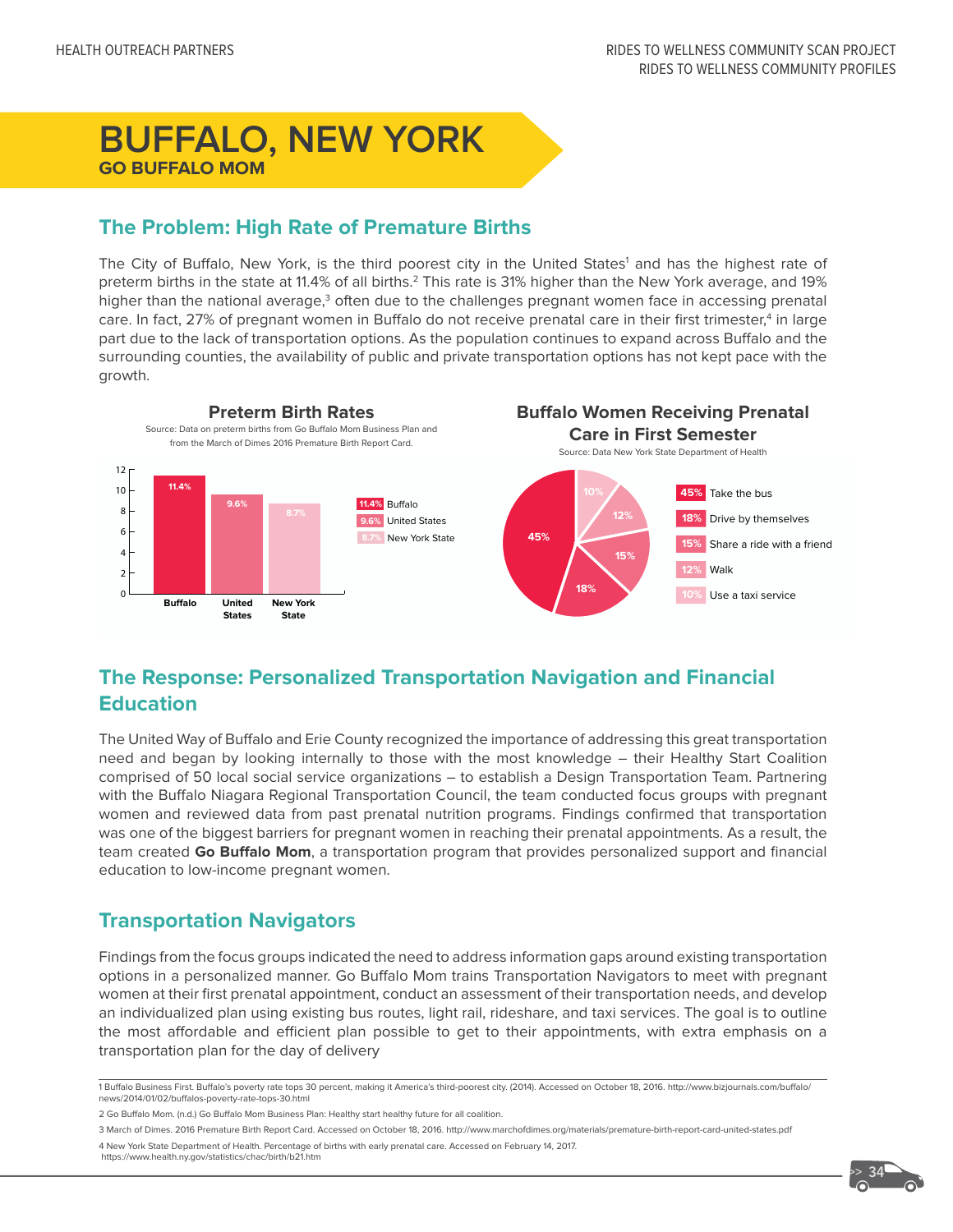# **Financial Coaching**

Go Buffalo Mom developed the **Ride and Save**  program to supplement the Transportation Navigators program. Ride and Save encourages healthy financial and savings practices for future transportation needs. The program will be piloted with 100 pregnant women who are able to meet with a financial coach, establish a bank account and manageable savings plan, and attend financial education classes. Each participant will receive a free bus pass for as long as they are active in the program. The goal is for the participants to continue the program long after their child is born.

**The Potential Financial Impact**

"PEOPLE REALLY UNDERESTIMATE FEAR OF THE UNKNOWN. IF YOU HAVEN'T TAKEN THESE TRANSPORTATION OPTIONS YOURSELF, IT CAN BE INTIMIDATING AND HAVING A PERSONAL TOUCH IS KEY. THAT ROLE OF THE NAVIGATOR IS SO IMPORTANT TO GET PEOPLE OVER THE HUMP TO TRY THESE ALTERNATIVES."

Go Buffalo Mom is considering the financial impact of prenatal care and missed appointments. For example, the average costs for a preterm birth are \$58,917 more than for a baby born without health complications.<sup>5</sup> In Buffalo, the state and employers are covering the costs of many of these expenses. Furthermore, area clinics have an average 20% to 30% no-show rate, at a loss of about \$200 per missed appointment.<sup>6</sup> Not all preterm births can be attributed to missed appointments or lack of prenatal care; however, these appointments are crucial for mothers and their children to get the care and information they need to deliver a healthy baby.

Go Buffalo Mom plans to serve 500 pregnant women annually. If only 10 of them deliver a healthy baby that might have otherwise been born preterm, it will save almost \$600,000, more than twice the program's initial investment.



**Contact:** Mary K. Comtois, Program Director of Health Initiatives, mary\_k.comtois@uwbec.org

5 March of Dimes. Premature Birth, The Financial Impact on Business. Accessed on February 23, 2017. http://www.marchofdimes.org/ 6 Comtois, M.K. (2016, August 17). Personal interview.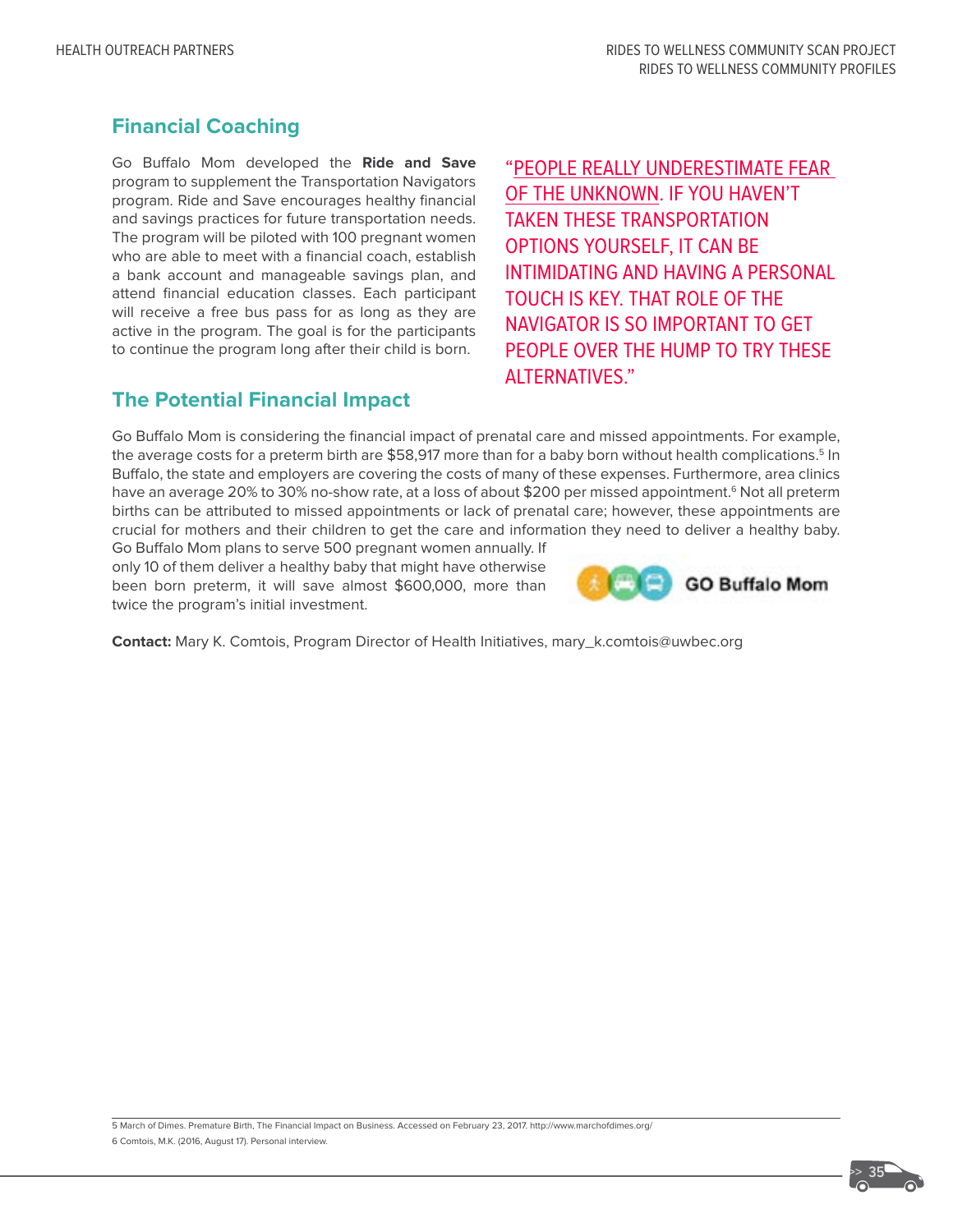# **PORTLAND, OREGON RIDE CONNECTION**

# **The Problem: Limited Access to Dialysis Treatment**

For diabetes patients with kidney failure, the treatment option besides a transplant is regular dialysis treatments. These treatments are generally needed three times a week and are most often administered at private clinics. The frequent travel places extra strain on patients who are dealing with issues of affordability and scheduling on top of managing their health. Further, dialysis patients need time to recover and are generally not fit to drive themselves immediately after treatment, yet 25% of dialysis patients drive to and from appointments on their own. The other 75% rely on others for a ride or use public transportation.<sup>1</sup> In addition, 84% of dialysis patients have Medicare coverage, $2$  which does not provide non-emergency transportation, leaving the vast majority of patients to search and pay for their own transportation.

# **The Response: Transportation for Dialysis Treatment**

Ride Connection, a non-profit organization based in Portland, Oregon, provides transportation services with a focus on serving older adults and people with disabilities. It began as a citizen committee of TriMet, the local public transportation authority. Ride Connection has gone from facilitating 11,700 rides in 1986 to providing almost 570,000 rides in 2015-2016. With a network of 30 service partners and nearly 700 drivers, one-third of whom are volunteers, Ride Connection offers a myriad of transportation services, including rides to dialysis treatments and other non-emergency medical treatments. They have also trained 2,000 riders on using public transit services. Ride Connection continues to grow and design services to address new populations.



**Almost 700 drivers (1/3 are volunteers) 569,444 rides in 2015-2016 Over 2,000 riders trained** 





In evaluating the impact of their services, it became clear that the patients using transportation services for their dialysis treatments had a much greater need than what Ride Connection was offering. Additionally, partner organizations reported increased difficulties in serving this patient population, as requests for rides to dialysis treatment were rising. In response, Ride Connection launched a pilot program in 2013 to understand and address the challenges dialysis patients face.

# **The Pilot Program: Dialysis and Transportation**

The Dialysis and Transportation pilot program was broken into three phases: a participatory planning process, the development of promising practices, and on-site implementation.

#### **Phase I: Participatory Planning**

Ride connection began with a participatory planning process to identify patients' greatest transportation barriers. This was done by creating an advisory committee and conducting focus groups, patient interviews, patient and provider surveys, and public workshops. Six main themes emerged: 1) dependability of rides, 2) flexibility in scheduling, 3) long wait times and indirect routes, 4) affordability of transportation, 5) lack

1 Wilcke, J., Henderson, T., Small,V., & Tsumenmine, Y.(2016) Need a ride? Improving transportation to dialysis treatment (Part 1). The Journal of Nephrology Social Work. 40(1), 28- 35.

2 Ibid.

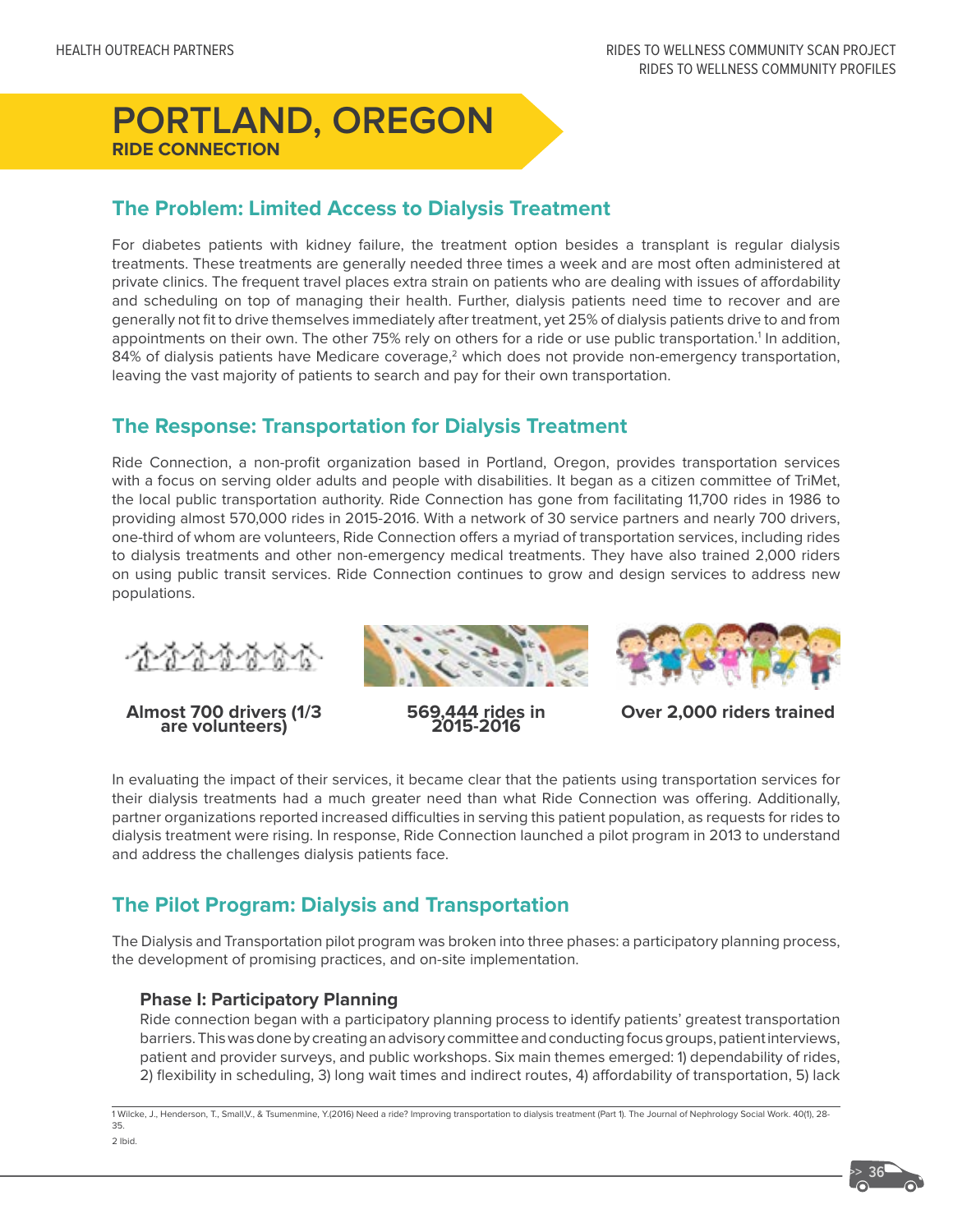of driver training, and 6) inconvenient clinic assignments. As a result, Ride Connection developed a transportation matrix of available options to be distributed to partner organizations. They also instituted new policies to allow a guaranteed return trip for all riders and excuse no-shows or cancellations due to medical conditions.

#### **Phase II: Promising Practices**

Phase II centered on putting the findings collected into practice. Ride Connection believes that **a successful ride depends as much on the driver as it does the passenger**, and created a training course for drivers to better understand the experience of patients. This training is delivered by patients and is offered for free to all, including outside organizations. Phase II also initiated targeted outreach efforts to the dialysis community. Using the participants from the planning process (Phase I), they reached out to outside programs, patients, and providers to design outreach materials, assist in recruiting volunteer drivers, and increase advocacy around their cause.

#### **Phase III: On-site Implementation**

The final phase was to test the program at one clinic, starting in February 2015. One dispatcher was dedicated to that clinic, and started to assess the needs of patients. Next, they collaborated on scheduling with Ride Connection partners to increase convenience and efficiency. Finally, **they offered free rides to patients** from drivers who

# "EMPOWERING PEOPLE TO TAKE LEADERSHIP ROLES TAKES TIME AND ENERGY, BUT THE RESULTS ARE PHENOMENAL."

were trained in Phase II and who receive mileage reimbursements. The rides were provided by paid and volunteer drivers from a variety of programs and services. Thus far, the results have shown a great impact on the dialysis community. Patients report fewer missed appointments, clinics are spending less time on scheduling, more rides are available, and patients are showing improved overall health outcomes.

# **The Potential Financial Impact**

Tracking the program's financial impact has emerged as an increasingly important issue in order to secure long-term funding and to share best practices. Before the pilot, patients were cutting their treatments short due to arriving late or leaving early for their ride. Because dialysis replaces only a fraction of kidney function, every few minutes of treatment lost can greatly diminish kidney health. Missed and shortened treatments led to poorer health outcomes, and ultimately, admission to the hospital. Patients with end stage renal disease (kidney failure) who are readmitted to the hospital have an average monthly cost of \$12,634, which is nearly

\$9,000 more than for patients who are not admitted.<sup>3</sup> In the month following a patient's initial hospitalization, just one extra dialysis treatment per patient could create 31,730 fewer hospitalizations per year.<sup>4</sup> This would lead to \$240 million in savings for the patients and healthcare system. The investment in Ride Connection is relatively small compared to the long-term health and financial benefits.



**Contact:** Julie Wilcke, Chief Operating Officer, jwilcke@rideconnection.org

3 Erickson K.F, Winkelmayer, W.C, Chertow, G.W, & Bhattacharya J. (2014). Physician visits and 30-day hospital readmissions in patients receiving hemodialysis. Journal of the American Society of Nephrology, 25(9), 2079–2087.

4 Ibid.

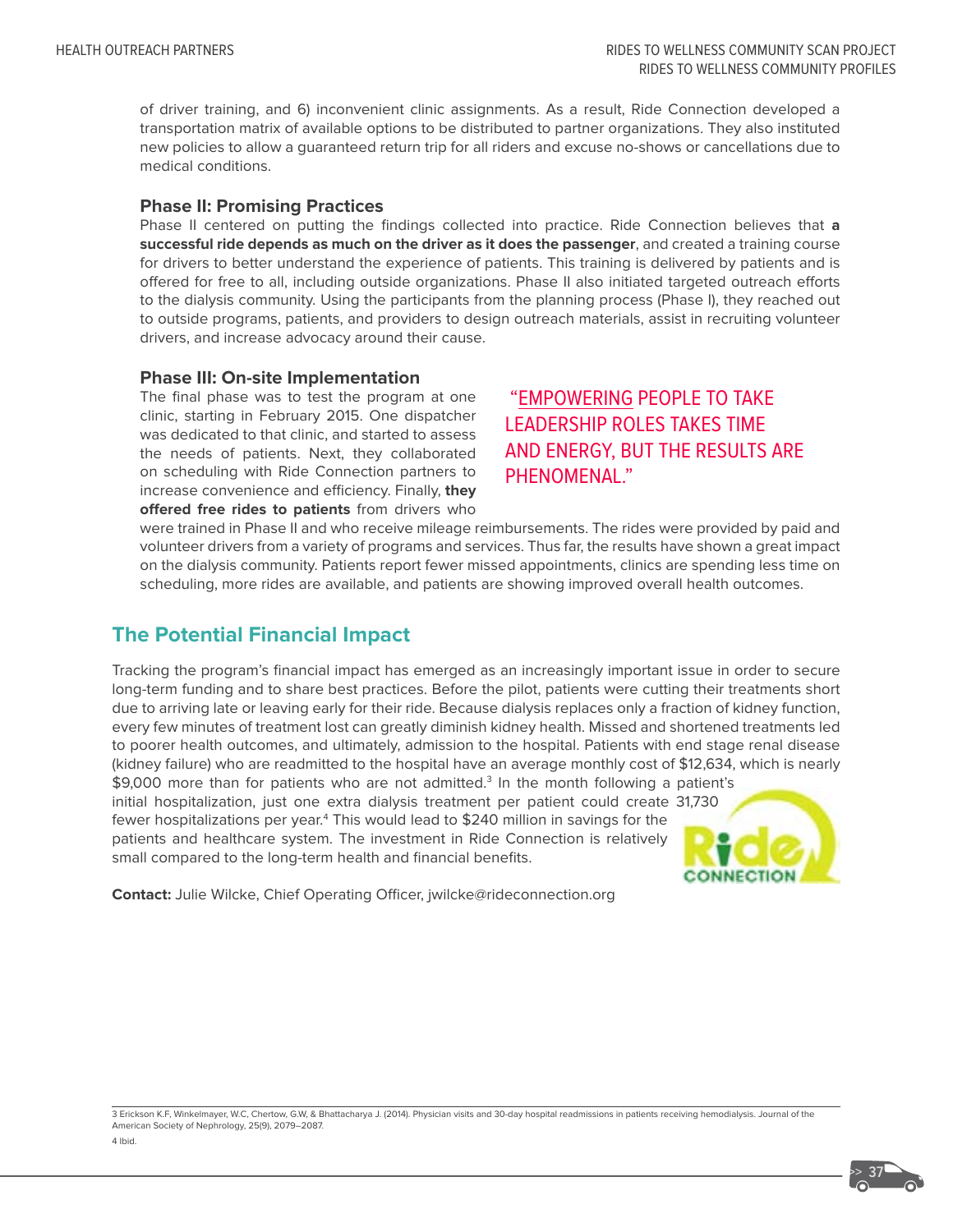# **KING COUNTY, WASHINGTON HOPE LINK**

# **The Problem: Lack of Transportation for Seniors**

Seniors often face simultaneous health and social issues. With higher rates of chronic disease, limited mobility, and a need for frequent care, navigating their complex needs requires extra attention and resources. However, resource sharing can often be fragmented among providers and care teams. The need for transportation is one of the main barriers in allowing senior patients to follow through on their full course of care and is one of the greatest challenges facing service providers. Many seniors lose much of their independence in their later years due to limited physical mobility, including the ability to drive. Navigating available transportation options can be time consuming and confusing. While Medicaid-eligible patients can access non-emergency medical transportation services, the options are limited to a handful of community programs for older adults only covered by Medicare.

### **The Response: Community-Wide Transportation Services for Seniors**

Hopelink provides a variety of services including food access, employment assistance, and transportation programs throughout King County. Recognizing the impact that a lack of transportation has on senior health, Hopelink engaged the local community by working with health and social service representatives to identify the exact nature of the transportation problem for this population. Through these conversations, Hopelink began to focus on the issue of hospital discharge and readmission. Based on community needs data, they focused on Medicare patients in South King County, facilitating their post-hospital treatment plans to prevent avoidable readmissions.

# **Care Mobility Rewards**

The resulting pilot program, titled **Care Mobility Rewards**, is aimed at "high and rising risk" discharge patients. High and rising risk patients are seniors who are more likely to end up back in the hospital because they may be unable to follow their recommended course of treatment. Care Mobility Rewards eliminates much of the miscommunication between care teams while easing some of the complications of

# "OVER TIME YOU SEE THE OUTCOMES OF THESE COORDINATION EFFORTS AND YOU REALIZE THE SIGNIFICANCE OF IT. HAVING THAT NETWORK THERE IS INVALUABLE."

transportation for seniors who may be already feeling burdened by their new, detailed discharge plan. The program is divided into distinct sections that must work together in order to succeed: Collaboration, Transportation Navigators, and Travel Credits.

#### **Collaboration**

Collaboration is key to the success of Care Mobility Rewards. One of Hopelink's strengths is its connection to area health and social services agencies. By partnering with hospitals and their patient navigators team, they will be able to get important transportation information in-cluded in a patient's discharge plan. Hopelink will then offer patients access to join Care Mobility Rewards to coordinate travel to appointments and help improve their health.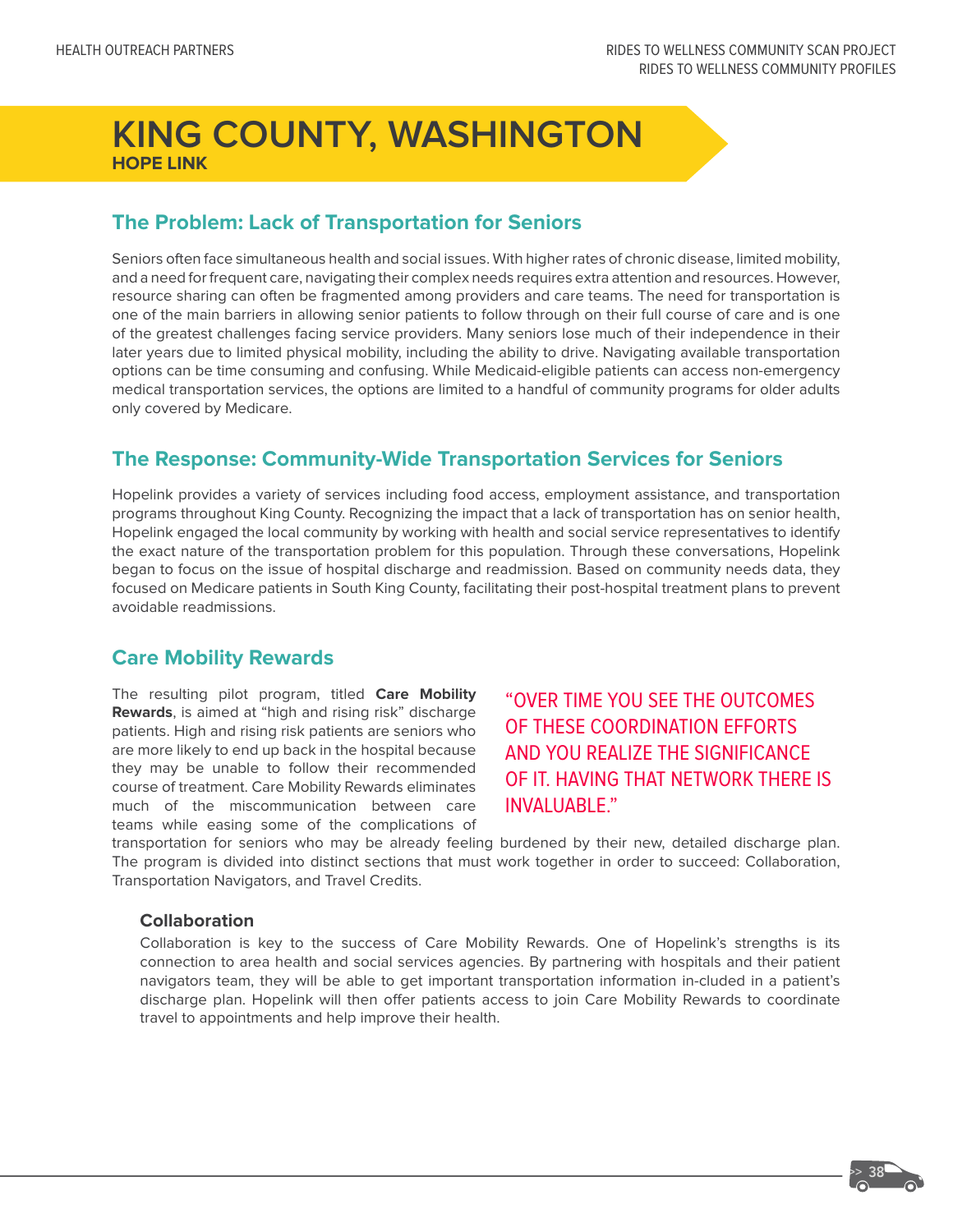#### **Transportation Navigators**

Rather than training existing patient navigators on trans-portation, which would put undue burden on a workforce already at capacity, the Care Mobility Rewards program will hire and train new transportation navigators. These transportation navigators will staff a central phone line that patients can call to arrange transportation to future appointments. The navigators will be versed on available agencies that can provide transportation according to the patient's schedule, and can address any concerns or doubts over the phone.

#### **Travel Credits**

A patient receives Travel Credits as a "reward" upon enrolling in the Care Mobility Rewards Program. These credits can be used directly for free rides through partner agencies and can be redeemed through the transportation navigators. Travel Credits can also be earned by participating in healthy behavior programs, such as a smoking cessation course. As a patient becomes more familiar with the program, they can find new ways to earn credits.

# **The Potential Financial Impact**

Hopelink's research revealed that hospitals in South King County have an estimated 1,384, 30-day readmissions among their Medicare patients in a given year. These readmissions come at an average cost of \$11,563. Hopelink estimates that 30% of these patients would be considered **high and rising risk** upon discharge. Considering these figures, even modest projections show that this program has the potential for a large return on investment. For example, if only 1% of the estimated 1,384 readmissions (approximately 14 individuals) are avoided through the program, this has a potential savings of \$160,032.

#### **Table 1. Potential Savings of the Care Mobility Rewards Program**

| <b>12-month Pilot</b>                     |           |           |           |
|-------------------------------------------|-----------|-----------|-----------|
| Average Cost per Readmission              | \$11,563  |           |           |
| Estimated Annual # of 30-day Readmissions | \$1,384   |           |           |
| <b>Potential Readmissions Prevented</b>   | 14 (1%)   | 28 (2%)   | 42 (3%)   |
| <b>Potential Savings</b>                  | \$160,032 | \$320,064 | \$480,096 |

Through a dedication to collaboration, the inclusion of transportation navigators and travel credits, HopeLink hopes to make a significant impact on the health and wellbeing

of seniors in King County. They place great value in quantifying the financial benefit of the program in order to ensure its longevity and make the greatest impact possible for this population.



**Contact:** Francois Larrivee, Transportation Director, francois.larrivee@hope-link.org